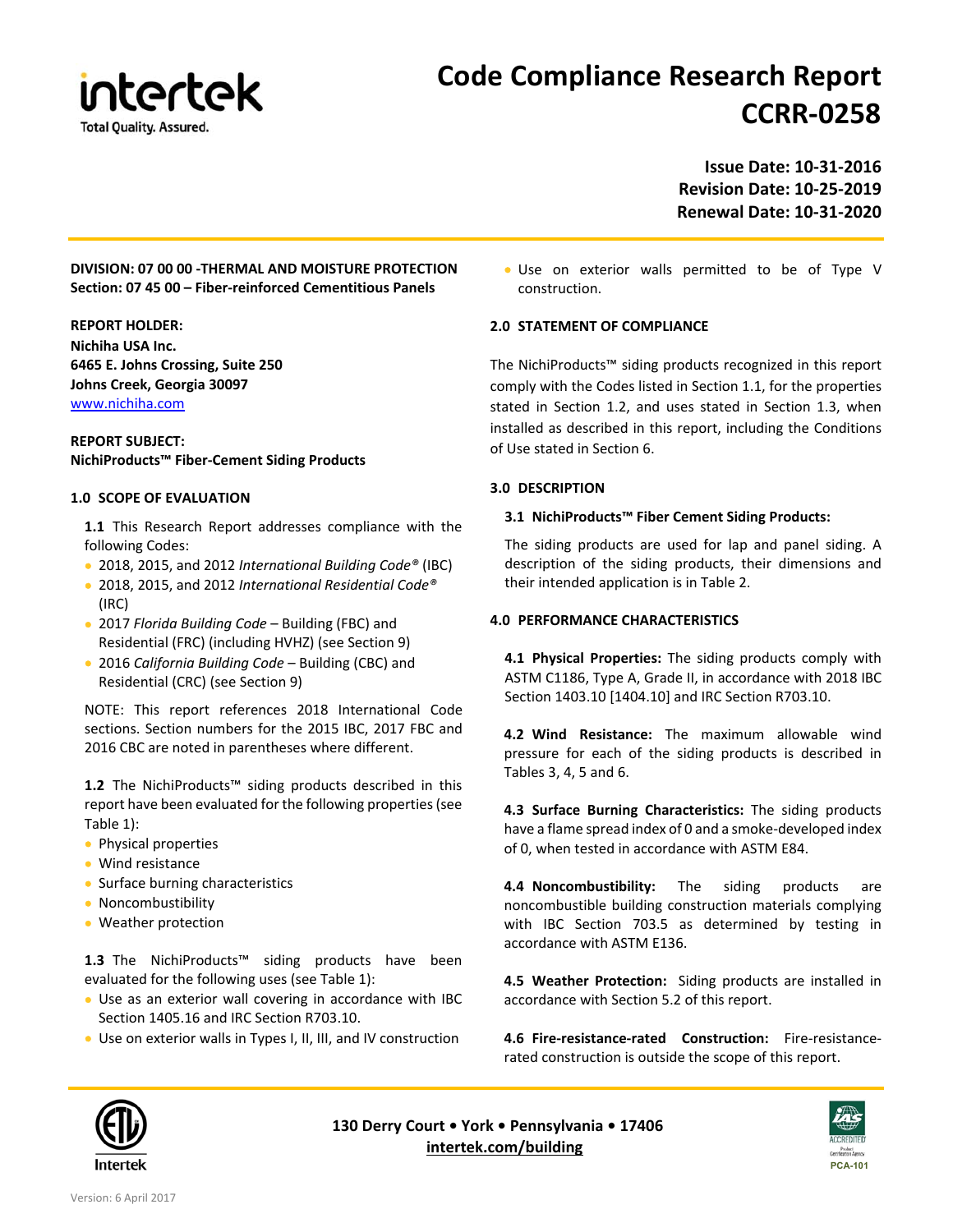

# **5.0 INSTALLATION**

#### **5.1 General:**

The siding must be installed in accordance with the Nichiha USA Inc., published installation instructions, the applicable Code, and this Research Report. A copy of the manufacturer's instructions must be available on the jobsite during installation.

#### **5.2 Application:**

Under the 2018 IBC, the siding products must be installed over a water-resistive barrier complying with Sections 1403.2 [1404.2] and 1402.5 [1403.5] and must be attached as described for the specific assembly in Tables 3, 4, 5, 6, 7, and 8.

Under the IRC, the siding products must be installed over a water-resistive barrier complying with Section R703.2. Lap siding and panel siding may be installed as described in Table R703.3(1), for areas in which the design pressure does not exceed 30 pounds per square foot and the mean roof height does not exceed the limits in Table R703.3.1, or as described in Tables 3 through 6. For conditions that exceed these limits, the panels must be installed as described in Table 9.

# **6.0 CONDITIONS OF USE**

**6.1**  Installation must comply with this Research Report, the manufacturer's published installation instructions, and the applicable Code. In the event of a conflict, this report governs.

**6.2** When allowable wind speed is determined in accordance with Table 3, the allowable wind speed must be equal to or greater than the design wind speed calculated in accordance with the applicable Code.

**6.3**  When the wall construction includes a combustible water-resistive barrier and is required to be of Type I, II, III, or IV construction, use of the siding products is limited to a maximum 40 feet in height above grade plane except under the 2018 [2015] IBC where data has been presented to the building official demonstrating compliance with the Exception to Section 1402.5 [1403.5].

**6.4**  The NichiProducts™ siding products are produced under a quality control program with inspections by Intertek Testing Services NA, Inc.

# **7.0 SUPPORTING EVIDENCE**

**7.1** Reports of tests in accordance with ASTM C1186, ASTM E84, ASTM E136, and ASTM E330.

**7.2** Intertek Listing Report "Nichiha USA, Inc. ‐ NichiProducts™ Fiber‐Cement Siding Products" on the Intertek Directory of Building Products.

**7.3** Documentation of an Intertek approved quality control system for the manufacturing of products recognized in this report.

# **8.0 IDENTIFICATION**

The NichiProducts™ siding products are identified with the Nichiha USA Inc., name, and address, the product name, the Intertek Mark as shown below, and the Code Compliance Research Report number (CCRR‐0258).



#### **9.0 OTHER CODES**

#### **9.1 California Building Code**

#### **9.1.1 Scope of Evaluation:**

The NichiProducts™ siding products were evaluated for compliance with the 2016 California Building Code, including Chapter 7A. The siding products are noncombustible materials as defined in CBC Section 202 and as permitted for use on exterior walls in CBC Section 707A.3.

#### **9.1.2 Conclusion:**

The siding products, described in Sections 2.0 through 7.0 of this report, comply with the 2016 California Building Code, subject to the conditions noted in Section 6.0 of this report. Section numbers for the  $CBC - Building$  and Residential correspond to the 2015 IBC and IRC section numbers.



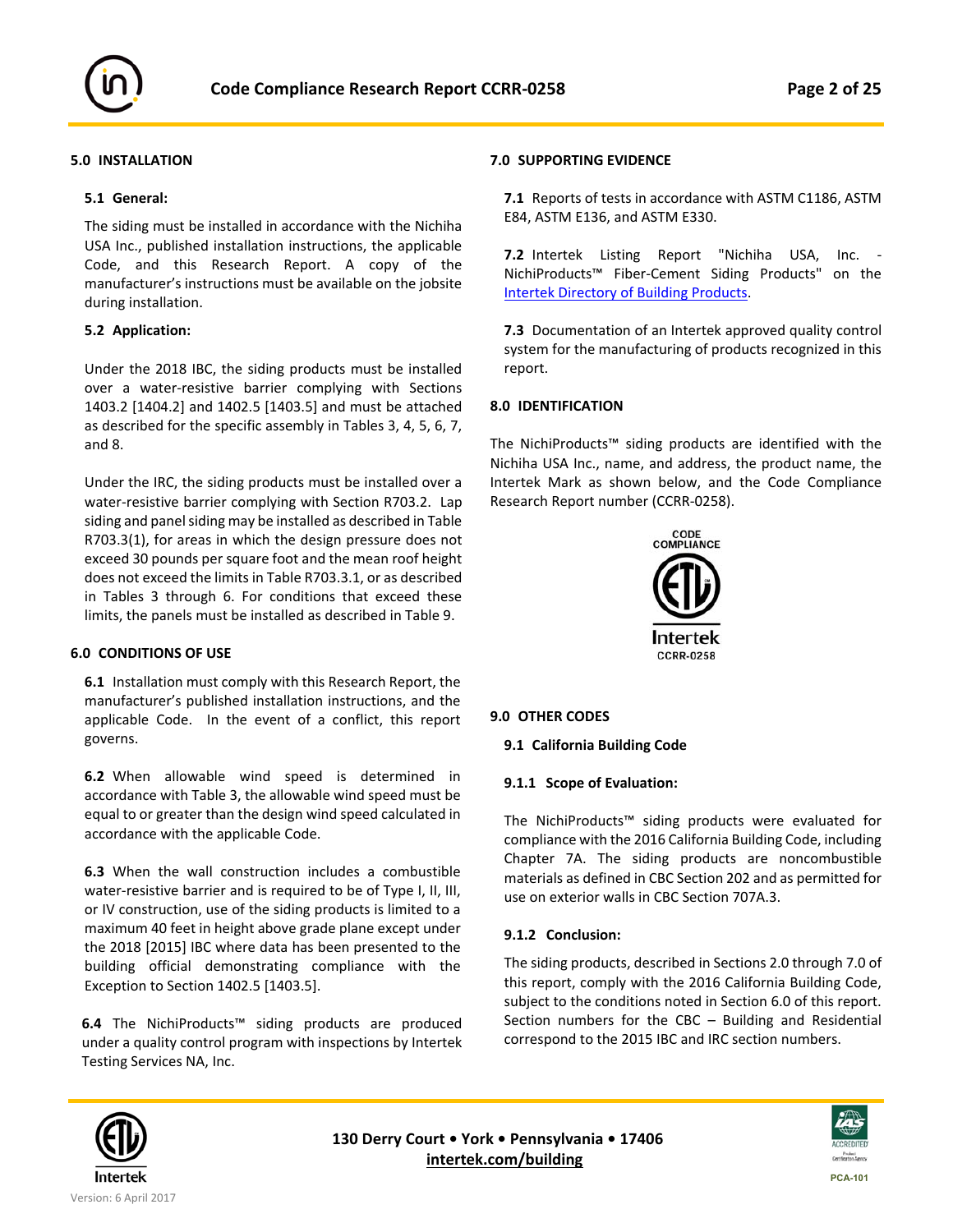

#### **9.2 Florida Building Code**

#### **9.2.1 Scope of Evaluation**:

The NichiProducts™ siding products were evaluated for compliance with the 2017 *Florida Building Code – Building*  and  *Florida Building Code – Residential.*

#### **9.2.2 Conclusion:**

The siding products described in Sections 2.0 through 7.0 of this r eport, comply with the 2017 *Florida Building Code – Building* and *Florida Building Code – Residential*, subject to the following conditions:

- Use of the NichiProducts Siding in Types I, II, III or IV construction, is as permitted in *Florida Building Code – Building*, Section 1406.2.1.
- Attachment of NichiProducts for compliance with the High‐Velocity Hurricane Zone (HVHZ) provisions of the 2017 *Florida Building Code – Building*  and the *Florida Building Code – Residential* is described in Table 8 of this report.
- In HVHZ applications, the NichiProducts siding must be installed over CBS construction or 5/8 in. (5‐Ply) plywood

supported by 2 by 6 wood or No. 18 gage metal studs, spaced at 16 inches on center.

- Section numbers for the FBC Building and Residential correspond to the 2015 IBC and IRC section numbers.
- Intertek is an approved *evaluation entity* and *quality assurance entity* pursuant to Florida Statute 553.842 – *Product Evaluation and Approval*.

#### **10.0 CODE COMPLIANCE RESEARCH REPORT USE**

10.1 Approval of building products and/or materials can only be granted by a building official having legal authority in the specific jurisdiction where approval is sought.

**10.2** Code Compliance Research Reports shall not be used in any manner that implies an endorsement of the product by Intertek.

10.3 Reference to the https://bpdirectory.intertek.com is recommended to ascertain the current version and status of this report.

This Code Compliance Research Report ("Report") is for the exclusive use of Intertek's Client and is provided pursuant to the agreement between Intertek and its Client. Intertek's responsibility and liability are limited to the terms and conditions of the agreement. Intertek assumes no liability to any party, other than to the Client in accordance with the agreement, for any loss, expense or damage occasioned by the use of this Report. Only the Client is authorized to permit copying or distribution of this Report and then only in its entirety, and the Client shall not use the Report in a misleading manner. Client further agrees and understands that reliance upon the Report is limited to the representations made therein. The Report is not an endorsement or recommendation for use of the subject and/or product described herein. This Report is not the Intertek Listing Report covering the subject product and utilized for Intertek Certification and this Report does not represent authorization for the use of any Intertek certification marks. Any use of the Intertek name or one of its marks for the sale or advertisement of the tested material, product or service must first be approved in writing by Intertek.



**130 Derry Court • York • Pennsylvania • 17406 intertek.com/building**

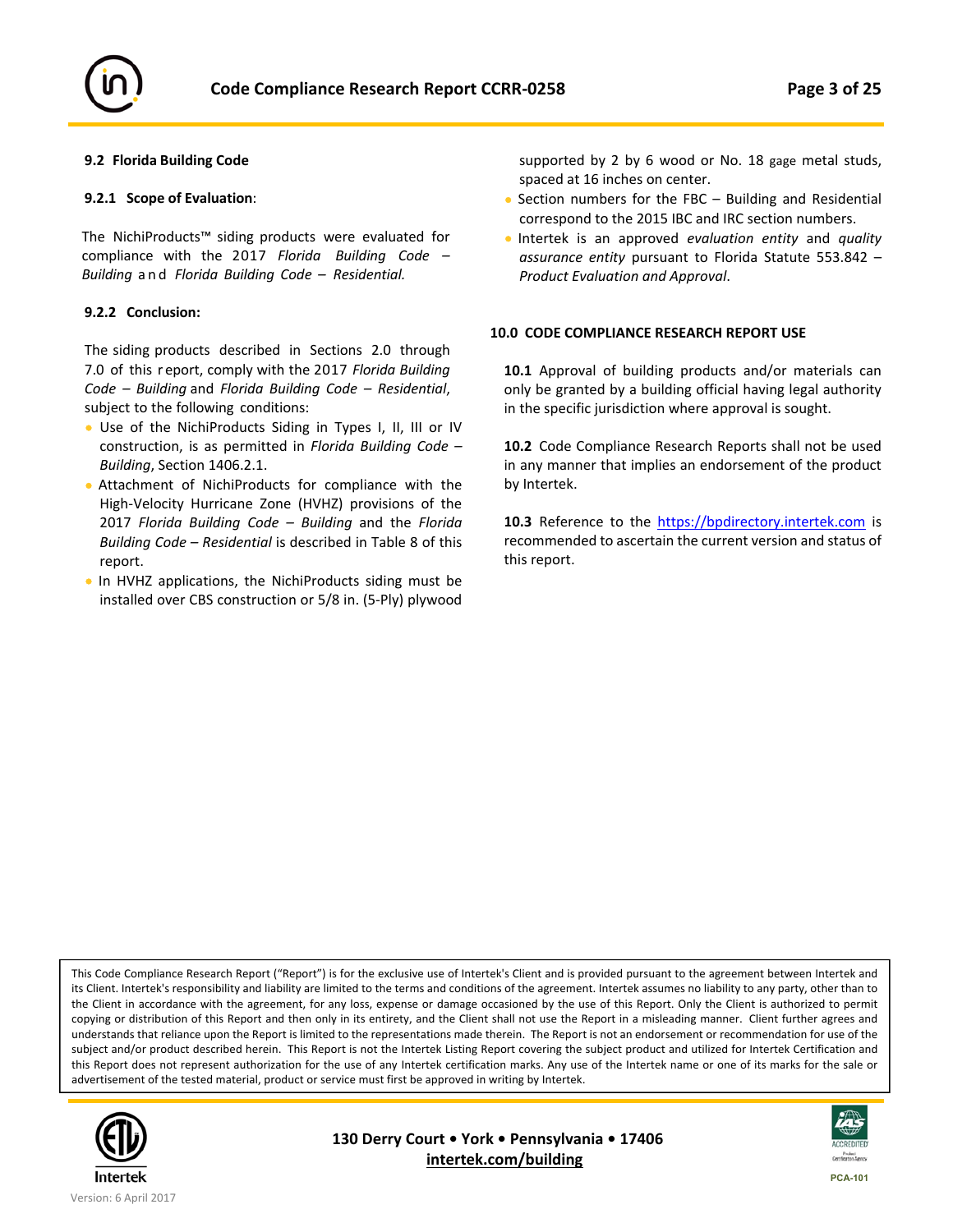

| <b>PROPERTY</b>                 | 2018 and 2015<br><b>IBC SECTION</b> <sup>1</sup> | 2018 and 2015<br>IRC SECTION <sup>1</sup> | 2017 FBC-<br>Building $1$ | $2017$ FBC $-$<br>Residential <sup>1</sup> | $2016$ CBC <sup>1</sup> |
|---------------------------------|--------------------------------------------------|-------------------------------------------|---------------------------|--------------------------------------------|-------------------------|
| Physical properties             | 1403.10<br>[1404.10]                             | R703.10                                   | 1404.10                   | R703.10                                    | 1404.10                 |
| Surface burning characteristics | 1403.10<br>[1404.10]                             | R703.10                                   | 1404.10                   | R703.10                                    | 1404.10                 |
| Noncombustibility               | 703.5                                            | <b>NA</b>                                 | 703.5                     | NA                                         | 202, 703.5              |
| Wind resistance                 | 1404.16<br>[1405.16]                             | R703.16                                   | 1405.16                   | 703.1.2                                    | 1405.16                 |
| Weather resistance              | 1403.2 [1404.2]                                  | R703.2                                    | 1404.2                    | R703.2                                     | 1404.2                  |

#### **TABLE 1 – PROPERTIES EVALUATED**

1 Section numbers may be different for earlier versions of the International, California, and Florida Codes.

#### **TABLE 2 – NICHIHA SIDING DESCRIPTION**

| <b>Product Name</b>                                                      | <b>Nominal Thickness</b><br>(in.)                                  | <b>Siding Dimensions</b>                                                       | <b>Intended Use</b> | <b>Description</b>                                               |
|--------------------------------------------------------------------------|--------------------------------------------------------------------|--------------------------------------------------------------------------------|---------------------|------------------------------------------------------------------|
| NichiBoard™ plank                                                        | 5/16                                                               | Width: 5.25, 6.25, 7.25, 8.25,<br>9.25 and 12 inches<br>Length: 12 feet        | Lap siding          | Smooth or Cedar<br>finish                                        |
| NichiPanel™ sheets                                                       | 4 feet by 8 feet<br>5/16<br>4 feet by 10 feet<br>4 feet by 12 feet |                                                                                | Panel siding        | Cedar, Smooth, Stucco<br>and Grooved- 8-in.-<br>oc- Cedar finish |
| NichiStraight <sup>™</sup> and<br>NichiStaggered <sup>™</sup> lap panels | 5/16                                                               | 16 inches wide by 4 foot long                                                  | Lap panel siding    | Designed to look like<br>individual cedar<br>shakes              |
| 5/16<br>NichiShake <sup>™</sup> cladding                                 |                                                                    | Width: 6.25, 8.25 and 12<br>inches<br>Length: 18 inches                        | Lap shingle siding  | Designed to look like<br>individual cedar<br>shakes              |
| NichiSoffit™                                                             | 1/4                                                                | 12, 16 inches wide by 12 feet<br>long;<br>24, 48 inches wide by 8 feet<br>long | Soffit              | Vented or Nonvented;<br>Smooth or Cedar<br>finish                |



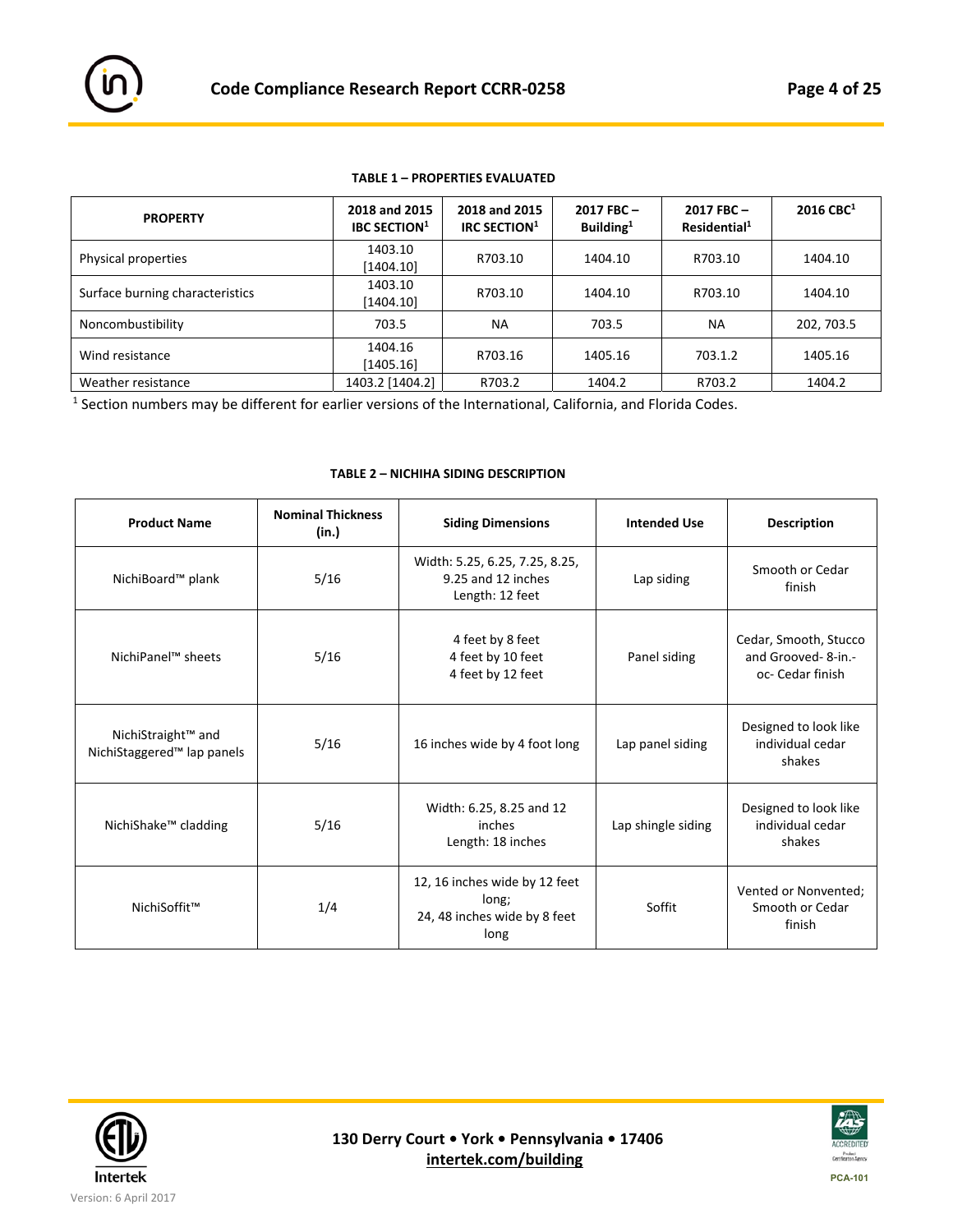

| ASCE 7-10 or ASCE<br>ASCE 7-05 Basic<br>7-16 Ultimate<br><b>Allowable</b><br><b>Building</b><br>Wind Speed (MPH) <sup>2</sup><br>Frame/<br>Wind Speed (MPH) <sup>3</sup><br>Framing<br><b>Design</b><br>Height<br>Face/Blind<br>Horizontal<br><b>Siding Type</b><br>Siding Fastener <sup>5</sup><br>Field (in)<br><b>Type</b><br>Pressure (psf) <sup>6</sup><br>(f <sub>t</sub> )<br>(in)<br>Exp B<br>Exp C<br>Exp D<br>Exp B<br>Exp C<br>Exp D<br>15<br>143<br>130<br>185<br>118<br>168<br>153<br>20<br>143<br>126<br>115<br>185<br>149<br>163<br>25<br>143<br>124<br>113<br>185<br>146<br>160<br>SPF<br>$-49.5$<br>30<br>143<br>121<br>111<br>185<br>144<br>156<br>5.25/6.25<br>40<br>138<br>118<br>109<br>178<br>140<br>152<br>50<br>133<br>115<br>106<br>172<br>137<br>148<br>60<br>130<br>113<br>105<br>168<br>146<br>135<br>16<br>15<br>170<br>147<br>210<br>190<br>162<br>209<br>20<br>170<br>157<br>144<br>210<br>203<br>185<br>25<br>182<br>170<br>154<br>141<br>210<br>199<br>DF<br>$-76.5$<br>30<br>170<br>151<br>139<br>210<br>195<br>179<br>40<br>170<br>174<br>146<br>135<br>210<br>189<br>50<br>210<br>171<br>166<br>143<br>132<br>184<br>$5.25''$ / $6.25''$<br>6d Double HD MAZE Coil Nail<br>60<br>209<br>168<br>162<br>140<br>130<br>181<br>Face<br>15<br>117<br>106<br>97<br>151<br>137<br>125<br>NichiBoard™<br>20<br>117<br>103<br>94<br>151<br>133<br>122<br>151<br>25<br>117<br>101<br>93<br>130<br>119<br><b>SPF</b><br>$-33.0$<br>30<br>117<br>99<br>91<br>151<br>128<br>117<br>40<br>112<br>96<br>89<br>145<br>124<br>114<br>50<br>141<br>112<br>109<br>94<br>87<br>121<br>60<br>92<br>137<br>106<br>86<br>119<br>110<br>24<br>5.25/6.25<br>15<br>146<br>132<br>120<br>188<br>171<br>155<br>20<br>117<br>151<br>146<br>128<br>188<br>166<br>25<br>115<br>149<br>146<br>126<br>188<br>162<br>DF<br>$-51.0$<br>30<br>123<br>146<br>146<br>113<br>188<br>159<br>40<br>140<br>119<br>110<br>180<br>154<br>142<br>50<br>135<br>151<br>140<br>117<br>108<br>175<br>60<br>132<br>115<br>171<br>137<br>106<br>148<br>15<br>170<br>170<br>155<br>210<br>210<br>200<br>20<br>170<br>166<br>151<br>210<br>210<br>195<br>MAZE 8d nail - 2-1/2 inches<br>$5.25''$ / $6.25''$<br>25<br>170<br>148<br>210<br>191<br>162<br>209<br>long, 0.279-inch dia. head,<br>16<br>5.25/6.25<br><b>SPF</b><br>$-85$<br>NichiBoard™<br>30<br>170<br>159<br>146<br>210<br>205<br>188<br>0.123-inch dia. shank<br>40<br>154<br>184<br>170<br>142<br>210<br>199<br>50<br>170<br>150<br>140<br>210<br>194<br>180<br>60<br>170<br>147<br>137<br>210<br>190<br>177<br>129<br>15<br>121<br>110<br>100<br>156<br>142<br>20<br>121<br>107<br>97<br>156<br>138<br>126<br>25<br>121<br>104<br>156<br>135<br>123<br>96<br>SPF<br>$-35.1$<br>5.25/6.25<br>30<br>121<br>102<br>94<br>156<br>132<br>121<br>16<br>40<br>116<br>99<br>92<br>150<br>128<br>118<br>50<br>112<br>97<br>90<br>145<br>125<br>116<br>60<br>5.25" / 6.25"<br>110<br>95<br>88<br>142<br>123<br>114<br>6d Double HD MAZE Coil Nail<br>Blind<br>15<br>99<br>90<br>127<br>116<br>NichiBoard™<br>Ξ.<br>$\overline{\phantom{a}}$<br>20<br>127<br>$\mathbb{L}^2$<br>99<br>87<br>$\overline{\phantom{a}}$<br>112<br>25<br>99<br>85<br>$\overline{\phantom{a}}$<br>127<br>$\overline{\phantom{a}}$<br>110<br>SPF<br>$-23.4$<br>30<br>127<br>24<br>5.25/6.25<br>99<br>$\overline{\phantom{a}}$<br>$\overline{\phantom{a}}$<br>108<br>$\overline{\phantom{a}}$<br>40<br>95<br>122<br>$\overline{\phantom{a}}$<br>$\overline{a}$<br>$\overline{a}$<br>$\overline{\phantom{a}}$<br>$\overline{\phantom{a}}$<br>50<br>92<br>$\overline{\phantom{a}}$<br>$\overline{\phantom{a}}$<br>118<br>$\overline{\phantom{a}}$ |  |  | <b>Effective Fastener Spacing</b> |  |    |    |                          |                          |     |        |                          |
|--------------------------------------------------------------------------------------------------------------------------------------------------------------------------------------------------------------------------------------------------------------------------------------------------------------------------------------------------------------------------------------------------------------------------------------------------------------------------------------------------------------------------------------------------------------------------------------------------------------------------------------------------------------------------------------------------------------------------------------------------------------------------------------------------------------------------------------------------------------------------------------------------------------------------------------------------------------------------------------------------------------------------------------------------------------------------------------------------------------------------------------------------------------------------------------------------------------------------------------------------------------------------------------------------------------------------------------------------------------------------------------------------------------------------------------------------------------------------------------------------------------------------------------------------------------------------------------------------------------------------------------------------------------------------------------------------------------------------------------------------------------------------------------------------------------------------------------------------------------------------------------------------------------------------------------------------------------------------------------------------------------------------------------------------------------------------------------------------------------------------------------------------------------------------------------------------------------------------------------------------------------------------------------------------------------------------------------------------------------------------------------------------------------------------------------------------------------------------------------------------------------------------------------------------------------------------------------------------------------------------------------------------------------------------------------------------------------------------------------------------------------------------------------------------------------------------------------------------------------------------------------------------------------------------------------------------------------------------------------------------------------------------------------------------------------------------------------------------------------------------------------------------------------------------------------------------------------------------------------------------------------------------------------------------------------------------------------------------------------------------------------------------------------------------------------------------------------------------------------------------------------------------------------------------------------------------------------------------------------------------------------------------------------|--|--|-----------------------------------|--|----|----|--------------------------|--------------------------|-----|--------|--------------------------|
|                                                                                                                                                                                                                                                                                                                                                                                                                                                                                                                                                                                                                                                                                                                                                                                                                                                                                                                                                                                                                                                                                                                                                                                                                                                                                                                                                                                                                                                                                                                                                                                                                                                                                                                                                                                                                                                                                                                                                                                                                                                                                                                                                                                                                                                                                                                                                                                                                                                                                                                                                                                                                                                                                                                                                                                                                                                                                                                                                                                                                                                                                                                                                                                                                                                                                                                                                                                                                                                                                                                                                                                                                                                              |  |  |                                   |  |    |    |                          |                          |     |        |                          |
|                                                                                                                                                                                                                                                                                                                                                                                                                                                                                                                                                                                                                                                                                                                                                                                                                                                                                                                                                                                                                                                                                                                                                                                                                                                                                                                                                                                                                                                                                                                                                                                                                                                                                                                                                                                                                                                                                                                                                                                                                                                                                                                                                                                                                                                                                                                                                                                                                                                                                                                                                                                                                                                                                                                                                                                                                                                                                                                                                                                                                                                                                                                                                                                                                                                                                                                                                                                                                                                                                                                                                                                                                                                              |  |  |                                   |  |    |    |                          |                          |     |        |                          |
|                                                                                                                                                                                                                                                                                                                                                                                                                                                                                                                                                                                                                                                                                                                                                                                                                                                                                                                                                                                                                                                                                                                                                                                                                                                                                                                                                                                                                                                                                                                                                                                                                                                                                                                                                                                                                                                                                                                                                                                                                                                                                                                                                                                                                                                                                                                                                                                                                                                                                                                                                                                                                                                                                                                                                                                                                                                                                                                                                                                                                                                                                                                                                                                                                                                                                                                                                                                                                                                                                                                                                                                                                                                              |  |  |                                   |  |    |    |                          |                          |     |        |                          |
|                                                                                                                                                                                                                                                                                                                                                                                                                                                                                                                                                                                                                                                                                                                                                                                                                                                                                                                                                                                                                                                                                                                                                                                                                                                                                                                                                                                                                                                                                                                                                                                                                                                                                                                                                                                                                                                                                                                                                                                                                                                                                                                                                                                                                                                                                                                                                                                                                                                                                                                                                                                                                                                                                                                                                                                                                                                                                                                                                                                                                                                                                                                                                                                                                                                                                                                                                                                                                                                                                                                                                                                                                                                              |  |  |                                   |  |    |    |                          |                          |     |        |                          |
|                                                                                                                                                                                                                                                                                                                                                                                                                                                                                                                                                                                                                                                                                                                                                                                                                                                                                                                                                                                                                                                                                                                                                                                                                                                                                                                                                                                                                                                                                                                                                                                                                                                                                                                                                                                                                                                                                                                                                                                                                                                                                                                                                                                                                                                                                                                                                                                                                                                                                                                                                                                                                                                                                                                                                                                                                                                                                                                                                                                                                                                                                                                                                                                                                                                                                                                                                                                                                                                                                                                                                                                                                                                              |  |  |                                   |  |    |    |                          |                          |     |        |                          |
|                                                                                                                                                                                                                                                                                                                                                                                                                                                                                                                                                                                                                                                                                                                                                                                                                                                                                                                                                                                                                                                                                                                                                                                                                                                                                                                                                                                                                                                                                                                                                                                                                                                                                                                                                                                                                                                                                                                                                                                                                                                                                                                                                                                                                                                                                                                                                                                                                                                                                                                                                                                                                                                                                                                                                                                                                                                                                                                                                                                                                                                                                                                                                                                                                                                                                                                                                                                                                                                                                                                                                                                                                                                              |  |  |                                   |  |    |    |                          |                          |     |        |                          |
|                                                                                                                                                                                                                                                                                                                                                                                                                                                                                                                                                                                                                                                                                                                                                                                                                                                                                                                                                                                                                                                                                                                                                                                                                                                                                                                                                                                                                                                                                                                                                                                                                                                                                                                                                                                                                                                                                                                                                                                                                                                                                                                                                                                                                                                                                                                                                                                                                                                                                                                                                                                                                                                                                                                                                                                                                                                                                                                                                                                                                                                                                                                                                                                                                                                                                                                                                                                                                                                                                                                                                                                                                                                              |  |  |                                   |  |    |    |                          |                          |     |        |                          |
|                                                                                                                                                                                                                                                                                                                                                                                                                                                                                                                                                                                                                                                                                                                                                                                                                                                                                                                                                                                                                                                                                                                                                                                                                                                                                                                                                                                                                                                                                                                                                                                                                                                                                                                                                                                                                                                                                                                                                                                                                                                                                                                                                                                                                                                                                                                                                                                                                                                                                                                                                                                                                                                                                                                                                                                                                                                                                                                                                                                                                                                                                                                                                                                                                                                                                                                                                                                                                                                                                                                                                                                                                                                              |  |  |                                   |  |    |    |                          |                          |     |        |                          |
|                                                                                                                                                                                                                                                                                                                                                                                                                                                                                                                                                                                                                                                                                                                                                                                                                                                                                                                                                                                                                                                                                                                                                                                                                                                                                                                                                                                                                                                                                                                                                                                                                                                                                                                                                                                                                                                                                                                                                                                                                                                                                                                                                                                                                                                                                                                                                                                                                                                                                                                                                                                                                                                                                                                                                                                                                                                                                                                                                                                                                                                                                                                                                                                                                                                                                                                                                                                                                                                                                                                                                                                                                                                              |  |  |                                   |  |    |    |                          |                          |     |        |                          |
|                                                                                                                                                                                                                                                                                                                                                                                                                                                                                                                                                                                                                                                                                                                                                                                                                                                                                                                                                                                                                                                                                                                                                                                                                                                                                                                                                                                                                                                                                                                                                                                                                                                                                                                                                                                                                                                                                                                                                                                                                                                                                                                                                                                                                                                                                                                                                                                                                                                                                                                                                                                                                                                                                                                                                                                                                                                                                                                                                                                                                                                                                                                                                                                                                                                                                                                                                                                                                                                                                                                                                                                                                                                              |  |  |                                   |  |    |    |                          |                          |     |        |                          |
|                                                                                                                                                                                                                                                                                                                                                                                                                                                                                                                                                                                                                                                                                                                                                                                                                                                                                                                                                                                                                                                                                                                                                                                                                                                                                                                                                                                                                                                                                                                                                                                                                                                                                                                                                                                                                                                                                                                                                                                                                                                                                                                                                                                                                                                                                                                                                                                                                                                                                                                                                                                                                                                                                                                                                                                                                                                                                                                                                                                                                                                                                                                                                                                                                                                                                                                                                                                                                                                                                                                                                                                                                                                              |  |  |                                   |  |    |    |                          |                          |     |        |                          |
|                                                                                                                                                                                                                                                                                                                                                                                                                                                                                                                                                                                                                                                                                                                                                                                                                                                                                                                                                                                                                                                                                                                                                                                                                                                                                                                                                                                                                                                                                                                                                                                                                                                                                                                                                                                                                                                                                                                                                                                                                                                                                                                                                                                                                                                                                                                                                                                                                                                                                                                                                                                                                                                                                                                                                                                                                                                                                                                                                                                                                                                                                                                                                                                                                                                                                                                                                                                                                                                                                                                                                                                                                                                              |  |  |                                   |  |    |    |                          |                          |     |        |                          |
|                                                                                                                                                                                                                                                                                                                                                                                                                                                                                                                                                                                                                                                                                                                                                                                                                                                                                                                                                                                                                                                                                                                                                                                                                                                                                                                                                                                                                                                                                                                                                                                                                                                                                                                                                                                                                                                                                                                                                                                                                                                                                                                                                                                                                                                                                                                                                                                                                                                                                                                                                                                                                                                                                                                                                                                                                                                                                                                                                                                                                                                                                                                                                                                                                                                                                                                                                                                                                                                                                                                                                                                                                                                              |  |  |                                   |  |    |    |                          |                          |     |        |                          |
|                                                                                                                                                                                                                                                                                                                                                                                                                                                                                                                                                                                                                                                                                                                                                                                                                                                                                                                                                                                                                                                                                                                                                                                                                                                                                                                                                                                                                                                                                                                                                                                                                                                                                                                                                                                                                                                                                                                                                                                                                                                                                                                                                                                                                                                                                                                                                                                                                                                                                                                                                                                                                                                                                                                                                                                                                                                                                                                                                                                                                                                                                                                                                                                                                                                                                                                                                                                                                                                                                                                                                                                                                                                              |  |  |                                   |  |    |    |                          |                          |     |        |                          |
|                                                                                                                                                                                                                                                                                                                                                                                                                                                                                                                                                                                                                                                                                                                                                                                                                                                                                                                                                                                                                                                                                                                                                                                                                                                                                                                                                                                                                                                                                                                                                                                                                                                                                                                                                                                                                                                                                                                                                                                                                                                                                                                                                                                                                                                                                                                                                                                                                                                                                                                                                                                                                                                                                                                                                                                                                                                                                                                                                                                                                                                                                                                                                                                                                                                                                                                                                                                                                                                                                                                                                                                                                                                              |  |  |                                   |  |    |    |                          |                          |     |        |                          |
|                                                                                                                                                                                                                                                                                                                                                                                                                                                                                                                                                                                                                                                                                                                                                                                                                                                                                                                                                                                                                                                                                                                                                                                                                                                                                                                                                                                                                                                                                                                                                                                                                                                                                                                                                                                                                                                                                                                                                                                                                                                                                                                                                                                                                                                                                                                                                                                                                                                                                                                                                                                                                                                                                                                                                                                                                                                                                                                                                                                                                                                                                                                                                                                                                                                                                                                                                                                                                                                                                                                                                                                                                                                              |  |  |                                   |  |    |    |                          |                          |     |        |                          |
|                                                                                                                                                                                                                                                                                                                                                                                                                                                                                                                                                                                                                                                                                                                                                                                                                                                                                                                                                                                                                                                                                                                                                                                                                                                                                                                                                                                                                                                                                                                                                                                                                                                                                                                                                                                                                                                                                                                                                                                                                                                                                                                                                                                                                                                                                                                                                                                                                                                                                                                                                                                                                                                                                                                                                                                                                                                                                                                                                                                                                                                                                                                                                                                                                                                                                                                                                                                                                                                                                                                                                                                                                                                              |  |  |                                   |  |    |    |                          |                          |     |        |                          |
|                                                                                                                                                                                                                                                                                                                                                                                                                                                                                                                                                                                                                                                                                                                                                                                                                                                                                                                                                                                                                                                                                                                                                                                                                                                                                                                                                                                                                                                                                                                                                                                                                                                                                                                                                                                                                                                                                                                                                                                                                                                                                                                                                                                                                                                                                                                                                                                                                                                                                                                                                                                                                                                                                                                                                                                                                                                                                                                                                                                                                                                                                                                                                                                                                                                                                                                                                                                                                                                                                                                                                                                                                                                              |  |  |                                   |  |    |    |                          |                          |     |        |                          |
|                                                                                                                                                                                                                                                                                                                                                                                                                                                                                                                                                                                                                                                                                                                                                                                                                                                                                                                                                                                                                                                                                                                                                                                                                                                                                                                                                                                                                                                                                                                                                                                                                                                                                                                                                                                                                                                                                                                                                                                                                                                                                                                                                                                                                                                                                                                                                                                                                                                                                                                                                                                                                                                                                                                                                                                                                                                                                                                                                                                                                                                                                                                                                                                                                                                                                                                                                                                                                                                                                                                                                                                                                                                              |  |  |                                   |  |    |    |                          |                          |     |        |                          |
|                                                                                                                                                                                                                                                                                                                                                                                                                                                                                                                                                                                                                                                                                                                                                                                                                                                                                                                                                                                                                                                                                                                                                                                                                                                                                                                                                                                                                                                                                                                                                                                                                                                                                                                                                                                                                                                                                                                                                                                                                                                                                                                                                                                                                                                                                                                                                                                                                                                                                                                                                                                                                                                                                                                                                                                                                                                                                                                                                                                                                                                                                                                                                                                                                                                                                                                                                                                                                                                                                                                                                                                                                                                              |  |  |                                   |  |    |    |                          |                          |     |        |                          |
|                                                                                                                                                                                                                                                                                                                                                                                                                                                                                                                                                                                                                                                                                                                                                                                                                                                                                                                                                                                                                                                                                                                                                                                                                                                                                                                                                                                                                                                                                                                                                                                                                                                                                                                                                                                                                                                                                                                                                                                                                                                                                                                                                                                                                                                                                                                                                                                                                                                                                                                                                                                                                                                                                                                                                                                                                                                                                                                                                                                                                                                                                                                                                                                                                                                                                                                                                                                                                                                                                                                                                                                                                                                              |  |  |                                   |  |    |    |                          |                          |     |        |                          |
|                                                                                                                                                                                                                                                                                                                                                                                                                                                                                                                                                                                                                                                                                                                                                                                                                                                                                                                                                                                                                                                                                                                                                                                                                                                                                                                                                                                                                                                                                                                                                                                                                                                                                                                                                                                                                                                                                                                                                                                                                                                                                                                                                                                                                                                                                                                                                                                                                                                                                                                                                                                                                                                                                                                                                                                                                                                                                                                                                                                                                                                                                                                                                                                                                                                                                                                                                                                                                                                                                                                                                                                                                                                              |  |  |                                   |  |    |    |                          |                          |     |        |                          |
|                                                                                                                                                                                                                                                                                                                                                                                                                                                                                                                                                                                                                                                                                                                                                                                                                                                                                                                                                                                                                                                                                                                                                                                                                                                                                                                                                                                                                                                                                                                                                                                                                                                                                                                                                                                                                                                                                                                                                                                                                                                                                                                                                                                                                                                                                                                                                                                                                                                                                                                                                                                                                                                                                                                                                                                                                                                                                                                                                                                                                                                                                                                                                                                                                                                                                                                                                                                                                                                                                                                                                                                                                                                              |  |  |                                   |  |    |    |                          |                          |     |        |                          |
|                                                                                                                                                                                                                                                                                                                                                                                                                                                                                                                                                                                                                                                                                                                                                                                                                                                                                                                                                                                                                                                                                                                                                                                                                                                                                                                                                                                                                                                                                                                                                                                                                                                                                                                                                                                                                                                                                                                                                                                                                                                                                                                                                                                                                                                                                                                                                                                                                                                                                                                                                                                                                                                                                                                                                                                                                                                                                                                                                                                                                                                                                                                                                                                                                                                                                                                                                                                                                                                                                                                                                                                                                                                              |  |  |                                   |  |    |    |                          |                          |     |        |                          |
|                                                                                                                                                                                                                                                                                                                                                                                                                                                                                                                                                                                                                                                                                                                                                                                                                                                                                                                                                                                                                                                                                                                                                                                                                                                                                                                                                                                                                                                                                                                                                                                                                                                                                                                                                                                                                                                                                                                                                                                                                                                                                                                                                                                                                                                                                                                                                                                                                                                                                                                                                                                                                                                                                                                                                                                                                                                                                                                                                                                                                                                                                                                                                                                                                                                                                                                                                                                                                                                                                                                                                                                                                                                              |  |  |                                   |  |    |    |                          |                          |     |        |                          |
|                                                                                                                                                                                                                                                                                                                                                                                                                                                                                                                                                                                                                                                                                                                                                                                                                                                                                                                                                                                                                                                                                                                                                                                                                                                                                                                                                                                                                                                                                                                                                                                                                                                                                                                                                                                                                                                                                                                                                                                                                                                                                                                                                                                                                                                                                                                                                                                                                                                                                                                                                                                                                                                                                                                                                                                                                                                                                                                                                                                                                                                                                                                                                                                                                                                                                                                                                                                                                                                                                                                                                                                                                                                              |  |  |                                   |  |    |    |                          |                          |     |        |                          |
|                                                                                                                                                                                                                                                                                                                                                                                                                                                                                                                                                                                                                                                                                                                                                                                                                                                                                                                                                                                                                                                                                                                                                                                                                                                                                                                                                                                                                                                                                                                                                                                                                                                                                                                                                                                                                                                                                                                                                                                                                                                                                                                                                                                                                                                                                                                                                                                                                                                                                                                                                                                                                                                                                                                                                                                                                                                                                                                                                                                                                                                                                                                                                                                                                                                                                                                                                                                                                                                                                                                                                                                                                                                              |  |  |                                   |  |    |    |                          |                          |     |        |                          |
|                                                                                                                                                                                                                                                                                                                                                                                                                                                                                                                                                                                                                                                                                                                                                                                                                                                                                                                                                                                                                                                                                                                                                                                                                                                                                                                                                                                                                                                                                                                                                                                                                                                                                                                                                                                                                                                                                                                                                                                                                                                                                                                                                                                                                                                                                                                                                                                                                                                                                                                                                                                                                                                                                                                                                                                                                                                                                                                                                                                                                                                                                                                                                                                                                                                                                                                                                                                                                                                                                                                                                                                                                                                              |  |  |                                   |  |    |    |                          |                          |     |        |                          |
|                                                                                                                                                                                                                                                                                                                                                                                                                                                                                                                                                                                                                                                                                                                                                                                                                                                                                                                                                                                                                                                                                                                                                                                                                                                                                                                                                                                                                                                                                                                                                                                                                                                                                                                                                                                                                                                                                                                                                                                                                                                                                                                                                                                                                                                                                                                                                                                                                                                                                                                                                                                                                                                                                                                                                                                                                                                                                                                                                                                                                                                                                                                                                                                                                                                                                                                                                                                                                                                                                                                                                                                                                                                              |  |  |                                   |  |    |    |                          |                          |     |        |                          |
|                                                                                                                                                                                                                                                                                                                                                                                                                                                                                                                                                                                                                                                                                                                                                                                                                                                                                                                                                                                                                                                                                                                                                                                                                                                                                                                                                                                                                                                                                                                                                                                                                                                                                                                                                                                                                                                                                                                                                                                                                                                                                                                                                                                                                                                                                                                                                                                                                                                                                                                                                                                                                                                                                                                                                                                                                                                                                                                                                                                                                                                                                                                                                                                                                                                                                                                                                                                                                                                                                                                                                                                                                                                              |  |  |                                   |  |    |    |                          |                          |     |        |                          |
|                                                                                                                                                                                                                                                                                                                                                                                                                                                                                                                                                                                                                                                                                                                                                                                                                                                                                                                                                                                                                                                                                                                                                                                                                                                                                                                                                                                                                                                                                                                                                                                                                                                                                                                                                                                                                                                                                                                                                                                                                                                                                                                                                                                                                                                                                                                                                                                                                                                                                                                                                                                                                                                                                                                                                                                                                                                                                                                                                                                                                                                                                                                                                                                                                                                                                                                                                                                                                                                                                                                                                                                                                                                              |  |  |                                   |  |    |    |                          |                          |     |        |                          |
|                                                                                                                                                                                                                                                                                                                                                                                                                                                                                                                                                                                                                                                                                                                                                                                                                                                                                                                                                                                                                                                                                                                                                                                                                                                                                                                                                                                                                                                                                                                                                                                                                                                                                                                                                                                                                                                                                                                                                                                                                                                                                                                                                                                                                                                                                                                                                                                                                                                                                                                                                                                                                                                                                                                                                                                                                                                                                                                                                                                                                                                                                                                                                                                                                                                                                                                                                                                                                                                                                                                                                                                                                                                              |  |  |                                   |  |    |    |                          |                          |     |        |                          |
|                                                                                                                                                                                                                                                                                                                                                                                                                                                                                                                                                                                                                                                                                                                                                                                                                                                                                                                                                                                                                                                                                                                                                                                                                                                                                                                                                                                                                                                                                                                                                                                                                                                                                                                                                                                                                                                                                                                                                                                                                                                                                                                                                                                                                                                                                                                                                                                                                                                                                                                                                                                                                                                                                                                                                                                                                                                                                                                                                                                                                                                                                                                                                                                                                                                                                                                                                                                                                                                                                                                                                                                                                                                              |  |  |                                   |  |    |    |                          |                          |     |        |                          |
|                                                                                                                                                                                                                                                                                                                                                                                                                                                                                                                                                                                                                                                                                                                                                                                                                                                                                                                                                                                                                                                                                                                                                                                                                                                                                                                                                                                                                                                                                                                                                                                                                                                                                                                                                                                                                                                                                                                                                                                                                                                                                                                                                                                                                                                                                                                                                                                                                                                                                                                                                                                                                                                                                                                                                                                                                                                                                                                                                                                                                                                                                                                                                                                                                                                                                                                                                                                                                                                                                                                                                                                                                                                              |  |  |                                   |  |    |    |                          |                          |     |        |                          |
|                                                                                                                                                                                                                                                                                                                                                                                                                                                                                                                                                                                                                                                                                                                                                                                                                                                                                                                                                                                                                                                                                                                                                                                                                                                                                                                                                                                                                                                                                                                                                                                                                                                                                                                                                                                                                                                                                                                                                                                                                                                                                                                                                                                                                                                                                                                                                                                                                                                                                                                                                                                                                                                                                                                                                                                                                                                                                                                                                                                                                                                                                                                                                                                                                                                                                                                                                                                                                                                                                                                                                                                                                                                              |  |  |                                   |  |    |    |                          |                          |     |        |                          |
|                                                                                                                                                                                                                                                                                                                                                                                                                                                                                                                                                                                                                                                                                                                                                                                                                                                                                                                                                                                                                                                                                                                                                                                                                                                                                                                                                                                                                                                                                                                                                                                                                                                                                                                                                                                                                                                                                                                                                                                                                                                                                                                                                                                                                                                                                                                                                                                                                                                                                                                                                                                                                                                                                                                                                                                                                                                                                                                                                                                                                                                                                                                                                                                                                                                                                                                                                                                                                                                                                                                                                                                                                                                              |  |  |                                   |  |    |    |                          |                          |     |        |                          |
|                                                                                                                                                                                                                                                                                                                                                                                                                                                                                                                                                                                                                                                                                                                                                                                                                                                                                                                                                                                                                                                                                                                                                                                                                                                                                                                                                                                                                                                                                                                                                                                                                                                                                                                                                                                                                                                                                                                                                                                                                                                                                                                                                                                                                                                                                                                                                                                                                                                                                                                                                                                                                                                                                                                                                                                                                                                                                                                                                                                                                                                                                                                                                                                                                                                                                                                                                                                                                                                                                                                                                                                                                                                              |  |  |                                   |  |    |    |                          |                          |     |        |                          |
|                                                                                                                                                                                                                                                                                                                                                                                                                                                                                                                                                                                                                                                                                                                                                                                                                                                                                                                                                                                                                                                                                                                                                                                                                                                                                                                                                                                                                                                                                                                                                                                                                                                                                                                                                                                                                                                                                                                                                                                                                                                                                                                                                                                                                                                                                                                                                                                                                                                                                                                                                                                                                                                                                                                                                                                                                                                                                                                                                                                                                                                                                                                                                                                                                                                                                                                                                                                                                                                                                                                                                                                                                                                              |  |  |                                   |  |    |    |                          |                          |     |        |                          |
|                                                                                                                                                                                                                                                                                                                                                                                                                                                                                                                                                                                                                                                                                                                                                                                                                                                                                                                                                                                                                                                                                                                                                                                                                                                                                                                                                                                                                                                                                                                                                                                                                                                                                                                                                                                                                                                                                                                                                                                                                                                                                                                                                                                                                                                                                                                                                                                                                                                                                                                                                                                                                                                                                                                                                                                                                                                                                                                                                                                                                                                                                                                                                                                                                                                                                                                                                                                                                                                                                                                                                                                                                                                              |  |  |                                   |  |    |    |                          |                          |     |        |                          |
|                                                                                                                                                                                                                                                                                                                                                                                                                                                                                                                                                                                                                                                                                                                                                                                                                                                                                                                                                                                                                                                                                                                                                                                                                                                                                                                                                                                                                                                                                                                                                                                                                                                                                                                                                                                                                                                                                                                                                                                                                                                                                                                                                                                                                                                                                                                                                                                                                                                                                                                                                                                                                                                                                                                                                                                                                                                                                                                                                                                                                                                                                                                                                                                                                                                                                                                                                                                                                                                                                                                                                                                                                                                              |  |  |                                   |  |    |    |                          |                          |     |        |                          |
|                                                                                                                                                                                                                                                                                                                                                                                                                                                                                                                                                                                                                                                                                                                                                                                                                                                                                                                                                                                                                                                                                                                                                                                                                                                                                                                                                                                                                                                                                                                                                                                                                                                                                                                                                                                                                                                                                                                                                                                                                                                                                                                                                                                                                                                                                                                                                                                                                                                                                                                                                                                                                                                                                                                                                                                                                                                                                                                                                                                                                                                                                                                                                                                                                                                                                                                                                                                                                                                                                                                                                                                                                                                              |  |  |                                   |  |    |    |                          |                          |     |        |                          |
|                                                                                                                                                                                                                                                                                                                                                                                                                                                                                                                                                                                                                                                                                                                                                                                                                                                                                                                                                                                                                                                                                                                                                                                                                                                                                                                                                                                                                                                                                                                                                                                                                                                                                                                                                                                                                                                                                                                                                                                                                                                                                                                                                                                                                                                                                                                                                                                                                                                                                                                                                                                                                                                                                                                                                                                                                                                                                                                                                                                                                                                                                                                                                                                                                                                                                                                                                                                                                                                                                                                                                                                                                                                              |  |  |                                   |  |    |    |                          |                          |     |        |                          |
|                                                                                                                                                                                                                                                                                                                                                                                                                                                                                                                                                                                                                                                                                                                                                                                                                                                                                                                                                                                                                                                                                                                                                                                                                                                                                                                                                                                                                                                                                                                                                                                                                                                                                                                                                                                                                                                                                                                                                                                                                                                                                                                                                                                                                                                                                                                                                                                                                                                                                                                                                                                                                                                                                                                                                                                                                                                                                                                                                                                                                                                                                                                                                                                                                                                                                                                                                                                                                                                                                                                                                                                                                                                              |  |  |                                   |  |    |    |                          |                          |     |        |                          |
|                                                                                                                                                                                                                                                                                                                                                                                                                                                                                                                                                                                                                                                                                                                                                                                                                                                                                                                                                                                                                                                                                                                                                                                                                                                                                                                                                                                                                                                                                                                                                                                                                                                                                                                                                                                                                                                                                                                                                                                                                                                                                                                                                                                                                                                                                                                                                                                                                                                                                                                                                                                                                                                                                                                                                                                                                                                                                                                                                                                                                                                                                                                                                                                                                                                                                                                                                                                                                                                                                                                                                                                                                                                              |  |  |                                   |  |    |    |                          |                          |     |        |                          |
|                                                                                                                                                                                                                                                                                                                                                                                                                                                                                                                                                                                                                                                                                                                                                                                                                                                                                                                                                                                                                                                                                                                                                                                                                                                                                                                                                                                                                                                                                                                                                                                                                                                                                                                                                                                                                                                                                                                                                                                                                                                                                                                                                                                                                                                                                                                                                                                                                                                                                                                                                                                                                                                                                                                                                                                                                                                                                                                                                                                                                                                                                                                                                                                                                                                                                                                                                                                                                                                                                                                                                                                                                                                              |  |  |                                   |  |    |    |                          |                          |     |        |                          |
|                                                                                                                                                                                                                                                                                                                                                                                                                                                                                                                                                                                                                                                                                                                                                                                                                                                                                                                                                                                                                                                                                                                                                                                                                                                                                                                                                                                                                                                                                                                                                                                                                                                                                                                                                                                                                                                                                                                                                                                                                                                                                                                                                                                                                                                                                                                                                                                                                                                                                                                                                                                                                                                                                                                                                                                                                                                                                                                                                                                                                                                                                                                                                                                                                                                                                                                                                                                                                                                                                                                                                                                                                                                              |  |  |                                   |  |    |    |                          |                          |     |        |                          |
|                                                                                                                                                                                                                                                                                                                                                                                                                                                                                                                                                                                                                                                                                                                                                                                                                                                                                                                                                                                                                                                                                                                                                                                                                                                                                                                                                                                                                                                                                                                                                                                                                                                                                                                                                                                                                                                                                                                                                                                                                                                                                                                                                                                                                                                                                                                                                                                                                                                                                                                                                                                                                                                                                                                                                                                                                                                                                                                                                                                                                                                                                                                                                                                                                                                                                                                                                                                                                                                                                                                                                                                                                                                              |  |  |                                   |  |    |    |                          |                          |     |        |                          |
|                                                                                                                                                                                                                                                                                                                                                                                                                                                                                                                                                                                                                                                                                                                                                                                                                                                                                                                                                                                                                                                                                                                                                                                                                                                                                                                                                                                                                                                                                                                                                                                                                                                                                                                                                                                                                                                                                                                                                                                                                                                                                                                                                                                                                                                                                                                                                                                                                                                                                                                                                                                                                                                                                                                                                                                                                                                                                                                                                                                                                                                                                                                                                                                                                                                                                                                                                                                                                                                                                                                                                                                                                                                              |  |  |                                   |  |    |    |                          |                          |     |        |                          |
|                                                                                                                                                                                                                                                                                                                                                                                                                                                                                                                                                                                                                                                                                                                                                                                                                                                                                                                                                                                                                                                                                                                                                                                                                                                                                                                                                                                                                                                                                                                                                                                                                                                                                                                                                                                                                                                                                                                                                                                                                                                                                                                                                                                                                                                                                                                                                                                                                                                                                                                                                                                                                                                                                                                                                                                                                                                                                                                                                                                                                                                                                                                                                                                                                                                                                                                                                                                                                                                                                                                                                                                                                                                              |  |  |                                   |  |    |    |                          |                          |     |        |                          |
|                                                                                                                                                                                                                                                                                                                                                                                                                                                                                                                                                                                                                                                                                                                                                                                                                                                                                                                                                                                                                                                                                                                                                                                                                                                                                                                                                                                                                                                                                                                                                                                                                                                                                                                                                                                                                                                                                                                                                                                                                                                                                                                                                                                                                                                                                                                                                                                                                                                                                                                                                                                                                                                                                                                                                                                                                                                                                                                                                                                                                                                                                                                                                                                                                                                                                                                                                                                                                                                                                                                                                                                                                                                              |  |  |                                   |  | 60 | 90 | $\overline{\phantom{a}}$ | $\overline{\phantom{a}}$ | 116 | $\Box$ | $\overline{\phantom{a}}$ |

# **Table 3 ‐ Design Loads for Negative Transverse Wind Load (NichiBoard™ Plank)1,4,7**



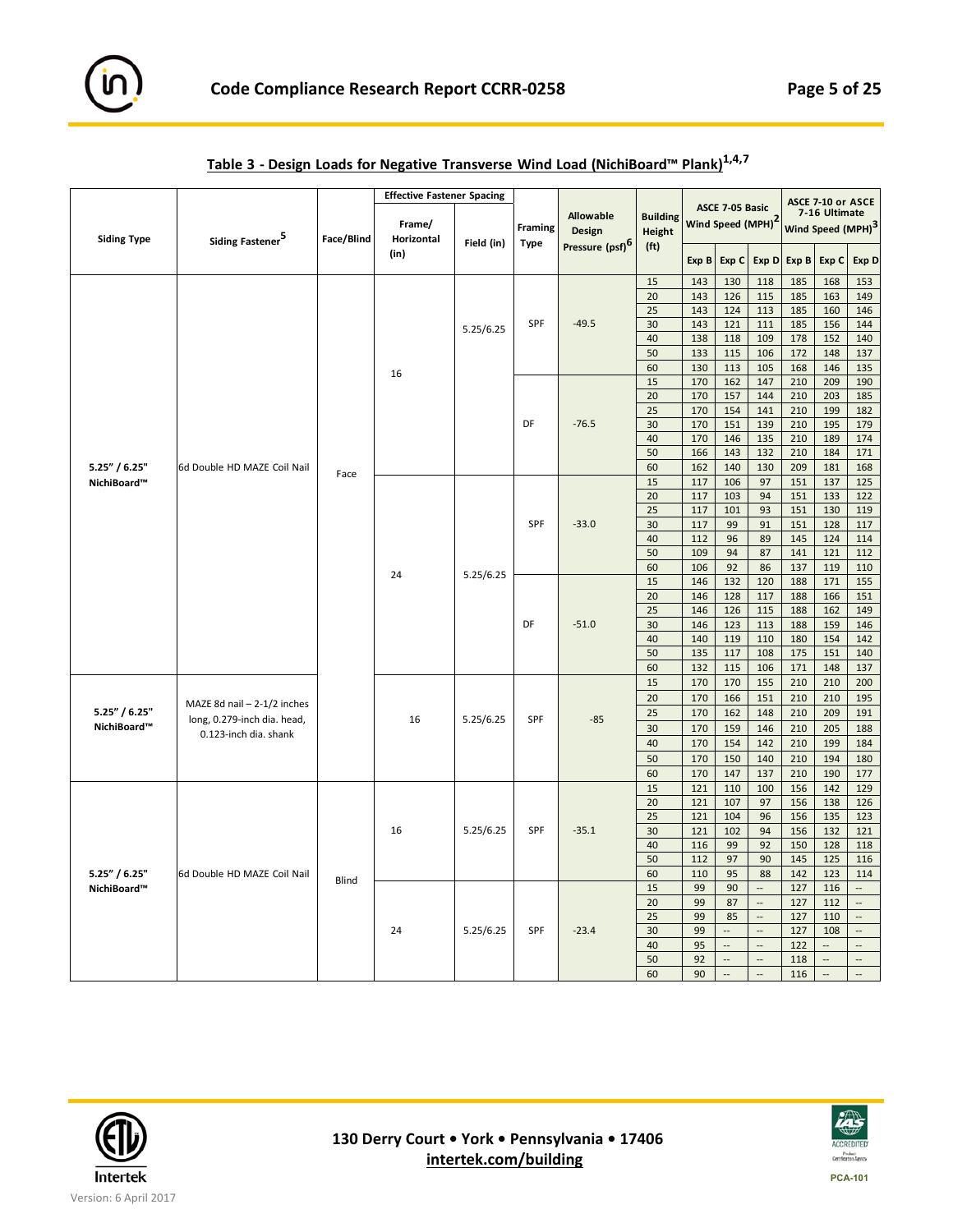

|                                                                                    |                              |              | <b>Effective Fastener Spacing</b> |            |                | <b>Allowable</b>            | <b>Building</b>   |                          | ASCE 7-05 Basic               |                          |       | <b>ASCE 7-10 Ultimate</b>     |                          |
|------------------------------------------------------------------------------------|------------------------------|--------------|-----------------------------------|------------|----------------|-----------------------------|-------------------|--------------------------|-------------------------------|--------------------------|-------|-------------------------------|--------------------------|
|                                                                                    |                              |              | Frame/Horizontal                  |            | <b>Framing</b> | <b>Design</b>               | <b>Height</b>     |                          | Wind Speed (MPH) <sup>2</sup> |                          |       | Wind Speed (MPH) <sup>3</sup> |                          |
|                                                                                    | Siding Fastener <sup>5</sup> | Face/Blind   | (in)                              | Field (in) | <b>Type</b>    | Pressure (psf) <sup>6</sup> | (f <sub>t</sub> ) | Exp B                    | Exp C                         | Exp D                    | Exp B | Exp C                         | Exp D                    |
|                                                                                    |                              |              |                                   |            |                |                             | 15                | 130                      | 118                           | 108                      | 168   | 153                           | 139                      |
|                                                                                    |                              |              |                                   |            |                |                             | 20                | 130                      | 115                           | 105                      | 168   | 149                           | 136                      |
|                                                                                    |                              |              |                                   |            |                |                             | 25                | 130                      | 113                           | 103                      | 168   | 145                           | 133                      |
|                                                                                    |                              |              |                                   |            | 7/16"          |                             |                   |                          |                               |                          |       |                               |                          |
| <b>Siding Type</b><br>5.25" / 6.25"<br>NichiBoard™<br>5.25" / 6.25"<br>NichiBoard™ |                              |              | 12                                | 5.25/6.25  | OSB            | $-41.0$                     | 30                | 130                      | 110                           | 101                      | 168   | 142                           | 131                      |
|                                                                                    |                              |              |                                   |            |                |                             | 40                | 125                      | 107                           | 99                       | 162   | 138                           | 128                      |
|                                                                                    |                              |              |                                   |            |                |                             | 50                | 121                      | 105                           | 97                       | 157   | 135                           | 125                      |
|                                                                                    |                              |              |                                   |            |                |                             | 60                | 118                      | 103                           | 95                       | 153   | 133                           | 123                      |
|                                                                                    |                              |              |                                   |            |                |                             | 15                | 113                      | 103                           | 93                       | 146   | 132                           | 120                      |
|                                                                                    |                              |              |                                   |            |                |                             | 20                | 113                      | 100                           | 91                       | 146   | 129                           | 117                      |
|                                                                                    |                              |              |                                   |            |                |                             | 25                | 113                      | 98                            | 89                       | 146   | 126                           | 115                      |
|                                                                                    |                              |              |                                   |            | 7/16"          | $-30.7$                     | 30                | 113                      | 96                            | 88                       | 146   | 123                           | 113                      |
|                                                                                    |                              |              |                                   |            | OSB            |                             | 40                | 108                      | 93                            | 86                       | 140   | 120                           | 111                      |
|                                                                                    |                              |              |                                   |            |                |                             | 50                | 105                      | 91                            | $\overline{\phantom{a}}$ |       |                               |                          |
|                                                                                    |                              |              |                                   |            |                |                             |                   |                          |                               |                          | 136   | 117                           | 108                      |
|                                                                                    |                              |              | 16                                | 5.25/6.25  |                |                             | 60                | 103                      | 89                            | $\overline{\phantom{a}}$ | 132   | 115                           | 107                      |
|                                                                                    |                              |              |                                   |            |                |                             | 15                | 153                      | 139                           | 126                      | 197   | 179                           | 163                      |
|                                                                                    | Double HD MAZE               |              |                                   |            |                |                             | 20                | 153                      | 135                           | 123                      | 197   | 174                           | 159                      |
|                                                                                    | Asphalt & Fiberglass         |              |                                   |            |                |                             | 25                | 153                      | 132                           | 121                      | 197   | 170                           | 156                      |
|                                                                                    |                              | Blind        |                                   |            | SPF            | $-56.1$                     | 30                | 153                      | 129                           | 119                      | 197   | 167                           | 153                      |
|                                                                                    | Shingle Nail                 |              |                                   |            |                |                             | 40                | 147                      | 125                           | 116                      | 189   | 162                           | 149                      |
|                                                                                    |                              |              |                                   |            |                |                             | 50                | 142                      | 122                           | 113                      | 183   | 158                           | 146                      |
|                                                                                    |                              |              |                                   |            |                |                             | 60                | 139                      | 120                           | 112                      | 179   | 155                           | 144                      |
|                                                                                    |                              |              |                                   |            |                |                             | 15                | 92                       | $\overline{\phantom{a}}$      | $\overline{\phantom{a}}$ | 119   | 108                           | --                       |
|                                                                                    |                              |              |                                   |            |                |                             |                   |                          |                               | $\overline{\phantom{a}}$ |       |                               |                          |
|                                                                                    |                              |              |                                   |            |                |                             | 20                | 92                       | $\overline{\phantom{a}}$      |                          | 119   | 105                           | $\cdots$                 |
|                                                                                    |                              |              |                                   |            | 7/16"          |                             | 25                | 92                       | $\overline{\phantom{a}}$      | $\overline{\phantom{a}}$ | 119   | $\overline{\phantom{a}}$      | $\overline{\phantom{a}}$ |
|                                                                                    |                              |              |                                   |            | OSB            | $-20.5$                     | 30                | 92                       | $\overline{\phantom{a}}$      | $\overline{\phantom{a}}$ | 119   | $\overline{\phantom{a}}$      | $\overline{\phantom{a}}$ |
|                                                                                    |                              |              |                                   |            |                |                             | 40                | 89                       | $\overline{\phantom{a}}$      | $\overline{\phantom{a}}$ | 114   | $\overline{\phantom{a}}$      | $\overline{\phantom{a}}$ |
|                                                                                    |                              |              |                                   |            |                |                             | 50                | 86                       | --                            | $\overline{\phantom{a}}$ | 111   | $\overline{\phantom{a}}$      | $\overline{\phantom{a}}$ |
|                                                                                    |                              |              |                                   |            |                |                             | 60                | $\overline{\phantom{a}}$ |                               | $\overline{\phantom{a}}$ | 108   | $\overline{\phantom{a}}$      | $\overline{\phantom{a}}$ |
|                                                                                    |                              |              | 24                                | 5.25/6.25  |                |                             | 15                | 125                      | 113                           | 103                      | 161   | 146                           | 133                      |
|                                                                                    |                              |              |                                   |            |                |                             | 20                | 125                      | 110                           | 100                      | 161   | 142                           | 130                      |
|                                                                                    |                              |              |                                   |            |                |                             | 25                | 125                      | 108                           | 99                       | 161   | 139                           | 127                      |
|                                                                                    |                              |              |                                   |            | SPF            | $-37.4$                     | 30                | 125                      | 105                           | 97                       | 161   | 136                           | 125                      |
|                                                                                    |                              |              |                                   |            |                |                             | 40                | 120                      | 102                           | 94                       | 154   | 132                           | 122                      |
|                                                                                    |                              |              |                                   |            |                |                             |                   |                          |                               |                          |       | 129                           | 119                      |
|                                                                                    |                              |              |                                   |            |                |                             | 50                | 116                      | 100                           | 93                       | 150   |                               |                          |
|                                                                                    |                              |              |                                   |            |                |                             | 60                | 113                      | 98                            | 91                       | 146   | 127                           | 118                      |
|                                                                                    |                              |              |                                   |            |                |                             | 15                | 170                      | 170                           | 170                      | 210   | 210                           | 210                      |
|                                                                                    |                              |              |                                   |            |                |                             | 20                | 170                      | 170                           | 170                      | 210   | 210                           | 210                      |
|                                                                                    |                              |              |                                   |            | 20 GA          |                             | 25                | 170                      | 170                           | 170                      | 210   | 210                           | 210                      |
|                                                                                    |                              |              | 16                                | 5.256.25   |                | $-136.3$                    | 30                | 170                      | 170                           | 170                      | 210   | 210                           | 210                      |
|                                                                                    |                              |              |                                   |            | Steel          |                             | 40                | 170                      | 170                           | 170                      | 210   | 210                           | 210                      |
|                                                                                    |                              |              |                                   |            |                |                             | 50                | 170                      | 170                           | 170                      | 210   | 210                           | 210                      |
|                                                                                    |                              |              |                                   |            |                |                             | 60                | 170                      | 170                           | 170                      | 210   | 210                           | 210                      |
|                                                                                    |                              | Face         |                                   |            |                |                             | 15                | 170                      | 170                           | 160                      | 210   | 210                           | 207                      |
|                                                                                    |                              |              |                                   |            |                |                             | 20                | 170                      | 170                           | 156                      | 210   | 210                           | 202                      |
|                                                                                    | Aerosmith                    |              |                                   |            |                |                             |                   |                          |                               |                          |       |                               |                          |
|                                                                                    | Fastening                    |              |                                   |            | 20 GA          |                             | 25                | 170                      | 168                           | 154                      | 210   | 210                           | 198                      |
|                                                                                    | Systems,                     |              | 24                                | 5.25/6.25  | Steel          | $-90.9$                     | 30                | 170                      | 164                           | 151                      | 210   | 210                           | 195                      |
|                                                                                    | VersaPin                     |              |                                   |            |                |                             | 40                | 170                      | 159                           | 147                      | 210   | 206                           | 190                      |
|                                                                                    |                              |              |                                   |            |                |                             | 50                | 170                      | 156                           | 144                      | 210   | 201                           | 186                      |
|                                                                                    |                              |              |                                   |            |                |                             | 60                | 170                      | 153                           | 142                      | 210   | 197                           | 183                      |
|                                                                                    |                              |              |                                   |            |                |                             | 15                | 107                      | 97                            | 88                       | 138   | 125                           | 114                      |
|                                                                                    |                              |              |                                   |            |                |                             | 20                | 107                      | 94                            | 86                       | 138   | 122                           | 111                      |
|                                                                                    |                              |              |                                   |            |                |                             | 25                | 107                      | 92                            | $\ldots$                 | 138   | 119                           | 109                      |
|                                                                                    |                              | <b>Blind</b> | 16                                | 5.25/6.25  | 20 GA          | $-27.5$                     | 30                | 107                      | 90                            | $\overline{\phantom{a}}$ | 138   | 117                           | 107                      |
|                                                                                    |                              |              |                                   |            | Steel          |                             |                   |                          |                               |                          |       |                               |                          |
|                                                                                    |                              |              |                                   |            |                |                             | 40                | 103                      | 88                            | $\overline{\phantom{a}}$ | 132   | 113                           | $\overline{\phantom{a}}$ |
|                                                                                    |                              |              |                                   |            |                |                             | 50                | 99                       | 86                            | $\overline{\phantom{a}}$ | 128   | 111                           | $\overline{\phantom{a}}$ |
|                                                                                    |                              |              |                                   |            |                |                             | 60                | 97                       | $\overline{\phantom{a}}$      | $\overline{\phantom{a}}$ | 125   | 109                           | $\overline{\phantom{a}}$ |

| Table 3 - Continued (NichiBoard™ Plank) <sup>1,4,7</sup> |  |
|----------------------------------------------------------|--|
|                                                          |  |



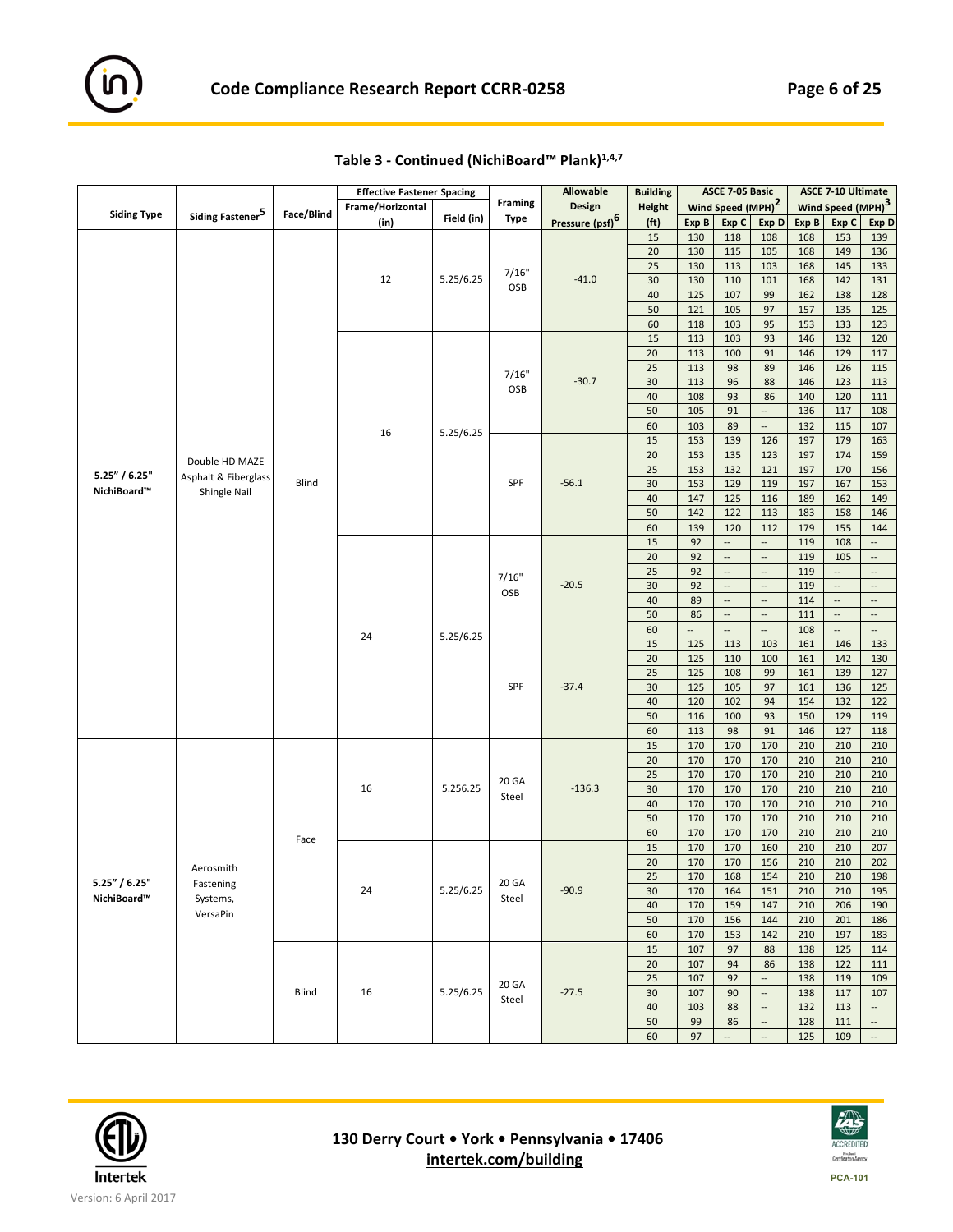

|                    |                              |            | <b>Effective Fastener Spacing</b> |            |                | <b>Allowable</b>            |                 |            | ASCE 7-05 Basic               |                          |            | <b>ASCE 7-10 Ultimate</b>     |                          |
|--------------------|------------------------------|------------|-----------------------------------|------------|----------------|-----------------------------|-----------------|------------|-------------------------------|--------------------------|------------|-------------------------------|--------------------------|
|                    |                              |            | Frame/Horizontal                  |            | <b>Framing</b> | <b>Design</b>               | <b>Building</b> |            | Wind Speed (MPH) <sup>2</sup> |                          |            | Wind Speed (MPH) <sup>3</sup> |                          |
| <b>Siding Type</b> | Siding Fastener <sup>5</sup> | Face/Blind | (in)                              | Field (in) | <b>Type</b>    | Pressure (psf) <sup>6</sup> | Height (ft)     | Exp B      | Exp C                         | Exp D                    | Exp B      | Exp C                         | Exp D                    |
|                    |                              |            |                                   |            |                |                             | 15              | 133        | 121                           | 110                      | 172        | 156                           | 142                      |
|                    |                              |            |                                   |            |                |                             | 20              | 133        | 117                           | 107                      | 172        | 152                           | 138                      |
|                    |                              |            |                                   |            |                |                             | 25              | 133        | 115                           | 105                      | 172        | 148                           | 136                      |
|                    |                              |            |                                   |            | SPF            | $-42.7$                     | 30              | 133        | 113                           | 103                      | 172        | 145                           | 134                      |
|                    |                              |            |                                   |            |                |                             | 40              | 128        | 109                           | 101                      | 165        | 141                           | 130                      |
|                    |                              |            |                                   |            |                |                             | 50              | 124        | 107                           | 99                       | 160        | 138                           | 128                      |
|                    |                              |            | 16                                | 7.25       |                |                             | 60              | 121        | 105                           | 97                       | 156        | 135                           | 126                      |
|                    |                              |            |                                   |            |                |                             | 15              | 166        | 150                           | 136                      | 210        | 194                           | 176                      |
|                    |                              |            |                                   |            |                |                             | 20              | 166        | 146                           | 133                      | 210        | 188                           | 172                      |
|                    |                              |            |                                   |            | DF             |                             | 25              | 166        | 143                           | 131                      | 210        | 184                           | 169                      |
|                    |                              |            |                                   |            |                | $-66.0$                     | 30              | 166<br>159 | 140                           | 129                      | 210        | 181                           | 166                      |
|                    |                              |            |                                   |            |                |                             | 40<br>50        | 154        | 136<br>133                    | 125<br>123               | 205<br>199 | 175<br>171                    | 162<br>159               |
| 7.25" NichiBoard™  |                              |            |                                   |            |                |                             | 60              | 150        | 130                           | 121                      | 194        | 168                           | 156                      |
|                    |                              | Face       |                                   |            |                |                             | 15              | 109        | 99                            | 90                       | 140        | 127                           | 116                      |
|                    |                              |            |                                   |            |                |                             | 20              | 109        | 96                            | 88                       | 140        | 124                           | 113                      |
|                    |                              |            |                                   |            |                |                             | 25              | 109        | 94                            | 86                       | 140        | 121                           | 111                      |
|                    | 6d Double HD                 |            |                                   |            | SPF            |                             | 30              | 109        | 92                            | $\overline{\phantom{a}}$ | 140        | 119                           | 109                      |
|                    | MAZE Coil Nail               |            |                                   |            |                | $-28.4$                     | 40              | 104        | 89                            | $\overline{\phantom{a}}$ | 135        | 115                           | 106                      |
|                    |                              | 24         |                                   |            |                |                             | 50              | 101        | 87                            | $\overline{\phantom{a}}$ | 130        | 112                           | $\overline{\phantom{a}}$ |
|                    |                              |            |                                   |            |                |                             | 60              | 99         | 86                            | $\overline{\phantom{a}}$ | 127        | 110                           | $\overline{\phantom{a}}$ |
|                    |                              |            | 7.25                              |            |                | 15                          | 135             | 123        | 111                           | 175                      | 158        | 144                           |                          |
|                    |                              |            |                                   |            |                |                             | 20              | 135        | 119                           | 109                      | 175        | 154                           | 140                      |
|                    |                              |            |                                   |            |                |                             | 25              | 135        | 117                           | 107                      | 175        | 151                           | 138                      |
|                    |                              |            |                                   |            | DF             | $-44.0$                     | 30              | 135        | 114                           | 105                      | 175        | 147                           | 136                      |
|                    |                              |            |                                   |            |                |                             | 40              | 130        | 111                           | 102                      | 167        | 143                           | 132                      |
|                    |                              |            |                                   |            |                |                             | 50              | 126        | 108                           | 100                      | 162        | 140                           | 130                      |
|                    |                              |            |                                   |            |                |                             | 60              | 123        | 106                           | 99                       | 158        | 137                           | 128                      |
|                    |                              |            |                                   |            |                |                             | 15              | 104        | 95                            | 86                       | 135        | 122                           | 111                      |
|                    |                              |            |                                   |            |                |                             | 20              | 104        | 92                            | $\overline{\phantom{a}}$ | 135        | 119                           | 108                      |
|                    |                              |            |                                   |            |                |                             | 25              | 104        | 90                            | $\overline{\phantom{a}}$ | 135        | 116                           | 106                      |
|                    |                              | Blind      | 16                                | 7.25       | <b>SPF</b>     | $-26.1$                     | 30              | 104        | 88                            | $\overline{\phantom{a}}$ | 135        | 114                           | $\cdots$                 |
|                    |                              |            |                                   |            |                |                             | 40              | 100        | 85                            | $\overline{\phantom{a}}$ | 129        | 110                           | $\overline{\phantom{a}}$ |
|                    |                              |            |                                   |            |                |                             | 50              | 97         | --                            | --                       | 125        | 108                           | $\cdots$                 |
|                    |                              |            |                                   |            |                |                             | 60              | 95         | --                            | $\overline{\phantom{a}}$ | 122        | 106                           | $\overline{\phantom{a}}$ |
|                    |                              |            |                                   |            |                |                             | 15              | 170        | 170                           | 155                      | 210        | 210                           | 200                      |
|                    | MAZE 8d nail $-2-1/2$        |            |                                   |            |                |                             | 20              | 170        | 166                           | 151                      | 210        | 210                           | 195                      |
|                    | inches long, 0.279-          | Face       | 16                                | 7.25       | SPF            | $-85$                       | 25              | 170        | 162                           | 148                      | 210        | 209                           | 191                      |
|                    | inch dia. head, 0.123-       |            |                                   |            |                |                             | 30              | 170        | 159                           | 146                      | 210        | 205                           | 188                      |
|                    | inch dia. shank              |            |                                   |            |                |                             | 40              | 170        | 154                           | 142                      | 210        | 199                           | 184                      |
|                    |                              |            |                                   |            |                |                             | 50              | 170        | 150                           | 140                      | 210        | 194                           | 180                      |
|                    |                              |            |                                   |            |                |                             | 60              | 170        | 147                           | 137                      | 210        | 190                           | 177                      |

**Table 3 ‐ Continued (NichiBoard™ Plank)1,4,7**



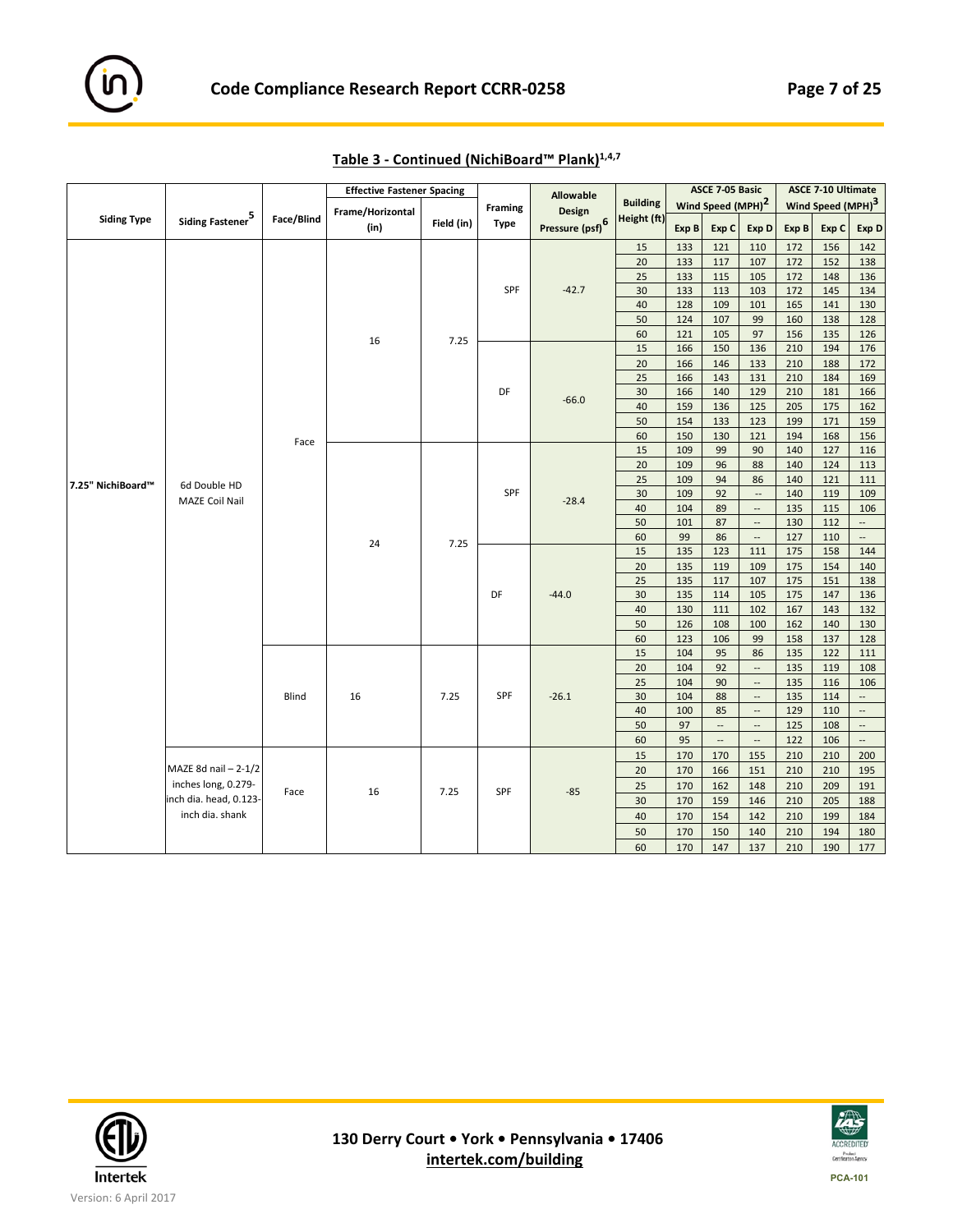

|                    |                              |            | <b>Effective Fastener Spacing</b> |            |                | <b>Allowable</b>            | <b>Building</b>   |       | ASCE 7-05 Basic               |                          |       | <b>ASCE 7-10 Ultimate</b>     |                          |
|--------------------|------------------------------|------------|-----------------------------------|------------|----------------|-----------------------------|-------------------|-------|-------------------------------|--------------------------|-------|-------------------------------|--------------------------|
|                    |                              |            | Frame/Horizontal                  |            | <b>Framing</b> | Design                      | Height            |       | Wind Speed (MPH) <sup>2</sup> |                          |       | Wind Speed (MPH) <sup>3</sup> |                          |
| <b>Siding Type</b> | Siding Fastener <sup>5</sup> | Face/Blind | (in)                              | Field (in) | Type           | Pressure (psf) <sup>6</sup> | (f <sup>t</sup> ) | Exp B | Exp C                         | Exp D                    | Exp B | Exp C                         | Exp D                    |
|                    |                              |            |                                   |            |                |                             | 15                | 121   | 110                           | 100                      | 156   | 142                           | 129                      |
|                    |                              |            |                                   |            |                |                             | 20                | 121   | 107                           | 98                       | 156   | 138                           | 126                      |
|                    |                              |            |                                   |            |                |                             | 25                | 121   | 105                           | 96                       | 156   | 135                           | 124                      |
|                    |                              |            |                                   |            |                |                             | 30                | 121   | 102                           | 94                       | 156   | 132                           | 122                      |
|                    |                              |            | 12                                | 7.25       | 7/16"          | $-35.3$                     | 40                | 116   | 99                            | 92                       | 150   | 128                           | 118                      |
|                    |                              |            |                                   |            | OSB            |                             | 50                | 113   | 97                            | 90                       | 145   | 125                           | 116                      |
|                    |                              |            |                                   |            |                |                             | 60                | 110   | 95                            | 89                       | 142   | 123                           | 114                      |
|                    |                              |            |                                   |            |                |                             | 15                | 102   | 93                            | $\overline{\phantom{a}}$ | 132   | 120                           | 109                      |
|                    |                              |            |                                   |            |                |                             | 20                | 102   | 90                            | $\qquad \qquad \cdots$   | 132   | 117                           | 106                      |
|                    | Double HD MAZE               |            |                                   |            |                |                             | 25                | 102   | 88                            | $\overline{\phantom{a}}$ | 132   | 114                           | --                       |
|                    |                              |            |                                   |            |                |                             | 30                | 102   | 87                            | $\qquad \qquad \cdots$   | 132   | 112                           | $\overline{\phantom{a}}$ |
| 7.25" NichiBoard™  | Asphalt & Fiberglass         | Blind      | 24                                | 7.25       | SPF            | $-25.2$                     | 40                | 98    | $\qquad \qquad -$             | $\overline{\phantom{a}}$ | 127   | 108                           | $\overline{\phantom{a}}$ |
|                    | Shingle Nail                 |            |                                   |            |                |                             | 50                | 95    | $\overline{\phantom{a}}$      | $\overline{\phantom{a}}$ | 123   | 106                           | $\overline{\phantom{a}}$ |
|                    |                              |            |                                   |            |                |                             | 60                | 93    | $\overline{\phantom{a}}$      | $\qquad \qquad \cdots$   | 120   | $\qquad \qquad -$             | $\overline{\phantom{a}}$ |
|                    |                              |            |                                   |            |                |                             | 15                | 148   | 135                           | 122                      | 192   | 174                           | 158                      |
|                    | MAZE R-104 (1-3/4            |            |                                   |            |                |                             | 20                | 148   | 131                           | 119                      | 192   | 169                           | 154                      |
|                    | in. long, 0.144 in.          | Blind      | 16                                | 7.25       | SPF            | $-53$                       | 25                | 148   | 128                           | 117                      | 192   | 165                           | 151                      |
| 7.25" NichiBoard   | shank, 0.326 in.             |            |                                   |            |                |                             | 30                | 148   | 125                           | 115                      | 192   | 162                           | 149                      |
|                    | head)                        |            |                                   |            |                |                             | 40                | 142   | 122                           | 112                      | 184   | 157                           | 145                      |
|                    |                              |            |                                   |            |                |                             | 50                | 138   | 119                           | 110                      | 178   | 153                           | 142                      |
|                    |                              |            |                                   |            |                |                             | 60                | 134   | 116                           | 108                      | 173   | 150                           | 140                      |

**Table 3 ‐ Continued (NichiBoard™ Plank)1,4,7** 



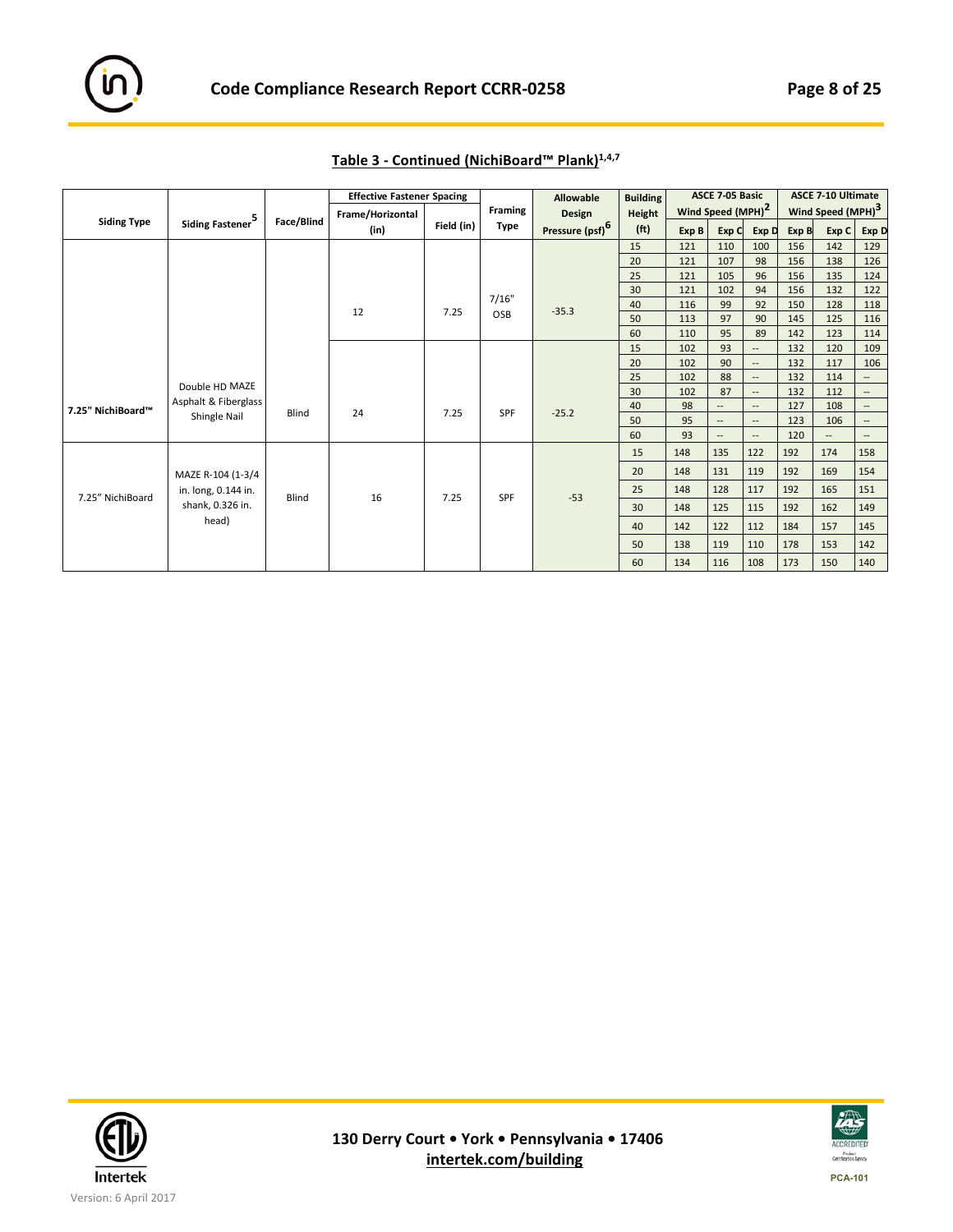

|                    |                              |            | <b>Effective Fastener Spacing</b> |            |             | <b>Allowa</b> |                 |       | ASCE 7-05 Basic               |                          |       | <b>ASCE 7-10 Ultimate</b>     |                           |
|--------------------|------------------------------|------------|-----------------------------------|------------|-------------|---------------|-----------------|-------|-------------------------------|--------------------------|-------|-------------------------------|---------------------------|
|                    |                              |            | Frame/Horizontal                  |            | Framing     | ble           | <b>Building</b> |       | Wind Speed (MPH) <sup>2</sup> |                          |       | Wind Speed (MPH) <sup>3</sup> |                           |
| <b>Siding Type</b> | Siding Fastener <sup>5</sup> | Face/Blind | (in)                              | Field (in) | <b>Type</b> | Desi          | Height (ft)     | Exp B | Exp C                         | Exp D                    | Exp B | Exp C                         | Exp D                     |
|                    |                              |            |                                   |            |             |               | 15              | 170   | 170                           | 170                      | 210   | 210                           | 210                       |
|                    |                              |            |                                   |            |             |               | 20              | 170   | 170                           | 170                      | 210   | 210                           | 210                       |
|                    |                              |            |                                   |            |             |               | 25              | 170   | 170                           | 170                      | 210   | 210                           | 210                       |
|                    |                              |            |                                   |            |             |               | 30              | 170   | 170                           | 170                      | 210   | 210                           | 210                       |
|                    |                              |            |                                   |            | 20 GA       |               | 40              | 170   | 170                           | 167                      | 210   | 210                           | 210                       |
|                    |                              |            | 16                                | 7.25       | Steel       | $-117.5$      | 50              | 170   | 170                           | 164                      | 210   | 210                           | 210                       |
|                    |                              |            |                                   |            |             |               | 60              | 170   | 170                           | 162                      | 210   | 210                           | 209                       |
|                    |                              |            |                                   |            |             |               | 15              | 170   | 164                           | 149                      | 210   | 210                           | 192                       |
|                    | Aerosmith                    |            |                                   |            |             |               | 20              | 170   | 159                           | 145                      | 210   | 205                           | 188                       |
| 7.25"              | Fastening                    |            |                                   |            |             |               | 25              | 170   | 156                           | 143                      | 210   | 201                           | 184                       |
| NichiBoard™        | Systems,                     | Face       |                                   |            |             |               | 30              | 170   | 152                           | 140                      | 210   | 197                           | 181                       |
|                    | VersaPin                     |            |                                   |            | 20 GA       |               | 40              | 170   | 148                           | 137                      | 210   | 191                           | 176                       |
|                    |                              |            | 24                                | 7.25       | Steel       | $-78.3$       | 50              | 168   | 145                           | 134                      | 210   | 187                           | 173                       |
|                    |                              |            |                                   |            |             |               | 60              | 164   | 142                           | 132                      | 210   | 183                           | 170                       |
|                    |                              |            |                                   |            |             |               | 15              | 125   | 113                           | 103                      | 161   | 146                           | 133                       |
|                    |                              |            |                                   |            |             |               | 20              | 125   | 110                           | 100                      | 161   | 142                           | 130                       |
|                    |                              |            |                                   |            |             |               | 25              | 125   | 108                           | 99                       | 161   | 139                           | 127                       |
|                    |                              |            |                                   |            |             |               | 30              | 125   | 105                           | 97                       | 161   | 136                           | 125                       |
|                    |                              |            |                                   |            |             |               | 40              | 120   | 102                           | 95                       | 155   | 132                           | 122                       |
|                    |                              |            |                                   |            | SPF         | $-37.5$       | 50              | 116   | 100                           | 93                       | 150   | 129                           | 120                       |
|                    |                              |            |                                   |            |             |               | 60              | 113   | 98                            | 91                       | 146   | 127                           | 118                       |
|                    |                              |            |                                   |            |             |               | 15              | 155   | 141                           | 128                      | 200   | 182                           | 165                       |
|                    |                              |            |                                   |            |             |               | 20              | 155   | 137                           | 125                      | 200   | 177                           | 161                       |
|                    |                              |            |                                   |            |             |               | 25              | 155   | 134                           | 123                      | 200   | 173                           | 158                       |
|                    |                              |            | 16                                | 8.25       |             |               | 30              | 155   | 131                           | 121                      | 200   | 169                           | 156                       |
|                    |                              |            |                                   |            |             |               | 40              | 149   | 127                           | 118                      | 192   | 164                           | 152                       |
|                    |                              |            |                                   |            | DF          | $-58.0$       | 50              | 144   | 124                           | 115                      | 186   | 161                           | 149                       |
|                    |                              |            |                                   |            |             |               | 60              | 141   | 122                           | 113                      | 182   | 158                           | 146                       |
|                    |                              |            |                                   |            |             |               | 15              | 102   | 92                            | $\overline{\phantom{a}}$ | 132   | 119                           | 108                       |
|                    |                              |            |                                   |            |             |               | 20              | 102   | 90                            | $\overline{\phantom{a}}$ | 132   | 116                           | 106                       |
|                    |                              |            |                                   |            |             |               | 25              | 102   | 88                            | $\sim$                   | 132   | 114                           |                           |
|                    |                              |            |                                   |            |             |               | 30              | 102   | 86                            | $\overline{\phantom{a}}$ | 132   | 111                           | $\mathbb{Z}^{\mathbb{Z}}$ |
|                    |                              |            |                                   |            |             |               |                 |       |                               |                          |       |                               |                           |
|                    |                              |            |                                   |            | SPF         | $-25.0$       | 40              | 98    | $\overline{\phantom{a}}$      | $\overline{\phantom{a}}$ | 126   | 108                           | $\cdots$                  |
|                    | 6d Double HD                 |            |                                   |            |             |               | 50              | 95    | $\overline{\phantom{a}}$      | $\overline{\phantom{a}}$ | 122   | 105                           | $\overline{\phantom{a}}$  |
|                    | MAZE Coil Nail               | Face       |                                   |            |             |               | 60              | 92    | $\overline{\phantom{a}}$      | $\overline{\phantom{a}}$ | 119   | $\overline{\phantom{a}}$      | $\overline{\phantom{a}}$  |
|                    |                              |            |                                   |            |             |               | 15              | 127   | 115                           | 104                      | 164   | 148                           | 135                       |
|                    |                              |            |                                   |            |             |               | 20              | 127   | 112                           | 102                      | 164   | 144                           | 132                       |
| 8.25"              |                              |            |                                   |            |             |               | 25              | 127   | 109                           | 100                      | 164   | 141                           | 129                       |
| NichiBoard™        |                              |            | 24                                | 8.25       |             |               | 30              | 127   | 107                           | 98                       | 164   | 138                           | 127                       |
|                    |                              |            |                                   |            |             |               | 40              | 122   | 104                           | 96                       | 157   | 134                           | 124                       |
|                    |                              |            |                                   |            | DF          | $-38.6$       | 50              | 118   | 102                           | 94                       | 152   | 131                           | 121                       |
|                    |                              |            |                                   |            |             |               | 60              | 115   | 100                           | 93                       | 148   | 129                           | 120                       |
|                    |                              |            |                                   |            |             |               |                 |       |                               |                          |       |                               |                           |
|                    | MAZE 8d nail - 2-            |            |                                   |            |             |               | 15              | 170   | 170                           | 155                      | 210   | 210                           | 200                       |
|                    | 1/2 inches long,             |            |                                   |            |             |               | 20              | 170   | 166                           | 151                      | 210   | 210                           | 195                       |
|                    | 0.279-inch dia.              | Face       | 16                                | 8.25       | SPF         | $-85$         | 25              | 170   | 162                           | 148                      | 210   | 209                           | 191                       |
|                    | head, 0.123-inch             |            |                                   |            |             |               | 30              | 170   | 159                           | 146                      | 210   | 205                           | 188                       |
|                    |                              |            |                                   |            |             |               | 40              | 170   | 154                           | 142                      | 210   | 199                           | 184                       |
|                    | dia. shank                   |            |                                   |            |             |               | 50              | 170   | 150                           | 140                      | 210   | 194                           | 180                       |
|                    |                              |            |                                   |            |             |               |                 |       |                               |                          |       |                               |                           |
|                    |                              |            |                                   |            |             |               | 60              | 170   | 147                           | 137                      | 210   | 190                           | 177                       |

**Table 3 ‐ Continued (NichiBoard™ Plank)1,4,7** 



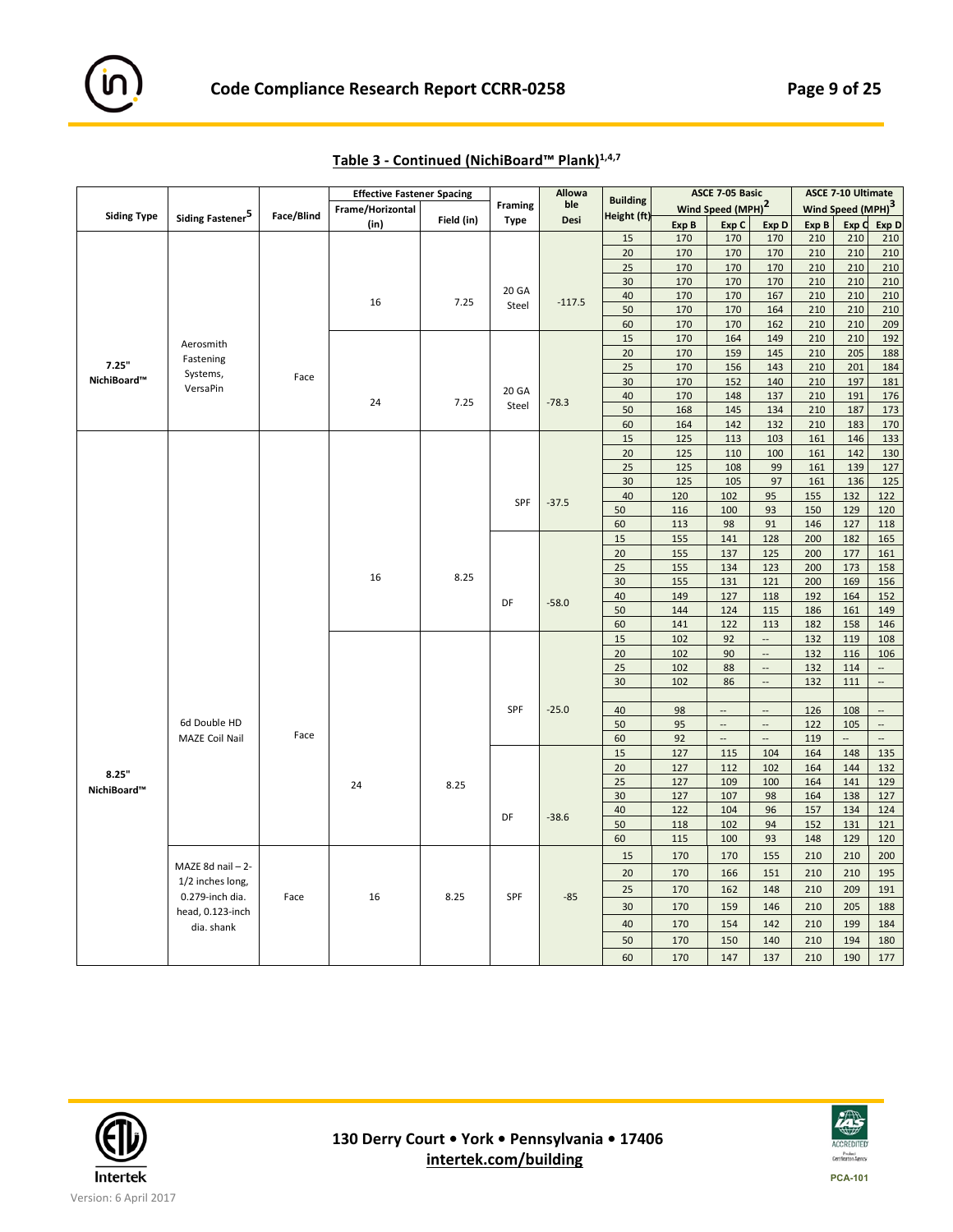|                    |                                                               |            | <b>Effective Fastener Spacing</b> |            |                               | Allowa            |                                |       |                                                  |                          |       |                                                            |                          |
|--------------------|---------------------------------------------------------------|------------|-----------------------------------|------------|-------------------------------|-------------------|--------------------------------|-------|--------------------------------------------------|--------------------------|-------|------------------------------------------------------------|--------------------------|
| <b>Siding Type</b> | Siding Fastener <sup>5</sup>                                  | Face/Blind | Frame/Horizontal<br>(in)          | Field (in) | <b>Framing</b><br><b>Type</b> | ble<br>Desi<br>gn | <b>Building</b><br>Height (ft) |       | ASCE 7-05 Basic<br>Wind Speed (MPH) <sup>2</sup> |                          |       | <b>ASCE 7-10 Ultimate</b><br>Wind Speed (MPH) <sup>3</sup> |                          |
|                    |                                                               |            |                                   |            |                               | Pressure          |                                | Exp B | Exp C                                            | Exp D                    | Exp B | Exp C                                                      | Exp D                    |
|                    |                                                               |            |                                   |            |                               |                   | 15                             | 111   | 100                                              | 91                       | 143   | 130                                                        | 118                      |
|                    |                                                               |            |                                   |            |                               |                   | 20                             | 111   | 98                                               | 89                       | 143   | 126                                                        | 115                      |
|                    |                                                               |            |                                   |            |                               |                   | 25                             | 111   | 96                                               | 87                       | 143   | 123                                                        | 113                      |
|                    |                                                               |            |                                   |            |                               |                   | 30                             | 111   | 94                                               | 86                       | 143   | 121                                                        | 111                      |
|                    |                                                               |            |                                   |            |                               |                   | 40                             | 106   | 91                                               | $\overline{\phantom{a}}$ | 137   | 117                                                        | 108                      |
|                    |                                                               |            |                                   |            |                               |                   | 50                             | 103   | 89                                               | $\overline{\phantom{a}}$ | 133   | 114                                                        | 106                      |
|                    | Double HD MAZE<br>Asphalt &<br>Fiberglass Shingle<br>Nail     |            | 12                                | 8.25       | 7/16"<br>OSB                  | $-29.5$           | 60                             | 100   | 87                                               | $\overline{\phantom{a}}$ | 130   | 112                                                        | $\overline{\phantom{a}}$ |
|                    |                                                               |            |                                   |            |                               |                   | 15                             | 138   | 126                                              | 114                      | 178   | 162                                                        | 147                      |
|                    | MAZE R-104, 1-                                                | Blind      |                                   |            |                               |                   |                                |       |                                                  |                          |       |                                                            |                          |
|                    | 3/4" long, 0.326<br>in. dia. head,<br>0.144 in. dia.<br>shank |            |                                   |            |                               |                   | 20                             | 138   | 122                                              | 111                      | 178   | 157                                                        | 143                      |
|                    |                                                               |            |                                   |            |                               |                   | 25                             | 138   | 119                                              | 109                      | 178   | 154                                                        | 141                      |
|                    |                                                               |            | 16                                |            |                               |                   | 30                             | 138   | 117                                              | 107                      | 178   | 151                                                        | 139                      |
|                    |                                                               |            |                                   | 8.25       | SPF                           | $-46$             | 40                             | 133   | 113                                              | 105                      | 171   | 146                                                        | 135                      |
|                    |                                                               |            |                                   |            |                               |                   | 50                             | 128   | 111                                              | 103                      | 166   | 143                                                        | 132                      |
| 8.25"              |                                                               |            |                                   |            |                               |                   | 60                             | 125   | 108                                              | 101                      | 162   | 140                                                        | 130                      |
| NichiBoard™        |                                                               |            |                                   |            |                               |                   | 15                             | 170   | 170                                              | 170                      | 210   | 210                                                        | 210                      |
|                    |                                                               |            |                                   |            |                               |                   | 20                             | 170   | 170                                              | 167                      | 210   | 210                                                        | 210                      |
|                    |                                                               |            |                                   |            |                               |                   | 25                             | 170   | 170                                              | 164                      | 210   | 210                                                        | 210                      |
|                    |                                                               |            |                                   |            | 20 GA                         |                   | 30                             | 170   | 170                                              | 161                      | 210   | 210                                                        | 208                      |
|                    |                                                               |            | 16                                | 8.25       | Steel                         | $-103.3$          | 40                             | 170   | 170                                              | 157                      | 210   | 210                                                        | 203                      |
|                    |                                                               |            |                                   |            |                               |                   | 50                             | 170   | 166                                              | 154                      | 210   | 210                                                        | 199                      |
|                    |                                                               |            |                                   |            |                               |                   | 60                             | 170   | 163                                              | 151                      | 210   | 210                                                        | 195                      |
|                    | Aerosmith                                                     |            |                                   |            |                               |                   | 15                             | 169   | 153                                              | 139                      | 210   | 198                                                        | 180                      |
|                    | Fastening                                                     |            |                                   |            |                               |                   | 20                             | 169   | 149                                              | 136                      | 210   | 193                                                        | 176                      |
|                    | Systems, VersaPin                                             | Face       |                                   |            |                               |                   | 25                             | 169   | 146                                              | 134                      | 210   | 188                                                        | 173                      |
|                    |                                                               |            |                                   |            | 20 GA                         |                   | 30                             | 169   | 143                                              | 131                      | 210   | 185                                                        | 170                      |
|                    |                                                               |            | 24                                | 8.25       | Steel                         | $-68.8$           | 40                             | 162   | 139                                              | 128                      | 210   | 179                                                        | 165                      |
|                    |                                                               |            |                                   |            |                               |                   | 50                             | 157   | 136                                              | 126                      | 203   | 175                                                        | 162                      |
|                    |                                                               |            |                                   |            |                               |                   | 60                             | 153   | 133                                              | 124                      | 198   | 172                                                        | 160                      |

**Table 3 ‐ Continued (NichiBoard™ Plank)1,4,7** 



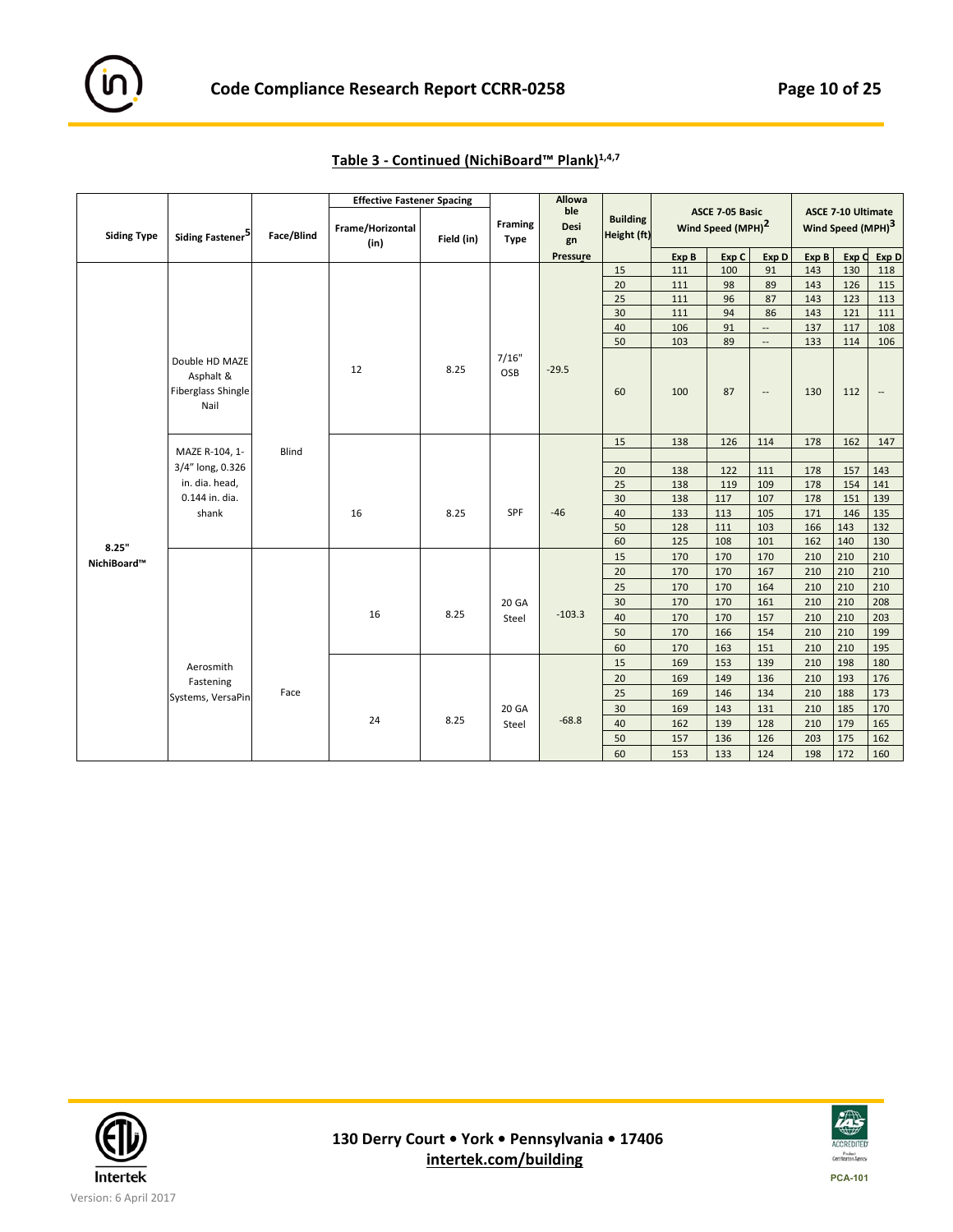

|                    |                              |            | <b>Effective Fastener Spacing</b> |            |             | <b>Allowable</b>            | <b>Building</b>   |       | ASCE 7-05 Basic               |                          |       | <b>ASCE 7-10 Ultimate</b>     |                          |
|--------------------|------------------------------|------------|-----------------------------------|------------|-------------|-----------------------------|-------------------|-------|-------------------------------|--------------------------|-------|-------------------------------|--------------------------|
|                    |                              | Face/Blind | Frame/Horizontal                  |            | Framing     | Design                      | <b>Height</b>     |       | Wind Speed (MPH) <sup>2</sup> |                          |       | Wind Speed (MPH) <sup>3</sup> |                          |
| <b>Siding Type</b> | Siding Fastener <sup>5</sup> |            | (in)                              | Field (in) | <b>Type</b> | Pressure (psf) <sup>6</sup> | (f <sub>t</sub> ) | Exp B | Exp C                         | Exp D                    | Exp B | Exp C                         | Exp D                    |
|                    |                              |            |                                   |            |             |                             | 15                | 118   | 107                           | 97                       | 152   | 138                           | 125                      |
|                    |                              |            |                                   |            |             |                             | 20                | 118   | 104                           | 95                       | 152   | 134                           | 122                      |
|                    |                              |            |                                   |            |             |                             | 25                | 118   | 102                           | 93                       | 152   | 131                           | 120                      |
|                    |                              |            |                                   |            |             |                             | 30                | 118   | 100                           | 92                       | 152   | 129                           | 118                      |
|                    |                              |            |                                   |            | SPF         | $-33.4$                     | 40                | 113   | 97                            | 89                       | 146   | 125                           | 115                      |
|                    |                              |            |                                   |            |             |                             | 50                | 110   | 94                            | 88                       | 141   | 122                           | 113                      |
|                    |                              |            |                                   |            |             |                             | 60                | 107   | 93                            | 86                       | 138   | 120                           | 111                      |
|                    |                              |            |                                   |            |             |                             | 15                | 147   | 133                           | 121                      | 189   | 172                           | 156                      |
|                    |                              |            |                                   |            |             |                             | 20                | 147   | 129                           | 118                      | 189   | 167                           | 152                      |
|                    |                              |            |                                   |            |             |                             | 25                | 147   | 126                           | 116                      | 189   | 163                           | 150                      |
|                    |                              |            | 16                                | 9.25       |             |                             | 30                | 147   | 124                           | 114                      | 189   | 160                           | 147                      |
|                    |                              |            |                                   |            | DF          | $-51.7$                     | 40                | 141   | 120                           | 111                      | 182   | 155                           | 143                      |
|                    |                              |            |                                   |            |             |                             | 50                | 136   | 117                           | 109                      | 176   | 152                           | 140                      |
|                    |                              |            |                                   |            |             |                             | 60                | 133   | 115                           | 107                      | 172   | 149                           | 138                      |
|                    |                              |            |                                   |            |             |                             | 15                | 96    | 87                            | $\overline{\phantom{a}}$ | 124   | 113                           | $\overline{\phantom{a}}$ |
|                    |                              |            |                                   |            |             |                             | 20                | 96    | $\overline{\phantom{a}}$      | $\overline{\phantom{a}}$ | 124   | 110                           | $\overline{\phantom{a}}$ |
|                    |                              |            |                                   |            |             |                             | 25                | 96    | $\ddotsc$                     | $\overline{\phantom{a}}$ | 124   | 107                           | $\overline{\phantom{a}}$ |
|                    |                              |            |                                   |            | SPF         |                             | 30                | 96    | $\overline{\phantom{a}}$      | $\overline{\phantom{a}}$ | 124   | $\overline{\phantom{a}}$      | $\overline{\phantom{a}}$ |
|                    |                              |            |                                   |            |             | $-22.3$                     | 40                | 92    | $\overline{\phantom{a}}$      | $\overline{\phantom{a}}$ | 119   | $\overline{\phantom{a}}$      | $\overline{\phantom{a}}$ |
|                    | 6d Double HD                 |            |                                   |            |             |                             | 50                | 89    | $\overline{\phantom{a}}$      | $\overline{\phantom{a}}$ | 115   | $\overline{\phantom{a}}$      | $\overline{\phantom{a}}$ |
|                    | <b>MAZE Coil Nail</b>        |            | 24                                |            |             |                             | 60                | 87    | $\overline{\phantom{a}}$      | $\overline{\phantom{a}}$ | 113   | $\mathbb{Z}^2$                | $\overline{\phantom{a}}$ |
| 9.25"              |                              |            |                                   | 9.25       |             |                             | 15                | 120   | 109                           | 99                       | 154   | 140                           | 127                      |
|                    |                              |            |                                   |            |             |                             | 20                | 120   | 106                           | 96                       | 154   | 136                           | 124                      |
|                    |                              |            |                                   |            |             |                             | 25                | 120   | 103                           | 95                       | 154   | 133                           | 122                      |
| NichiBoard™        |                              | Face       |                                   |            | DF          |                             | 30                | 120   | 101                           | 93                       | 154   | 131                           | 120                      |
|                    |                              |            |                                   |            |             | $-34.5$                     | 40                | 115   | 98                            | 91                       | 148   | 127                           | 117                      |
|                    |                              |            |                                   |            |             |                             | 50                | 111   | 96                            | 89                       | 144   | 124                           | 115                      |
|                    |                              |            |                                   |            |             |                             | 60                | 109   | 94                            | 87                       | 140   | 122                           | 113                      |
|                    |                              |            |                                   |            |             |                             | 15                | 170   | 170                           | 155                      | 210   | 210                           | 200                      |
|                    | MAZE 8d nail - 2-1/2         |            |                                   |            |             |                             | 20                | 170   | 166                           | 151                      | 210   | 210                           | 195                      |
|                    | inches long, 0.279-          |            | 16                                | 9.25       | SPF         | $-85$                       | 25                | 170   | 162                           | 148                      | 210   | 209                           | 191                      |
|                    | inch dia. head, 0.123-       |            |                                   |            |             |                             | 30                | 170   | 159                           | 146                      | 210   | 205                           | 188                      |
|                    | inch dia. shank              |            |                                   |            |             |                             | 40                | 170   | 154                           | 142                      | 210   | 199                           | 184                      |
|                    |                              |            |                                   |            |             |                             | 50                | 170   | 150                           | 140                      | 210   | 194                           | 180                      |
|                    |                              |            |                                   |            |             |                             | 60                | 170   | 147                           | 137                      | 210   | 190                           | 177                      |
|                    |                              |            |                                   |            |             |                             | 15                | 99    | 90                            | $\overline{\phantom{a}}$ | 127   | 116                           | 105                      |
|                    |                              |            |                                   |            |             |                             | 20                | 99    | 87                            | $\overline{\phantom{a}}$ | 127   | 112                           | $\overline{\phantom{a}}$ |
|                    | Double HD MAZE               |            |                                   |            |             |                             | 25                | 99    | 85                            | $\Box$                   | 127   | 110                           | $\overline{\phantom{a}}$ |
|                    |                              |            |                                   |            |             |                             | 30                | 99    | $\ddotsc$                     | $\cdots$                 | 127   | 108                           | $\overline{\phantom{a}}$ |
|                    | Asphalt & Fiberglass         |            | 12                                | 9.25       | 7/16" OSB   | $-23.5$                     | 40                | 95    | $\ddotsc$                     | $\overline{\phantom{a}}$ | 122   | $\overline{\phantom{a}}$      | $\overline{\phantom{a}}$ |
|                    | Shingle Nail                 |            |                                   |            |             |                             | 50                | 92    | $\overline{\phantom{a}}$      | $\overline{\phantom{a}}$ | 118   | $\overline{\phantom{a}}$      | $\overline{\phantom{a}}$ |
|                    |                              |            |                                   |            |             |                             | 60                | 90    | $\ddot{\phantom{a}}$          | $\overline{a}$           | 116   | $\mathbb{L}$                  | $\overline{\phantom{a}}$ |
| 9.25"              |                              |            |                                   |            |             |                             | 15                | 119   | 108                           | 98                       | 153   | 139                           | 126                      |
| NichiBoard™        | MAZE R-104 nail: 1-          | Blind      |                                   |            |             |                             | 20                | 119   | 105                           | 96                       | 153   | 135                           | 123                      |
|                    | 3/4" long, 0.326 in.         |            | 16                                | 9.25       | SPF         | $-34$                       | 25                | 119   | 102                           | 94                       | 153   | 132                           | 121                      |
|                    | dia. head, 0.144 in.         |            |                                   |            |             |                             | 30                | 119   | 100                           | 92                       | 153   | 130                           | 119                      |
|                    | dia. shank                   |            |                                   |            |             |                             | 40                | 114   | 97                            | 90                       | 147   | 126                           | 116                      |
|                    |                              |            |                                   |            |             |                             | 50                | 110   | 95                            | 88                       | 143   | 123                           | 114                      |
|                    |                              |            |                                   |            |             |                             | 60                | 108   | 93                            | 87                       | 139   | 120                           | 112                      |

**Table 3 ‐ Continued (NichiBoard™ Plank)1,4,7**



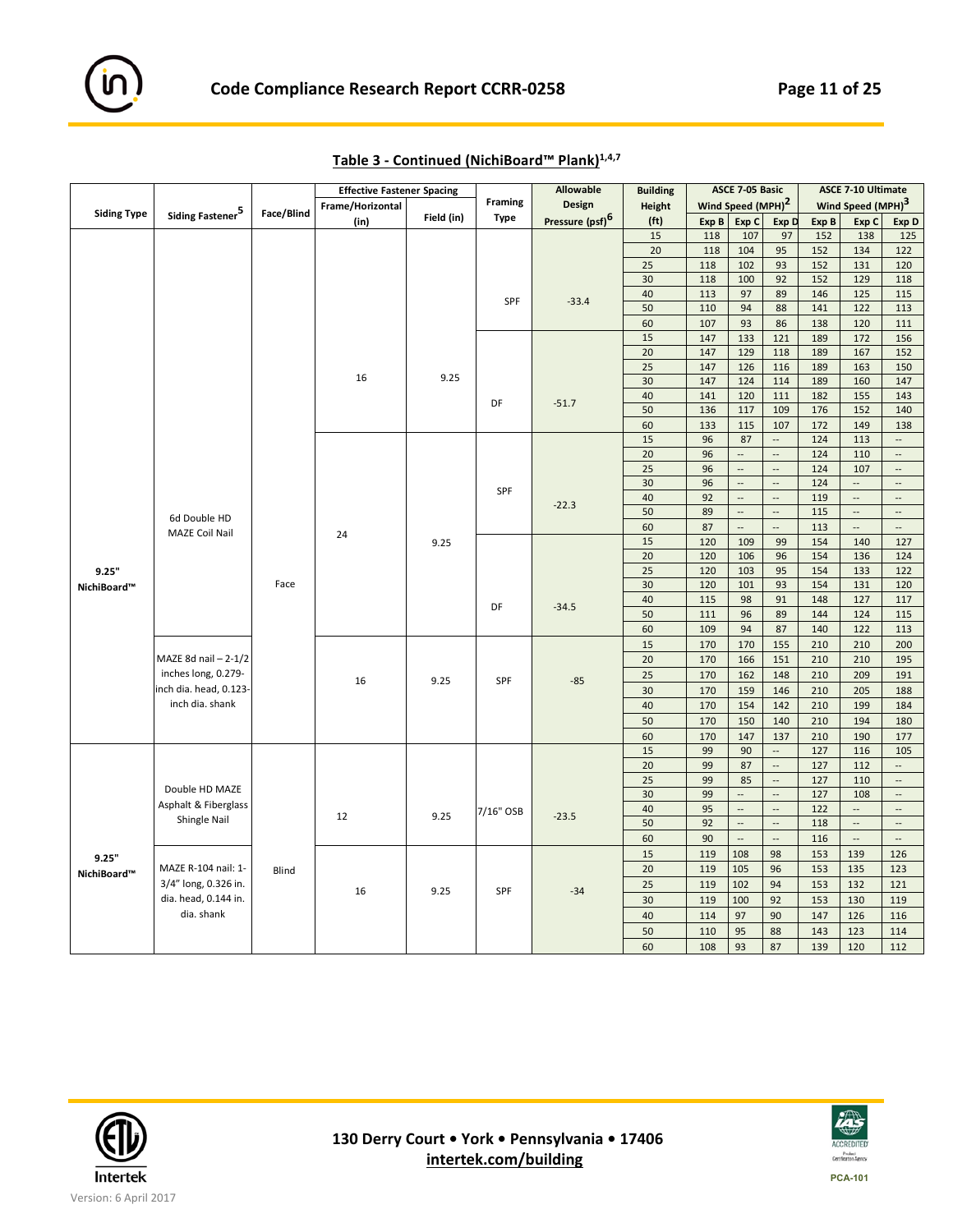

|                    |                              |            | <b>Effective Fastener Spacing</b> |            |                | Allowable                   | <b>Building</b>   |       | ASCE 7-05 Basic               |       |       | <b>ASCE 7-10 Ultimate</b>     |       |     |
|--------------------|------------------------------|------------|-----------------------------------|------------|----------------|-----------------------------|-------------------|-------|-------------------------------|-------|-------|-------------------------------|-------|-----|
|                    |                              |            | Frame/Horizontal                  |            | <b>Framing</b> | Design                      | Height            |       | Wind Speed (MPH) <sup>2</sup> |       |       | Wind Speed (MPH) <sup>3</sup> |       |     |
| <b>Siding Type</b> | Siding Fastener <sup>5</sup> | Face/Blind | (in)                              | Field (in) | Type           | Pressure (psf) <sup>6</sup> | (f <sub>t</sub> ) | Exp B | Exp C                         | Exp D | Exp B | Exp C                         | Exp D |     |
|                    |                              |            |                                   |            |                |                             | 15                | 170   | 170                           | 161   | 210   | 210                           | 208   |     |
|                    |                              |            |                                   |            |                |                             | 20                | 170   | 170                           | 157   | 210   | 210                           | 203   |     |
|                    |                              |            |                                   |            |                |                             | 25                | 170   | 169                           | 155   | 210   | 210                           | 200   |     |
|                    |                              |            |                                   |            |                |                             | 30                | 170   | 165                           | 152   | 210   | 210                           | 196   |     |
|                    |                              | 16         |                                   |            | 9.25           | 20 GA                       | $-92.1$           | 40    | 170                           | 160   | 148   | 210                           | 207   | 191 |
|                    |                              |            |                                   |            | Steel          |                             | 50                | 170   | 157                           | 145   | 210   | 202                           | 188   |     |
|                    |                              |            |                                   |            |                |                             | 60                | 170   | 154                           | 143   | 210   | 199                           | 185   |     |
|                    | Aerosmith                    |            |                                   |            |                |                             | 15                | 160   | 145                           | 132   | 206   | 187                           | 170   |     |
|                    | Fastening                    |            |                                   |            |                |                             | 20                | 160   | 141                           | 129   | 206   | 182                           | 166   |     |
| 9.25"              | Systems,                     |            |                                   |            |                |                             | 25                | 160   | 138                           | 126   | 206   | 178                           | 163   |     |
| NichiBoard™        |                              | Face       |                                   |            |                |                             | 30                | 160   | 135                           | 124   | 206   | 174                           | 160   |     |
| VersaPin           |                              |            |                                   |            | 20 GA          |                             | 40                | 153   | 131                           | 121   | 198   | 169                           | 156   |     |
|                    |                              |            | 24                                | 9.25       | Steel          | $-61.4$                     | 50                | 148   | 128                           | 119   | 192   | 165                           | 153   |     |
|                    |                              |            |                                   |            |                | 60                          | 145               | 126   | 117                           | 187   | 162   | 151                           |       |     |

# **Table 3 ‐ Continued (NichiBoard™ Plank)1,4,7**



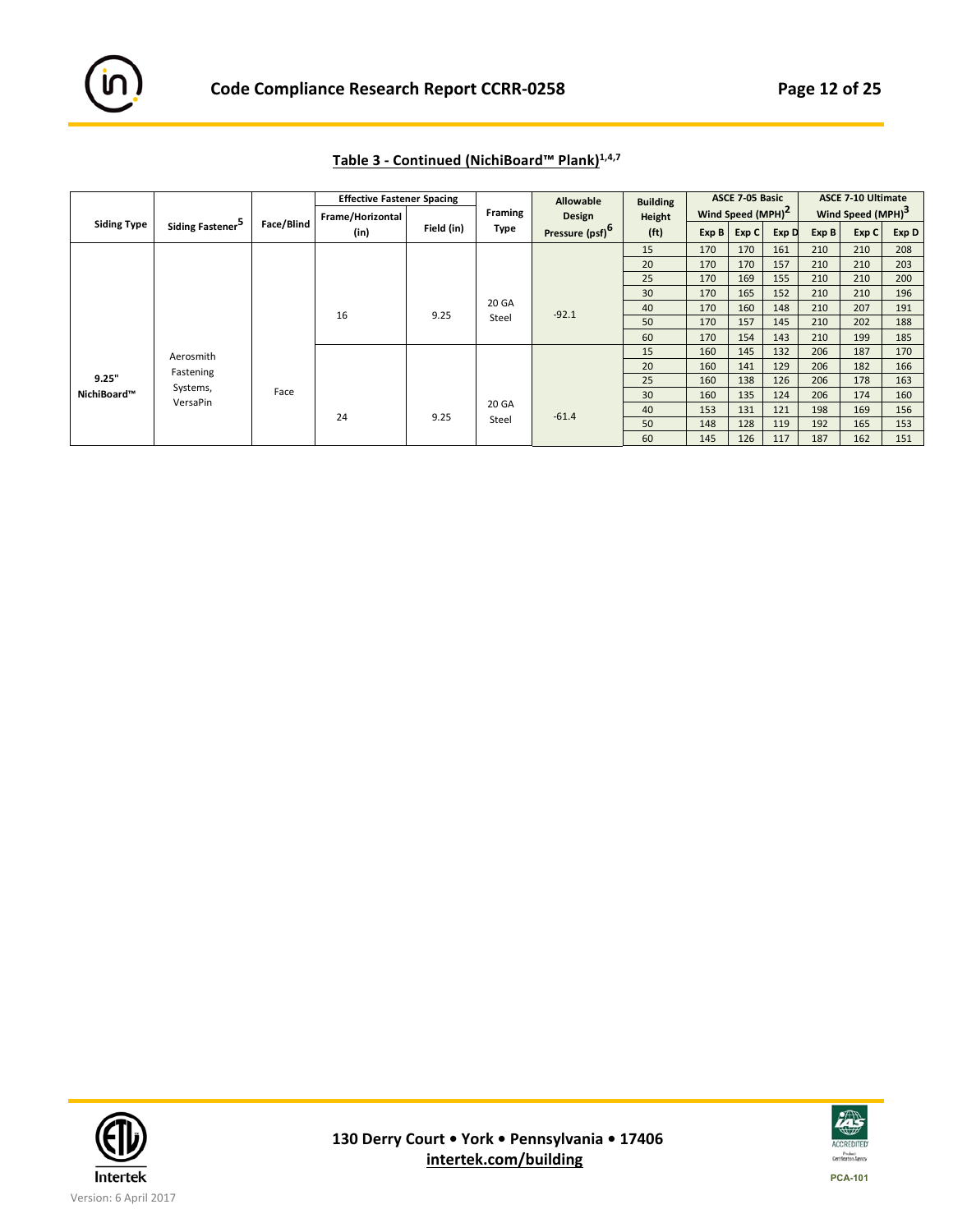|                    |                              |            | <b>Effective Fastener Spacing</b> |            |                | Allowable                   | <b>Building</b>   |                          | ASCE 7-05 Basic               |                          |                          | ASCE 7-10 Ultimate            |                          |
|--------------------|------------------------------|------------|-----------------------------------|------------|----------------|-----------------------------|-------------------|--------------------------|-------------------------------|--------------------------|--------------------------|-------------------------------|--------------------------|
|                    |                              | Face/Blind | Frame/Horizontal                  |            | <b>Framing</b> | Design                      | Height            |                          | Wind Speed (MPH) <sup>2</sup> |                          |                          | Wind Speed (MPH) <sup>3</sup> |                          |
| <b>Siding Type</b> | Siding Fastener <sup>5</sup> |            | (in)                              | Field (in) | Type           | Pressure (psf) <sup>6</sup> | (f <sub>t</sub> ) | Exp B                    | Exp C                         | Exp D                    | Exp B                    | Exp C                         | Exp D                    |
|                    |                              |            |                                   |            |                |                             | 15                | 103                      | 94                            | 85                       | 134                      | 121                           | 110                      |
|                    |                              |            |                                   |            |                |                             | 20                | 103                      | 91                            | $\overline{\phantom{a}}$ | 134                      | 118                           | 108                      |
|                    |                              |            |                                   |            |                |                             | 25                | 103                      | 89                            | $\overline{\phantom{a}}$ | 134                      | 115                           | 106                      |
|                    |                              |            |                                   |            |                |                             | 30                | 103                      | 87                            | $\cdots$                 | 134                      | 113                           | --                       |
|                    |                              |            |                                   |            | SPF            | $-25.8$                     | 40                | 99                       | $\mathbb{L}^2$                | $\overline{\phantom{a}}$ | 128                      | 110                           | $\overline{\phantom{a}}$ |
|                    |                              |            |                                   |            |                |                             | 50                | 96                       | $\overline{\phantom{a}}$      | $\overline{\phantom{a}}$ | 124                      | 107                           | $\overline{\phantom{a}}$ |
|                    |                              |            |                                   |            |                |                             | 60                | 94                       | $\overline{\phantom{a}}$      | $\overline{\phantom{a}}$ | 121                      | 105                           | --                       |
|                    |                              |            |                                   |            |                |                             | 15                | 129                      | 117                           | 106                      | 166                      | 151                           | 137                      |
|                    |                              |            |                                   |            |                |                             | 20                | 129                      | 113                           | 104                      | 166                      | 147                           | 134                      |
|                    |                              |            |                                   |            |                |                             | 25                | 129                      | 111                           | 102                      | 166                      | 143                           | 131                      |
|                    |                              |            | 16                                | 12         |                |                             | 30                | 129                      | 109                           | 100                      | 166                      | 140                           | 129                      |
|                    |                              |            |                                   |            | DF             | $-39.8$                     | 40                | 123                      | 106                           | 97                       | 159                      | 136                           | 126                      |
|                    |                              |            |                                   |            |                |                             | 50                | 120                      | 103                           | 96                       | 154                      | 133                           | 123                      |
|                    |                              |            |                                   |            |                |                             | 60                | 117                      | 101                           | 94                       | 151                      | 131                           | 121                      |
|                    |                              |            |                                   |            |                |                             | 15                | $\overline{\phantom{a}}$ | $\overline{\phantom{a}}$      | $\overline{\phantom{a}}$ | 109                      | $\overline{\phantom{a}}$      | --                       |
|                    |                              |            |                                   |            |                |                             | 20                | $\cdots$                 | $\overline{\phantom{a}}$      | Щ,                       | 109                      | $\overline{\phantom{a}}$      | Ξ.                       |
|                    |                              |            |                                   |            |                |                             | 25                | $\overline{\phantom{a}}$ | $\overline{\phantom{a}}$      | $\overline{\phantom{a}}$ | 109                      | $\overline{\phantom{a}}$      | --                       |
|                    |                              |            |                                   |            |                |                             | 30                | --                       | $\qquad \qquad -$             | $\overline{\phantom{a}}$ | 109                      | $\overline{\phantom{a}}$      | $\overline{\phantom{a}}$ |
|                    |                              |            |                                   |            | SPF            | $-17.2$                     | 40                | $\overline{\phantom{a}}$ | $\sim$                        | $\overline{\phantom{a}}$ | $\overline{\phantom{a}}$ | $\overline{\phantom{a}}$      | $\overline{\phantom{a}}$ |
|                    | 6d Double HD                 |            |                                   |            |                |                             | 50                | $\overline{\phantom{a}}$ | $\overline{\phantom{a}}$      | Ξ.                       | $\overline{\phantom{a}}$ | $\overline{\phantom{a}}$      | Ξ.                       |
|                    |                              | Face       |                                   |            |                |                             | 60                | $\overline{\phantom{a}}$ | $\overline{a}$                | $\overline{a}$           | $\overline{\phantom{a}}$ | $\overline{\phantom{a}}$      | $\overline{\phantom{a}}$ |
| 12" NichiBoard™    | <b>MAZE Coil Nail</b>        |            |                                   |            |                |                             | 15                | 105                      | 95                            | 87                       | 136                      | 123                           | 112                      |
|                    |                              |            |                                   |            |                |                             | 20                | 105                      | 93                            | $\overline{\phantom{a}}$ | 136                      | 120                           | 109                      |
|                    |                              |            |                                   |            |                |                             | 25                | 105                      | 91                            | $\overline{\phantom{a}}$ | 136                      | 117                           | 107                      |
|                    |                              |            | 24                                | 12         |                |                             | 30                | 105                      | 89                            | $\overline{\phantom{a}}$ | 136                      | 115                           | 105                      |
|                    |                              |            |                                   |            | DF             | $-26.6$                     | 40                | 101                      | 86                            | $\overline{\phantom{a}}$ | 130                      | 111                           | $\overline{\phantom{a}}$ |
|                    |                              |            |                                   |            |                |                             | 50                | 98                       | $\mathcal{L}_{\mathcal{A}}$   | $\overline{\phantom{a}}$ | 126                      | 109                           | $\overline{\phantom{a}}$ |
|                    |                              |            |                                   |            |                |                             | 60                | 95                       | $\overline{\phantom{a}}$      | Щ,                       | 123                      | 107                           | $\frac{1}{2}$            |
|                    |                              |            |                                   |            |                |                             | 15                | 170                      | 156                           | 142                      | 210                      | 201                           | 183                      |
|                    |                              |            |                                   |            |                |                             | 20                | 170                      | 151                           | 138                      | 210                      | 196                           | 179                      |
|                    |                              |            |                                   |            |                |                             | 25                | 170                      | 148                           | 136                      | 210                      | 191                           | 175                      |
|                    |                              |            |                                   |            | 20 GA          |                             | 30                | 170                      | 145                           | 133                      | 210                      | 187                           | 172                      |
|                    |                              |            | 16                                | 12         |                | $-71.0$                     | 40                | 165                      | 141                           | 130                      | 210                      | 182                           | 168                      |
|                    |                              |            |                                   |            | Steel          |                             | 50                | 160                      | 138                           | 128                      | 206                      | 178                           | 165                      |
|                    |                              |            |                                   |            |                |                             | 60                | 156                      | 135                           | 126                      | 201                      | 175                           | 162                      |
|                    | Aerosmith                    |            |                                   |            |                |                             | 15                | 140                      | 127                           | 116                      | 181                      | 164                           | 149                      |
|                    | Fastening                    |            |                                   |            |                |                             | $\overline{20}$   | 140                      | 124                           | 113                      | 181                      | 160                           | 146                      |
|                    | Systems,                     |            |                                   |            |                |                             | 25                | 140                      | 121                           | 111                      | 181                      | 156                           | 143                      |
| 12" NichiBoard™    | VersaPin                     | Face       |                                   |            |                |                             | 30                | 140                      | 119                           | 109                      | 181                      | 153                           | 141                      |
|                    |                              |            | 24                                | 12         | 20 GA          | $-47.3$                     | 40                | 135                      | 115                           | 106                      | 174                      | 149                           | 137                      |
|                    |                              |            |                                   |            | Steel          |                             | 50                | 130                      | 112                           | 104                      | 168                      | 145                           | 134                      |
|                    |                              |            |                                   |            |                |                             | 60                | 127                      | 110                           | 103                      | 164                      | 142                           | 132                      |

| Table 3 - Continued (NichiBoard™ Plank) <sup>1,4,7</sup> |
|----------------------------------------------------------|
|----------------------------------------------------------|

1. NichiBoard™ fiber cement lap siding may only be installed on vertical walls. Fasteners must be installed in a way that does not damage the board during installation. Where necessary, pre-drilled holes may be used in combination with hand-nailed fasteners to avoid damage to the fiber cement product.

2. ASCE 7-05 Basic Wind Speeds are based upon occupancy category II, a wind directionality factor (Kd) equal to 0.85, an internal pressure coefficient (GCpi) equal to +/-0.18, and an external pressure coefficient (GCp) equal to -1.4. The effects of topographic features have not been considered and the wind speed has been limited to 170mph.

3. ASCE 7-10 and SCE 7-16 Ultimate Wind Speeds are based upon a wind directionality factor (Kd) equal to 0.85, an internal pressure coefficient (GCpi) equal to +/-0.18, and an external pressure coefficient (GCp) equal to -1.4. Under ASCE 7-16, the wind speeds are based on Ke = 1.0. The effects of topographic features have not been considered and the wind speed has been limited to 210mph.

4. The values in this table are based on testing per ASTM E330 and represent the allowable capacity of the siding to resist the wind pressures associated with the corresponding wind speed.

5. Fastener specifications for those used in testing are outlined in Table 9 of this Intertek CCRR. These specifications may be used by the designer of record to determine the acceptability of alternative fasteners.

6. Allowable design pressures in highlighted cells have been adjusted based on the listed allowable withdrawal capacity of the tested fastener.

7. Framing and bracing are beyond the scope of this evaluation report.

8. Allowable design pressures for assemblies described in this table may be applied where the NichiBoard Plank is attached to ASTM C90 fully‐grouted CMU block wall using ITW Ramset TE Series power actuated fasteners (ICC-ES ESR-1799). Minimum fastener embedment is 1 inch; fasteners must be placed a minimum of 5.1 inches from the edge of the wall.



Notes:

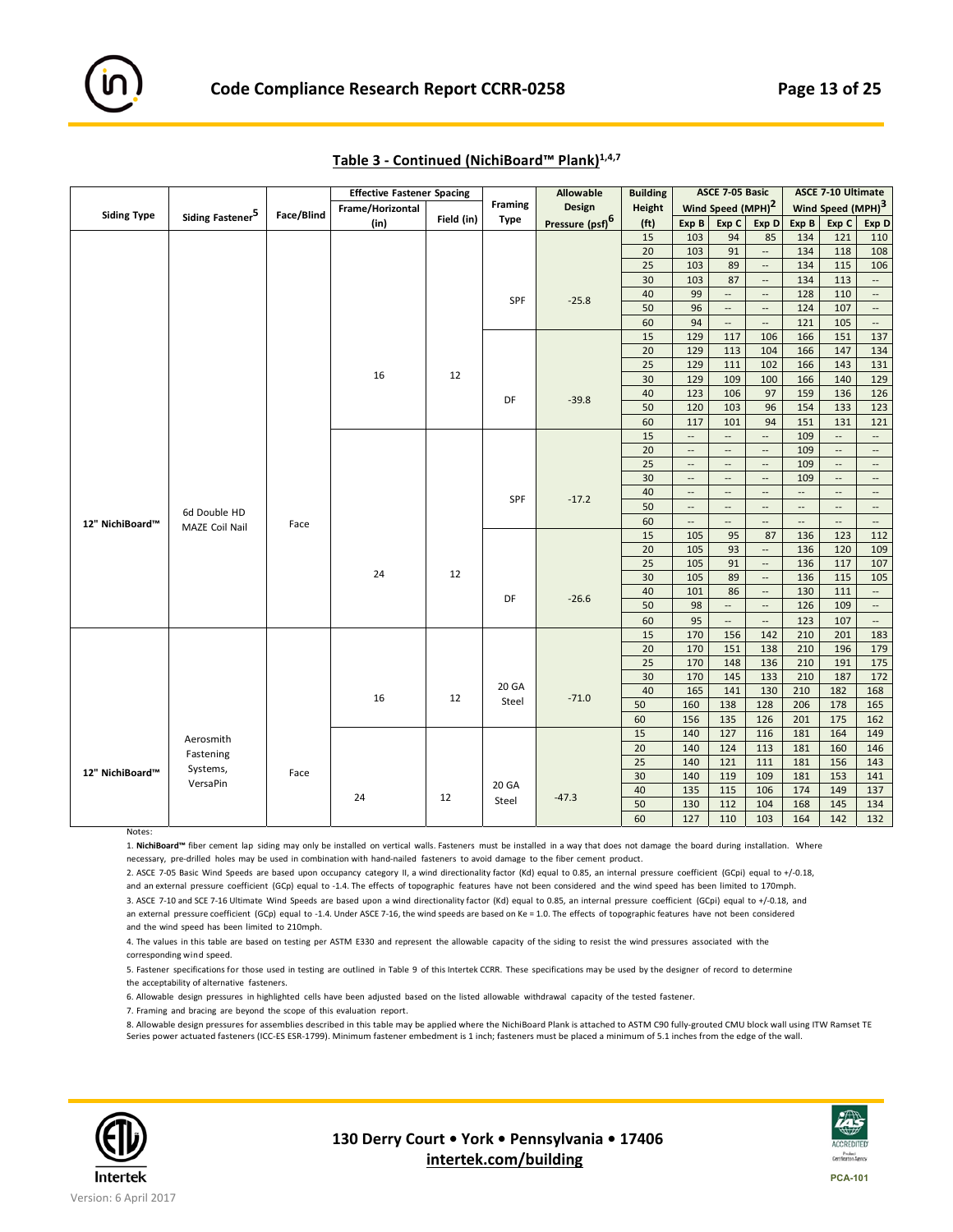

|                             |           | <b>Fastener Spacing</b> |                   |                |                         | <b>Building</b>   |       | <b>ASCE 7-05 Basic</b>        |                          |       | <b>ASCE 7-10 Ultimate</b>     |                          |
|-----------------------------|-----------|-------------------------|-------------------|----------------|-------------------------|-------------------|-------|-------------------------------|--------------------------|-------|-------------------------------|--------------------------|
|                             | Perimeter |                         | <b>Framing</b>    | <b>Framing</b> | <b>Allowable Design</b> | <b>Height</b>     |       | Wind Speed (MPH) <sup>2</sup> |                          |       | Wind Speed (MPH) <sup>3</sup> |                          |
| Panel Fastener <sup>5</sup> | (in)      | Field (in)              | <b>Type</b>       | Spacing        | <b>Pressure (psf)</b>   | (f <sup>t</sup> ) | Exp B | Exp C                         | Exp D                    | Exp B | Exp C                         | Exp D                    |
|                             |           |                         |                   |                |                         | 15                | 109   | 99                            | 90                       | 141   | 128                           | 116                      |
|                             |           |                         |                   |                |                         | 20                | 109   | 96                            | 88                       | 141   | 124                           | 113                      |
|                             |           |                         |                   |                |                         | 25                | 109   | 94                            | 86                       | 141   | 122                           | 111                      |
|                             |           |                         |                   |                |                         | 30                | 109   | 92                            | $\overline{\phantom{a}}$ | 141   | 119                           | 109                      |
| 6d Double HD MAZE Coil      |           |                         | <b>SPF Lumber</b> |                |                         | 40                | 105   | 90                            | $\overline{\phantom{a}}$ | 135   | 116                           | 107                      |
| Nail                        | 6         | 12                      |                   | 16" o.c.       | $-28.7$                 | 50                | 101   | 87                            | $\overline{\phantom{a}}$ | 131   | 113                           | $\overline{\phantom{a}}$ |
|                             |           |                         |                   |                |                         | 60                | 99    | 86                            | $\overline{\phantom{a}}$ | 128   | 111                           | $\overline{\phantom{a}}$ |
|                             |           |                         |                   |                |                         | 15                | 134   | 121                           | 110                      | 173   | 157                           | 142                      |
|                             |           |                         |                   |                |                         | 20                | 134   | 118                           | 108                      | 173   | 152                           | 139                      |
|                             |           |                         |                   |                |                         | 25                | 134   | 115                           | 106                      | 173   | 149                           | 136                      |
|                             |           |                         |                   |                |                         | 30                | 134   | 113                           | 104                      | 173   | 146                           | 134                      |
|                             |           |                         |                   |                |                         | 40                | 128   | 110                           | 101                      | 166   | 142                           | 131                      |
|                             |           |                         |                   | 16" o.c.       | $-43.0$                 | 50                | 124   | 107                           | 99                       | 160   | 138                           | 128                      |
|                             |           |                         |                   |                |                         | 60                | 121   | 105                           | 98                       | 157   | 136                           | 126                      |
|                             |           |                         |                   |                |                         | 15                | 112   | 102                           | 93                       | 145   | 132                           | 120                      |
|                             |           |                         |                   |                |                         | 20                | 112   | 99                            | 91                       | 145   | 128                           | 117                      |
| 6d Double HD MAZE Coil      |           |                         |                   |                |                         |                   |       |                               |                          |       |                               |                          |
| Nail                        | 8         | 8                       | <b>SPF Lumber</b> |                |                         | 25                | 112   | 97                            | 89                       | 145   | 125                           | 115                      |
|                             |           |                         |                   |                |                         | 30<br>40          | 112   | 95<br>92                      | 87<br>85                 | 145   | 123                           | 113<br>110               |
|                             |           |                         |                   | 24" o.c.       | $-30.4$                 |                   | 108   |                               | $\overline{\phantom{a}}$ | 139   | 119                           |                          |
|                             |           |                         |                   |                |                         | 50                | 105   | 90                            |                          | 135   | 116                           | 108                      |
|                             |           |                         |                   |                |                         | 60                | 102   | 88                            | $\overline{\phantom{a}}$ | 132   | 114                           | 106                      |
|                             |           |                         |                   |                |                         | 15                | 170   | 160                           | 146                      | 210   | 207                           | 188                      |
|                             |           |                         |                   |                |                         | 20                | 170   | 156                           | 142                      | 210   | 201                           | 183                      |
|                             |           |                         |                   |                |                         | 25                | 170   | 152                           | 139                      | 210   | 196                           | 180                      |
| MAZE CEM-6 nail: 2 in.      |           |                         |                   |                |                         | 30                | 170   | 149                           | 137                      | 210   | 192                           | 177                      |
| long, 0.278 in. head, .119  |           |                         |                   |                |                         | 40                | 169   | 145                           | 134                      | 210   | 187                           | 173                      |
| in. shank                   |           |                         |                   | 16" o.c.       | $-75$                   | 50                | 164   | 141                           | 131                      | 210   | 182                           | 169                      |
|                             |           |                         |                   |                |                         | 60                | 160   | 139                           | 129                      | 206   | 179                           | 167                      |
|                             |           |                         |                   |                |                         | 15                | 130   | 118                           | 107                      | 168   | 152                           | 138                      |
|                             |           |                         |                   |                |                         | 20                | 130   | 115                           | 105                      | 168   | 148                           | 135                      |
|                             | 6         | 6                       | <b>SPF Lumber</b> |                |                         | 25                | 130   | 112                           | 103                      | 168   | 145                           | 133                      |
|                             |           |                         |                   |                |                         | 30                | 130   | 110                           | 101                      | 168   | 142                           | 130                      |
|                             |           |                         |                   |                | $-40.6$                 | 40                | 125   | 107                           | 98                       | 161   | 138                           | 127                      |
|                             |           |                         |                   | 24" o.c.       |                         | 50                | 121   | 104                           | 96                       | 156   | 134                           | 125                      |
|                             |           |                         |                   |                |                         | 60                | 118   | 102                           | 95                       | 152   | 132                           | 123                      |
|                             |           |                         |                   |                |                         | 15                | 170   | 170                           | 156                      | 210   | 210                           | 201                      |
|                             |           |                         |                   |                |                         | 20                | 170   | 167                           | 152                      | 210   | 210                           | 196                      |
|                             |           |                         |                   |                |                         | 25                | 170   | 163                           | 149                      | 210   | 210                           | 193                      |
|                             |           |                         |                   |                |                         | 30                | 170   | 160                           | 147                      | 210   | 206                           | 189                      |
|                             |           |                         |                   |                |                         | 40                | 170   | 155                           | 143                      | 210   | 200                           | 185                      |
|                             |           |                         |                   | $16"$ o.c.     | $-85.9$                 | 50                | 170   | 151                           | 140                      | 210   | 195                           | 181                      |
|                             |           |                         |                   |                |                         | 60                | 170   | 149                           | 138                      | 210   | 192                           | 178                      |
|                             |           |                         |                   |                |                         | 15                | 159   | 144                           | 131                      | 205   | 186                           | 169                      |
|                             |           |                         |                   |                |                         | 20                | 159   | 140                           | 128                      | 205   | 181                           | 165                      |
| 6d Double HD MAZE Coil      |           |                         |                   |                |                         | 25                | 159   | 137                           | 126                      | 205   | 177                           | 162                      |
| Nail                        | 4         | $\overline{4}$          | <b>SPF Lumber</b> |                |                         | 30                | 159   | 134                           | 124                      | 205   | 174                           | 159                      |
|                             |           |                         |                   |                |                         | 40                | 153   | 130                           | 120                      | 197   | 168                           | 156                      |
|                             |           |                         |                   | 24" o.c.       | $-60.9$                 | 50                | 148   | 127                           | 118                      | 191   | 165                           | 152                      |
|                             |           |                         |                   |                |                         | 60                | 144   | 125                           | 116                      | 186   | 162                           | 150                      |

| Table 4 - Design Loads for Negative Transverse Wind Load (NichiPanel™ Sheet) <sup>1,4,7</sup> |
|-----------------------------------------------------------------------------------------------|
|-----------------------------------------------------------------------------------------------|



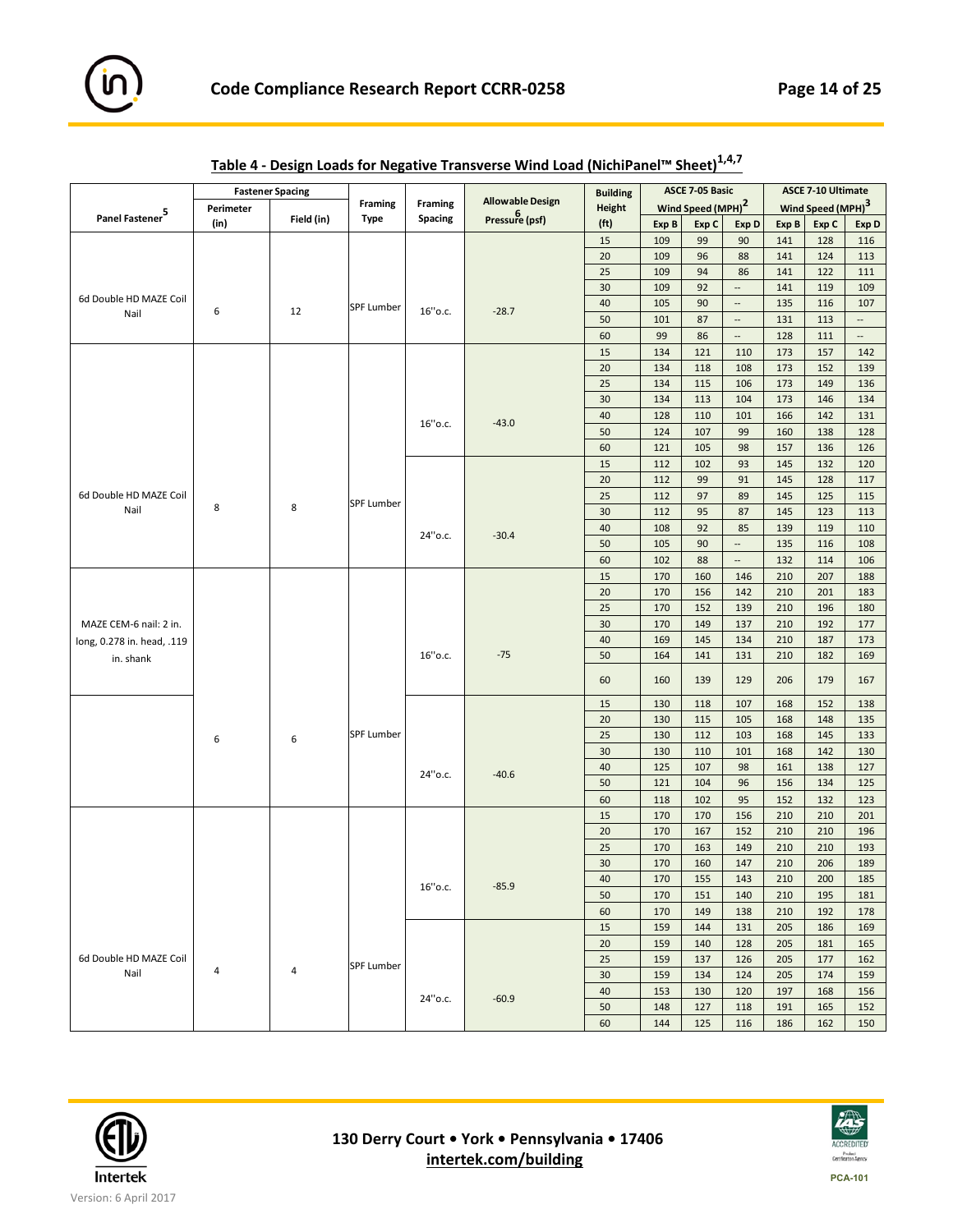

|                             |           | <b>Fastener Spacing</b> |                   |                |                         | <b>Building</b>   |       | ASCE 7-05 Basic               |                          |       | <b>ASCE 7-10 Ultimate</b>     |                          |
|-----------------------------|-----------|-------------------------|-------------------|----------------|-------------------------|-------------------|-------|-------------------------------|--------------------------|-------|-------------------------------|--------------------------|
|                             | Perimeter |                         | <b>Framing</b>    | <b>Framing</b> | <b>Allowable Design</b> | <b>Height</b>     |       | Wind Speed (MPH) <sup>2</sup> |                          |       | Wind Speed (MPH) <sup>3</sup> |                          |
| Panel Fastener <sup>5</sup> | (in)      | Field (in)              | <b>Type</b>       | <b>Spacing</b> | Pressure (psf)          | (f <sup>t</sup> ) | Exp B | Exp C                         | Exp D                    | Exp B | Exp C                         | Exp D                    |
|                             |           |                         |                   |                |                         | 15                | 129   | 117                           | 106                      | 166   | 151                           | 137                      |
|                             |           |                         |                   |                |                         | 20                | 129   | 114                           | 104                      | 166   | 147                           | 134                      |
|                             |           |                         |                   |                |                         | 25                | 129   | 111                           | 102                      | 166   | 143                           | 131                      |
|                             |           |                         |                   |                |                         | 30                | 129   | 109                           | 100                      | 166   | 141                           | 129                      |
|                             |           |                         |                   | 16"o.c.        | $-39.9$                 | 40                | 124   | 106                           | 98                       | 160   | 136                           | 126                      |
|                             |           |                         |                   |                |                         | 50                | 120   | 103                           | 96                       | 155   | 133                           | 123                      |
|                             |           |                         |                   |                |                         | 60                | 117   | 101                           | 94                       | 151   | 131                           | 122                      |
|                             |           |                         |                   |                |                         | 15                | 105   | 95                            | 87                       | 136   | 123                           | 112                      |
|                             |           |                         |                   |                |                         | 20                | 105   | 93                            | Щ.                       | 136   | 120                           | 109                      |
| 8d Masonite Siding          |           |                         | SPF               |                |                         | 25                | 105   | 91                            | $\overline{\phantom{a}}$ | 136   | 117                           | 107                      |
| Nails                       | 6         | 12                      | Lumber            |                |                         | 30                | 105   | 89                            | $\overline{a}$           | 136   | 115                           | 105                      |
|                             |           |                         |                   | 24" o.c.       | $-26.6$                 | 40                | 101   | 86                            | $\cdots$                 | 130   | 111                           | u,                       |
|                             |           |                         |                   |                |                         | 50                | 98    | $\overline{\phantom{a}}$      | $\overline{\phantom{a}}$ | 126   | 109                           | $\overline{\phantom{a}}$ |
|                             |           |                         |                   |                |                         | 60                | 95    | --                            | $\overline{\phantom{a}}$ | 123   | 107                           | $\overline{\phantom{a}}$ |
|                             |           |                         |                   |                |                         | 15                | 158   | 143                           | 130                      | 204   | 185                           | 168                      |
|                             |           |                         |                   |                |                         | 20                | 158   | 139                           | 127                      | 204   | 180                           | 164                      |
|                             |           |                         |                   |                |                         | 25                | 158   | 136                           | 125                      | 204   | 176                           | 161                      |
|                             |           |                         |                   |                |                         | 30                | 158   | 133                           | 123                      | 204   | 172                           | 158                      |
|                             |           |                         |                   | 16"o.c.        | $-59.9$                 | 40                | 151   | 129                           | 119                      | 195   | 167                           | 154                      |
|                             |           |                         |                   |                |                         | 50                | 147   | 126                           | 117                      | 189   | 163                           | 151                      |
|                             |           |                         |                   |                |                         | 60                | 143   | 124                           | 115                      | 185   | 160                           | 149                      |
|                             |           |                         |                   |                |                         | 15                | 129   | 117                           | 106                      | 166   | 151                           | 137                      |
|                             |           |                         |                   |                |                         | 20                | 129   | 114                           | 104                      | 166   | 147                           | 134                      |
| 8d Masonite Siding          |           |                         | SPF               |                |                         | 25                | 129   | 111                           | 102                      | 166   | 143                           | 131                      |
| <b>Nails</b>                | 8         | 8                       | Lumber            |                |                         | 30                | 129   | 109                           | 100                      | 166   | 141                           | 129                      |
|                             |           |                         |                   | 24" o.c.       | $-39.9$                 | 40                | 124   | 106                           | 98                       | 160   | 136                           | 126                      |
|                             |           |                         |                   |                |                         | 50                | 120   | 103                           | 96                       | 155   | 133                           | 123                      |
|                             |           |                         |                   |                |                         | 60                | 117   | 101                           | 94                       | 151   | 131                           | 122                      |
|                             |           |                         |                   |                |                         | 15                | 170   | 165                           | 150                      | 210   | 210                           | 194                      |
|                             |           |                         |                   |                |                         | 20                | 170   | 161                           | 147                      | 210   | 207                           | 189                      |
|                             |           |                         |                   |                |                         | 25                | 170   | 157                           | 144                      | 210   | 203                           | 186                      |
|                             |           |                         |                   |                |                         | 30                | 170   | 154                           | 142                      | 210   | 199                           | 183                      |
|                             |           |                         |                   | 16" o.c.       | $-79.9$                 | 40                | 170   | 149                           | 138                      | 210   | 193                           | 178                      |
|                             |           |                         |                   |                |                         | 50                | 169   | 146                           | 135                      | 210   | 188                           | 175                      |
|                             |           |                         |                   |                |                         | 60                | 165   | 143                           | 133                      | 210   | 185                           | 172                      |
|                             |           |                         |                   |                |                         | 15                | 149   | 135                           | 123                      | 192   | 174                           | 158                      |
|                             |           |                         |                   |                |                         | 20                | 149   | 131                           | 120                      | 192   | 169                           | 155                      |
| 8d Masonite Siding          |           |                         | <b>SPF Lumber</b> |                |                         | 25                | 149   | 128                           | 118                      | 192   | 166                           | 152                      |
| Nails                       | 6         | 6                       |                   |                |                         | 30                | 149   | 126                           | 116                      | 192   | 162                           | 149                      |
|                             |           |                         |                   | 24" o.c.       | $-53.3$                 | 40                | 143   | 122                           | 113                      | 184   | 158                           | 145                      |
|                             |           |                         |                   |                |                         | 50                | 138   | 119                           | 110                      | 179   | 154                           | 143                      |
|                             |           |                         |                   |                |                         | 60                | 135   | 117                           | 109                      | 174   | 151                           | 140                      |



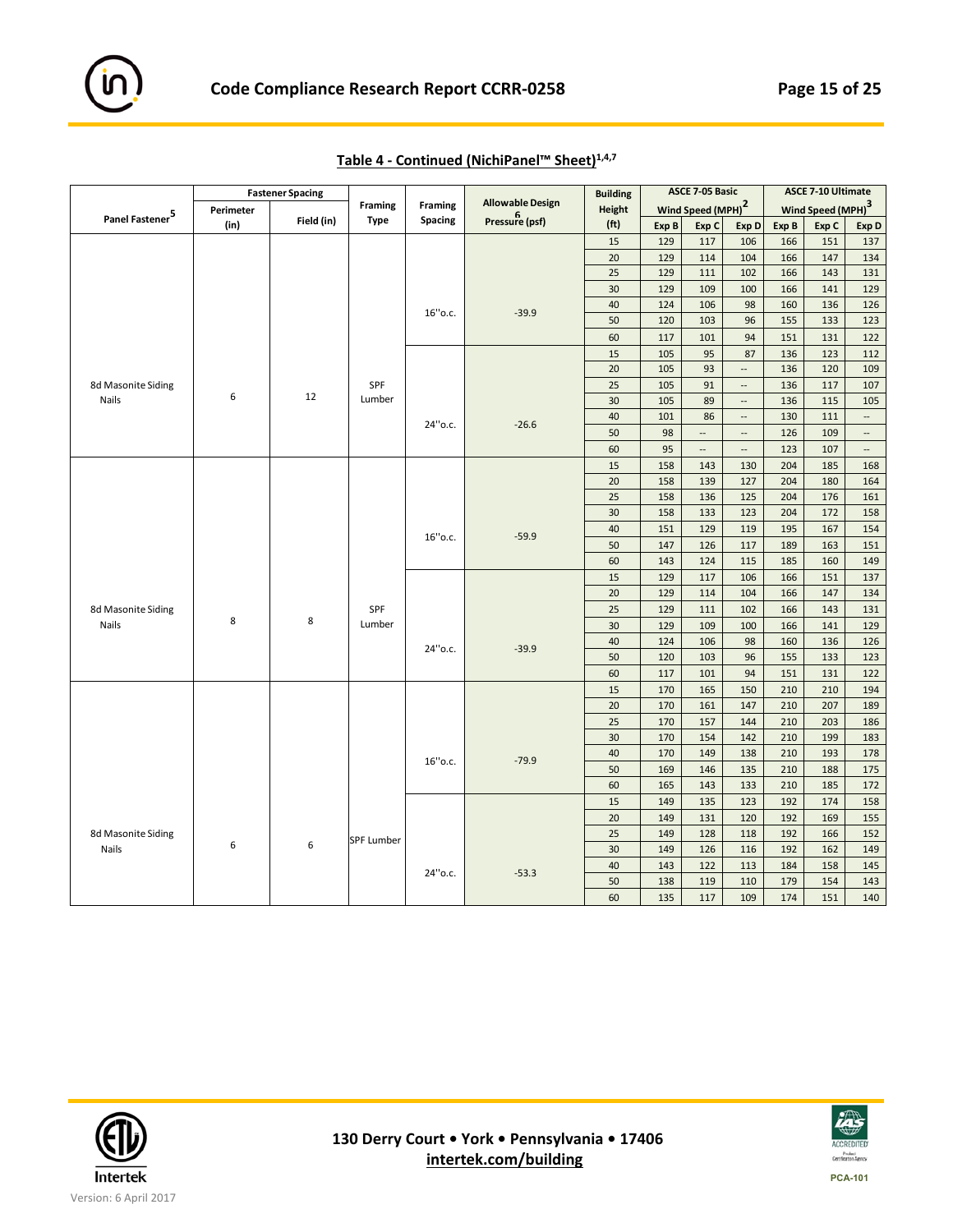|                    |           | <b>Fastener Spacing</b> |                |                |                         | <b>Building</b>   |       | <b>ASCE 7-05 Basic</b>        |       |       | <b>ASCE 7-10 Ultimate</b>     |       |
|--------------------|-----------|-------------------------|----------------|----------------|-------------------------|-------------------|-------|-------------------------------|-------|-------|-------------------------------|-------|
| 5                  | Perimeter |                         | <b>Framing</b> | Framing        | <b>Allowable Design</b> | Height            |       | Wind Speed (MPH) <sup>2</sup> |       |       | Wind Speed (MPH) <sup>3</sup> |       |
| Panel Fastener     | (in)      | Field (in)              | Type           | <b>Spacing</b> | Pressure (psf)          | (f <sub>t</sub> ) | Exp B | Exp C                         | Exp D | Exp B | Exp C                         | Exp D |
|                    |           |                         |                |                |                         | 15                | 170   | 170                           | 170   | 210   | 210                           | 210   |
|                    |           |                         |                |                |                         | 20                | 170   | 170                           | 170   | 210   | 210                           | 210   |
|                    |           |                         |                |                |                         | 25                | 170   | 170                           | 170   | 210   | 210                           | 210   |
|                    |           |                         |                |                |                         | 30                | 170   | 170                           | 170   | 210   | 210                           | 210   |
|                    |           |                         |                | 16" o.c.       | $-119.8$                | 40                | 170   | 170                           | 169   | 210   | 210                           | 210   |
|                    |           |                         |                |                |                         | 50                | 170   | 170                           | 166   | 210   | 210                           | 210   |
|                    |           |                         |                |                |                         | 60                | 170   | 170                           | 163   | 210   | 210                           | 210   |
|                    |           |                         |                |                |                         | 15                | 170   | 165                           | 150   | 210   | 210                           | 194   |
|                    |           |                         |                |                |                         | 20                | 170   | 161                           | 147   | 210   | 207                           | 189   |
| 8d Masonite Siding |           |                         | <b>SPF</b>     |                |                         | 25                | 170   | 157                           | 144   | 210   | 203                           | 186   |
| Nails              | 4         | 4                       | Lumber         |                |                         | 30                | 170   | 154                           | 142   | 210   | 199                           | 183   |
|                    |           |                         |                | 24" o.c.       | $-79.9$                 | 40                | 170   | 149                           | 138   | 210   | 193                           | 178   |
|                    |           |                         |                |                |                         | 50                | 169   | 146                           | 135   | 210   | 188                           | 175   |
|                    |           |                         |                |                |                         | 60                | 165   | 143                           | 133   | 210   | 185                           | 172   |

# **Table 4 ‐ Continued (NichiPanel™ Sheet)1,4,7**



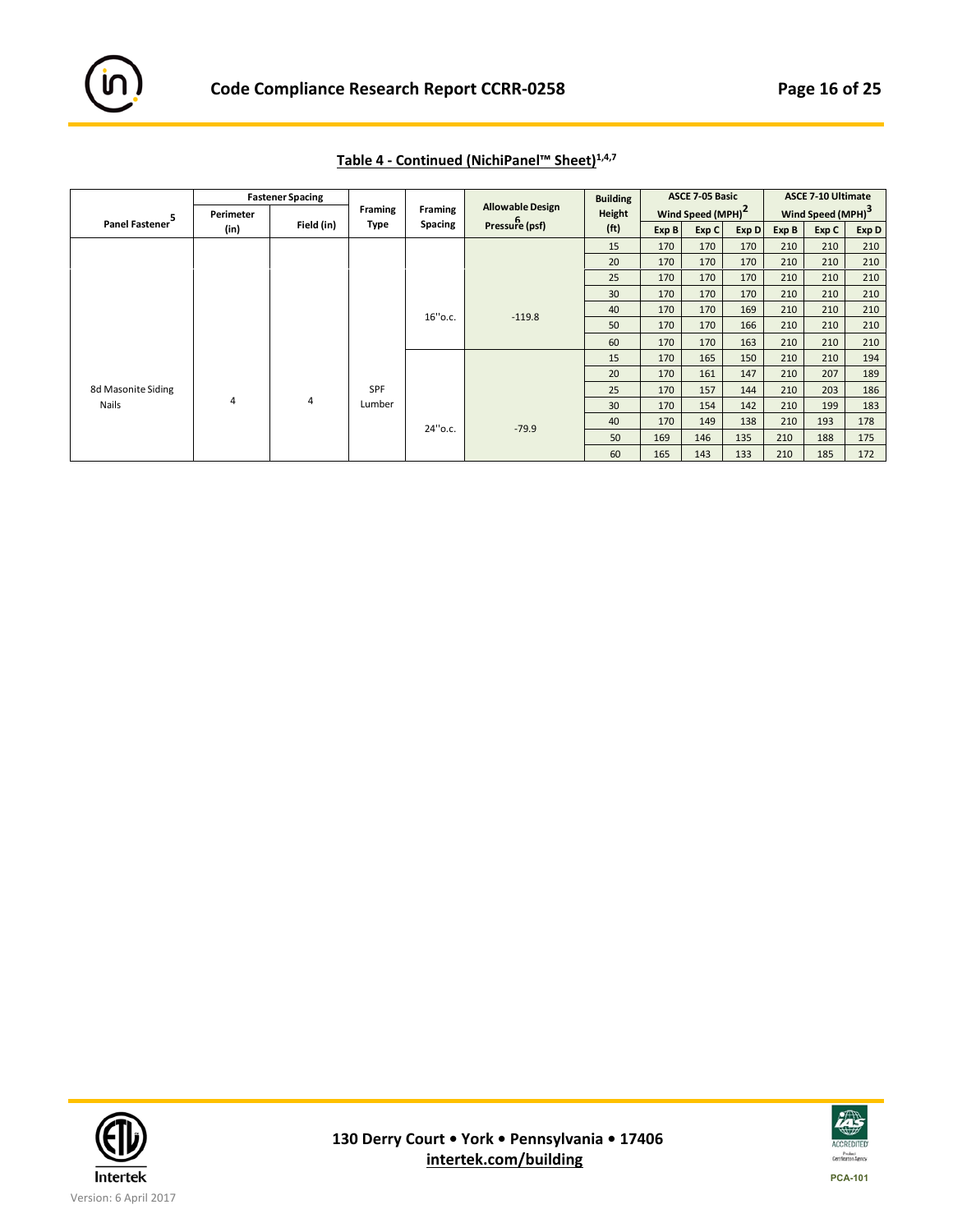

|                             |           | <b>Fastener Spacing</b> |                |                |                         | <b>Building</b>   |            | ASCE 7-05 Basic               |                          |            | <b>ASCE 7-10 Ultimate</b>     |            |
|-----------------------------|-----------|-------------------------|----------------|----------------|-------------------------|-------------------|------------|-------------------------------|--------------------------|------------|-------------------------------|------------|
|                             | Perimeter |                         | <b>Framing</b> | <b>Framing</b> | <b>Allowable Design</b> | <b>Height</b>     |            | Wind Speed (MPH) <sup>2</sup> |                          |            | Wind Speed (MPH) <sup>3</sup> |            |
| Panel Fastener <sup>5</sup> | (in)      | Field (in)              | Type           | <b>Spacing</b> | Pressure (psf)          | (f <sub>t</sub> ) | Exp B      | Exp C                         | Exp D                    | Exp B      | Exp C                         | Exp D      |
|                             |           |                         |                |                |                         | $15\,$            | 152        | 138                           | 126                      | 197        | 179                           | 162        |
|                             |           |                         |                |                |                         | $20\,$            | 152        | 134                           | 123                      | 197        | 173                           | 158        |
|                             |           |                         |                |                |                         | 25                | 152        | 131                           | 120                      | 197        | 170                           | 156        |
|                             |           |                         |                |                |                         | 30                | 152        | 129                           | 118                      | 197        | 166                           | 153        |
|                             |           |                         |                | 16" o.c.       | $-55.9$                 | 40<br>50          | 146<br>142 | 125<br>122                    | 115<br>113               | 189<br>183 | 161<br>158                    | 149<br>146 |
|                             |           |                         |                |                |                         | 60                | 138        | 120                           | 111                      | 179        | 155                           | 144        |
|                             |           |                         |                |                |                         | 15                | 124        | 113                           | 103                      | 161        | 146                           | 132        |
|                             |           |                         |                |                |                         | 20                | 124        | 110                           | 100                      | 161        | 142                           | 129        |
|                             |           |                         | SPF            |                |                         | 25                | 124        | 107                           | 98                       | 161        | 139                           | 127        |
|                             |           |                         | Lumber         |                |                         | 30                | 124        | 105                           | 97                       | 161        | 136                           | 125        |
|                             |           |                         |                | 24" o.c.       |                         | 40                | 119        | 102                           | 94                       | 154        | 132                           | 122        |
|                             |           |                         |                |                | $-37.3$                 | 50                | 116        | 100                           | 92                       | 149        | 129                           | 119        |
|                             |           |                         |                |                |                         | 60                | 113        | 98                            | 91                       | 146        | 126                           | 117        |
|                             |           |                         |                |                |                         | $15\,$            | 142        | 129                           | 117                      | 183        | 166                           | 151        |
|                             |           |                         |                |                |                         | 20<br>25          | 142<br>142 | 125<br>123                    | 114<br>112               | 183<br>183 | 162<br>158                    | 148        |
|                             |           |                         |                |                |                         | 30                | 142        | 120                           | 110                      | 183        | 155                           | 145<br>142 |
|                             |           |                         |                |                |                         | 40                | 136        | 116                           | 108                      | 176        | 150                           | 139        |
|                             |           |                         |                | 16" o.c.       | $-48.5$                 | 50                | 132        | 114                           | 105                      | 170        | 147                           | 136        |
| Grabber #8 Flat             |           |                         |                |                |                         | 60                | 129        | 112                           | 104                      | 166        | 144                           | 134        |
| Wafer Head Screws           | 6         | 12                      |                |                |                         | 15                | 116        | 105                           | 96                       | 150        | 136                           | 123        |
|                             |           |                         |                |                |                         | 20                | 116        | 102                           | 93                       | 150        | 132                           | 121        |
|                             |           |                         | 20 GA          |                |                         | 25                | 116        | 100                           | 92                       | 150        | 129                           | 118        |
|                             |           |                         | Steel          |                |                         | 30                | 116        | 98                            | 90                       | 150        | 127                           | 116        |
|                             |           |                         |                | 24" o.c.       | $-32.4$                 | 40                | 111        | 95                            | 88                       | 144        | 123                           | 113        |
|                             |           |                         |                |                |                         | 50                | 108        | 93                            | 86                       | 139        | 120                           | 111        |
|                             |           |                         |                |                |                         | 60                | 105        | 91                            | $\overline{\phantom{a}}$ | 136        | 118                           | 109        |
|                             |           |                         |                |                |                         | 15<br>$20\,$      | 170<br>170 | 169<br>165                    | 154<br>150               | 210<br>210 | 210<br>210                    | 199<br>194 |
|                             |           |                         |                |                |                         | 25                | 170        | 161                           | 147                      | 210        | 208                           | 190        |
|                             |           |                         |                |                |                         | 30                | 170        | 158                           | 145                      | 210        | 204                           | 187        |
|                             |           |                         |                |                |                         | 40                | 170        | 153                           | 141                      | 210        | 198                           | 182        |
|                             |           |                         |                | 16" o.c.       | $-83.8$                 | 50                | 170        | 149                           | 138                      | 210        | 193                           | 179        |
|                             |           |                         |                |                |                         | 60                | 169        | 147                           | 136                      | 210        | 190                           | 176        |
|                             |           |                         |                |                |                         | 15                | 152        | 138                           | 126                      | 197        | 179                           | 162        |
|                             |           |                         |                |                |                         | 20                | 152        | 134                           | 123                      | 197        | 173                           | 158        |
|                             |           |                         | SPF            |                |                         | 25                | 152        | 131                           | 120                      | 197        | 170                           | 156        |
|                             |           |                         | Lumber         |                |                         | 30                | 152        | 129                           | 118                      | 197        | 166                           | 153        |
|                             |           |                         |                | 24" o.c.       | $-55.9$                 | 40<br>50          | 146<br>142 | 125<br>122                    | 115<br>113               | 189<br>183 | 161<br>158                    | 149        |
|                             |           |                         |                |                |                         | 60                | 138        | 120                           | 111                      | 179        | 155                           | 146<br>144 |
|                             |           |                         |                |                |                         | 15                | 170        | 158                           | 143                      | 210        | 204                           | 185        |
|                             |           |                         |                |                |                         | 20                | 170        | 153                           | 140                      | 210        | 198                           | 181        |
|                             |           |                         |                |                |                         | 25                | 170        | 150                           | 137                      | 210        | 194                           | 177        |
|                             |           |                         |                |                |                         | 30                | 170        | 147                           | 135                      | 210        | 190                           | 174        |
|                             |           |                         |                |                |                         | 40                | 167        | 143                           | 132                      | 210        | 184                           | 170        |
|                             |           |                         |                | 16" o.c.       | $-72.8$                 | 50                | 162        | 139                           | 129                      | 209        | 180                           | 167        |
| Grabber #8 Flat             |           |                         |                |                |                         | 60                | 158        | 137                           | 127                      | 204        | 177                           | 164        |
| Wafer Head Screws           | 8         | 8                       |                |                |                         | 15                | 142        | 129                           | 117                      | 183        | 166                           | 151        |
|                             |           |                         |                |                |                         | 20                | 142        | 125                           | 114                      | 183        | 162                           | 148        |
|                             |           |                         | 20 GA          |                |                         | 25<br>30          | 142<br>142 | 123<br>120                    | 112<br>110               | 183<br>183 | 158<br>155                    | 145<br>142 |
|                             |           |                         | Steel          |                |                         | 40                | 136        | 116                           | 108                      | 176        | 150                           | 139        |
|                             |           |                         |                | 24" o.c.       | $-48.5$                 | 50                | 132        | 114                           | 105                      | 170        | 147                           | 136        |
|                             |           |                         |                |                |                         | 60                | 129        | 112                           | 104                      | 166        | 144                           | 134        |

**Table 4 ‐ Continued (NichiPanel™ Sheet)1,4,7**



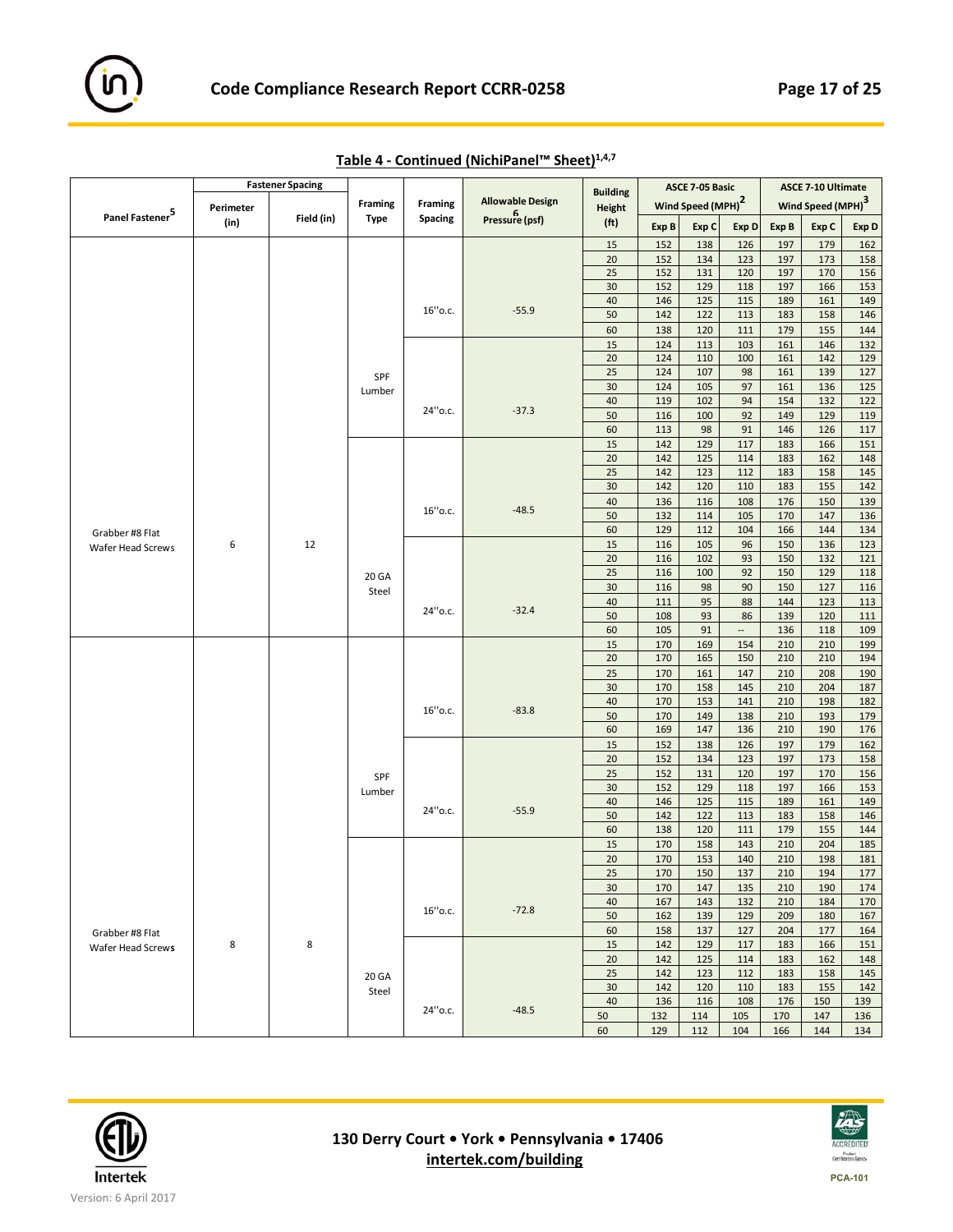

|                                      |           | <b>Fastener Spacing</b> |                |                |                         |                                  |            | ASCE 7-05 Basic               |            |            | <b>ASCE 7-10 Ultimate</b>     |            |
|--------------------------------------|-----------|-------------------------|----------------|----------------|-------------------------|----------------------------------|------------|-------------------------------|------------|------------|-------------------------------|------------|
|                                      | Perimeter |                         | <b>Framing</b> | Framing        | <b>Allowable Design</b> | <b>Building</b><br><b>Height</b> |            | Wind Speed (MPH) <sup>2</sup> |            |            | Wind Speed (MPH) <sup>3</sup> |            |
| Panel Fastener <sup>5</sup>          | (in)      | Field (in)              | Type           | <b>Spacing</b> | Pressure (psf)          | (f <sub>t</sub> )                | Exp B      | Exp C                         | Exp D      | Exp B      | Exp C                         | Exp D      |
|                                      |           |                         |                |                |                         | 15                               | 170        | 170                           | 170        | 210        | 210                           | 210        |
|                                      |           |                         |                |                |                         | 20                               | 170        | 170                           | 170        | 210        | 210                           | 210        |
|                                      |           |                         |                |                |                         | 25                               | 170        | 170                           | 170        | 210        | 210                           | 210        |
|                                      |           |                         |                |                |                         | 30                               | 170        | 170                           | 167        | 210        | 210                           | 210        |
|                                      |           |                         |                | 16"o.c.        | $-111.8$                | 40                               | 170        | 170                           | 163        | 210        | 210                           | 210        |
|                                      |           |                         |                |                |                         | 50                               | 170        | 170                           | 160        | 210        | 210                           | 207        |
|                                      |           |                         |                |                |                         | 60                               | 170        | 170                           | 158        | 210        | 210                           | 203        |
|                                      |           |                         |                |                |                         | 15<br>20                         | 170<br>170 | 160<br>155                    | 145<br>142 | 210<br>210 | 206<br>200                    | 187<br>183 |
|                                      |           |                         |                |                |                         | 25                               | 170        | 152                           | 139        | 210        | 196                           | 180        |
|                                      |           |                         | SPF            |                |                         | 30                               | 170        | 149                           | 137        | 210        | 192                           | 176        |
|                                      |           |                         | Lumber         |                |                         | 40                               | 169        | 144                           | 133        | 210        | 186                           | 172        |
|                                      |           |                         |                | 24" o.c.       | $-74.5$                 | 50                               | 164        | 141                           | 131        | 210        | 182                           | 169        |
|                                      |           |                         |                |                |                         | 60                               | 160        | 138                           | 129        | 206        | 179                           | 166        |
|                                      |           |                         |                |                |                         | 15                               | 170        | 170                           | 166        | 210        | 210                           | 210        |
|                                      |           |                         |                |                |                         | 20                               | 170        | 170                           | 162        | 210        | 210                           | 209        |
|                                      |           |                         |                |                |                         | 25                               | 170        | 170                           | 159        | 210        | 210                           | 205        |
|                                      |           |                         |                |                |                         | 30                               | 170        | 170                           | 156        | 210        | 210                           | 201        |
|                                      |           |                         |                | 16"o.c.        | $-97.0$                 | 40                               | 170        | 165                           | 152        | 210        | 210                           | 196        |
|                                      |           |                         |                |                |                         | 50                               | 170        | 161                           | 149        | 210        | 208                           | 192        |
| Grabber #8 Flat                      |           |                         |                |                |                         | 60                               | 170        | 158                           | 147        | 210        | 204                           | 189        |
| Wafer Head Screws                    | 6         | 6                       |                |                |                         | 15<br>20                         | 164<br>164 | 149<br>145                    | 135<br>132 | 210<br>210 | 192<br>187                    | 174<br>170 |
|                                      |           |                         |                |                |                         | 25                               | 164        | 141                           | 130        | 210        | 183                           | 167        |
|                                      |           |                         | 20 GA          |                |                         | 30                               | 164        | 138                           | 127        | 210        | 179                           | 164        |
|                                      |           |                         | Steel          |                |                         | 40                               | 157        | 134                           | 124        | 203        | 174                           | 160        |
|                                      |           |                         |                | 24" o.c.       | $-64.6$                 | 50                               | 152        | 131                           | 122        | 197        | 170                           | 157        |
|                                      |           |                         |                |                |                         | 60                               | 149        | 129                           | 12         | 192        | 167                           | 155        |
|                                      |           |                         |                |                |                         | 15                               | 170        | 170                           | 170        | 210        | 210                           | 210        |
|                                      |           |                         |                |                |                         | 20                               | 170        | 170                           | 170        | 210        | 210                           | 210        |
|                                      |           |                         |                |                |                         | 25                               | 170        | 170                           | 170        | 210        | 210                           | 210        |
|                                      |           |                         |                |                |                         | 30                               | 170        | 170                           | 170        | 210        | 210                           | 210        |
|                                      |           |                         |                | 16"o.c.        | $-136.0$                | 40                               | 170        | 170                           | 170        | 210        | 210                           | 210        |
|                                      |           |                         |                |                |                         | 50<br>60                         | 170<br>170 | 170<br>170                    | 170<br>170 | 210<br>210 | 210<br>210                    | 210        |
|                                      |           |                         |                |                |                         | 15                               | 170        | 170                           | 160        | 210        | 210                           | 210<br>207 |
|                                      |           |                         |                |                |                         | 20                               | 170        | 170                           | 156        | 210        | 210                           | 202        |
|                                      |           |                         |                |                |                         | 25                               | 170        | 167                           | 153        | 210        | 210                           | 198        |
|                                      |           |                         | SPF<br>Lumber  |                |                         | 30                               | 170        | 164                           | 151        | 210        | 210                           | 195        |
|                                      |           |                         |                |                |                         | 40                               | 170        | 159                           | 147        | 210        | 206                           | 190        |
|                                      |           |                         |                | 24" o.c.       | $-90.6$                 | 50                               | 170        | 156                           | 144        | 210        | 201                           | 186        |
|                                      |           |                         |                |                |                         | 60                               | 170        | 153                           | 142        | 210        | 197                           | 183        |
|                                      |           |                         |                |                |                         | 15                               | 170        | 170                           | 170        | 210        | 210                           | 210        |
|                                      |           |                         |                |                |                         | 20                               | 170        | 170                           | 170        | 210        | 210                           | 210        |
|                                      |           |                         |                |                |                         | 25                               | 170        | 170                           | 170        | 210        | 210                           | 210        |
|                                      |           |                         |                |                |                         | 30                               | 170        | 170                           | 170        | 210        | 210                           | 210        |
|                                      |           |                         |                | 16"o.c.        | $-136.0$                | 40<br>50                         | 170<br>170 | 170<br>170                    | 170<br>170 | 210<br>210 | 210<br>210                    | 210<br>210 |
|                                      |           |                         |                |                |                         | 60                               | 170        | 170                           | 170        | 210        | 210                           | 210        |
| Grabber #8 Flat<br>Wafer Head Screws | 4         | 4                       |                |                |                         | 15                               | 170        | 170                           | 160        | 210        | 210                           | 207        |
|                                      |           |                         |                |                |                         | 20                               | 170        | 170                           | 156        | 210        | 210                           | 202        |
|                                      |           |                         | 20 GA          |                |                         | 25                               | 170        | 167                           | 153        | 210        | 210                           | 198        |
|                                      |           |                         | Steel          |                |                         | 30                               | 170        | 164                           | 151        | 210        | 210                           | 195        |
|                                      |           |                         |                |                |                         | 40                               | 170        | 159                           | 147        | 210        | 206                           | 190        |
|                                      |           |                         |                | 24" o.c.       | $-90.6$                 | 50                               | 170        | 156                           | 144        | 210        | 201                           | 186        |
|                                      |           |                         |                |                |                         | 60                               | 170        | 153                           | 142        | 210        | 197                           | 183        |

**Table 4 ‐ Continued (NichiPanel™ Sheet)1,4,7**



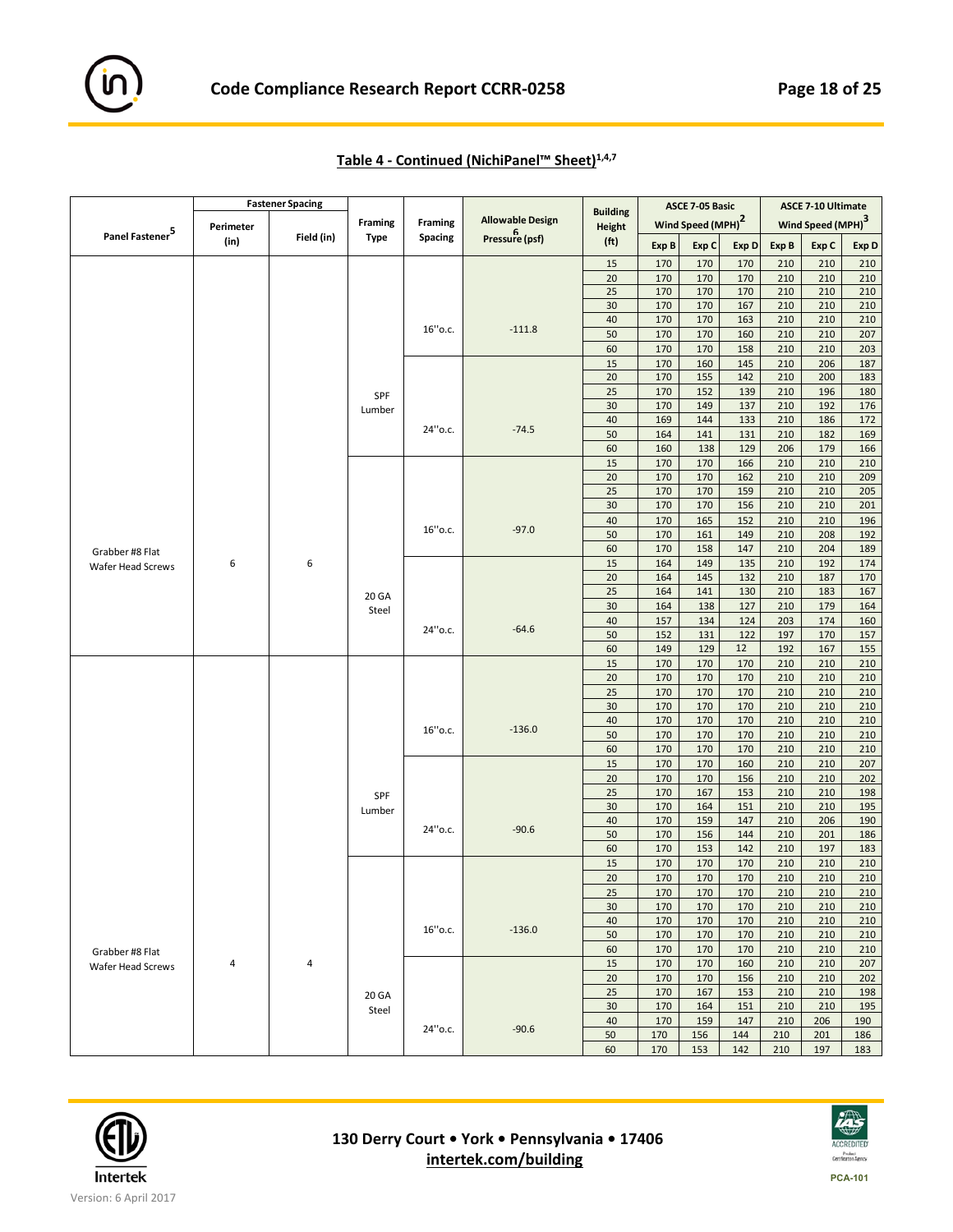|                             |           | <b>Fastener Spacing</b> |                |                | <b>Allowable Design</b>     | <b>Building</b>   |       | <b>ASCE 7-05 Basic</b>        |                          |       | <b>ASCE 7-10 Ultimate</b>     |                          |
|-----------------------------|-----------|-------------------------|----------------|----------------|-----------------------------|-------------------|-------|-------------------------------|--------------------------|-------|-------------------------------|--------------------------|
|                             | Perimeter |                         | <b>Framing</b> | <b>Framing</b> |                             | <b>Height</b>     |       | Wind Speed (MPH) <sup>2</sup> |                          |       | Wind Speed (MPH) <sup>3</sup> |                          |
| Panel Fastener <sup>5</sup> | (in)      | Field (in)              | <b>Type</b>    | Spacing        | Pressure (psf) <sup>6</sup> | (f <sub>t</sub> ) | Exp B | Exp C                         | Exp D                    | Exp B | Exp C                         | Exp D                    |
|                             |           |                         |                |                |                             | 15                | 110   | 100                           | 91                       | 142   | 129                           | 117                      |
|                             |           |                         |                |                |                             | 20                | 110   | 97                            | 89                       | 142   | 126                           | 115                      |
|                             |           |                         |                |                |                             | 25                | 110   | 95                            | 87                       | 142   | 123                           | 113                      |
| Aerosmith Fastening         |           |                         |                |                |                             | 30                | 110   | 93                            | 86                       | 142   | 120                           | 111                      |
| Systems, VersaPin           | 6         | 12                      | 20 GA          | 16"o.c.        | $-29.3$                     | 40                | 106   | 90                            | $\overline{\phantom{a}}$ | 137   | 117                           | 108                      |
|                             |           |                         | Steel          |                |                             | 50                | 102   | 88                            | $\overline{\phantom{a}}$ | 132   | 114                           | 106                      |
|                             |           |                         |                |                |                             | 60                | 100   | 87                            | $\overline{\phantom{a}}$ | 129   | 112                           | $\overline{\phantom{a}}$ |
|                             |           |                         |                |                |                             | 15                | 135   | 123                           | 111                      | 174   | 158                           | 144                      |
|                             |           |                         |                |                |                             | 20                | 135   | 119                           | 109                      | 174   | 154                           | 140                      |
|                             |           |                         |                |                |                             | 25                | 135   | 117                           | 107                      | 174   | 150                           | 138                      |
| Aerosmith Fastening         |           |                         |                |                |                             | 30                | 135   | 114                           | 105                      | 174   | 147                           | 135                      |
| Systems, VersaPin           | 8         | 8                       | 20 GA          | 16"o.c.        | $-43.9$                     | 40                | 130   | 111                           | 102                      | 167   | 143                           | 132                      |
|                             |           |                         | Steel          |                |                             | 50                | 126   | 108                           | 100                      | 162   | 140                           | 129                      |
|                             |           |                         |                |                |                             | 60                | 123   | 106                           | 99                       | 158   | 137                           | 127                      |
|                             |           |                         |                |                |                             | 15                | 156   | 141                           | 129                      | 201   | 183                           | 166                      |
|                             |           |                         |                |                |                             | 20                | 156   | 137                           | 126                      | 201   | 178                           | 162                      |
|                             |           |                         |                |                |                             | 25                | 156   | 135                           | 123                      | 201   | 174                           | 159                      |
| <b>Aerosmith Fastening</b>  |           |                         |                |                |                             | 30                | 156   | 132                           | 121                      | 201   | 170                           | 156                      |
| Systems, VersaPin           | 6         |                         | 20 GA          |                | $-58.5$                     | 40                | 150   | 128                           | 118                      | 193   | 165                           | 152                      |
|                             |           | 6                       | Steel          | 16"o.c.        |                             | 50                | 145   | 125                           | 116                      | 187   | 161                           | 149                      |
|                             |           |                         |                |                |                             | 60                | 141   | 123                           | 114                      | 183   | 158                           | 147                      |
|                             |           |                         |                |                |                             | 15                | 170   | 170                           | 158                      | 210   | 210                           | 203                      |
|                             |           |                         |                |                |                             | 20                | 170   | 169                           | 154                      | 210   | 210                           | 199                      |
|                             |           |                         |                |                |                             | 25                | 170   | 165                           | 151                      | 210   | 210                           | 195                      |
|                             |           |                         |                |                |                             | 30                | 170   | 161                           | 148                      | 210   | 208                           | 192                      |
|                             |           |                         |                |                |                             | 40                | 170   | 157                           | 145                      | 210   | 202                           | 187                      |
|                             |           |                         |                | 16" o.c.       | $-87.9$                     | 50                | 170   | 153                           | 142                      | 210   | 198                           | 183                      |
|                             |           |                         |                |                |                             | 60                | 170   | 150                           | 140                      | 210   | 194                           | 180                      |
|                             |           |                         |                |                |                             | 15                | 122   | 110                           | 100                      | 157   | 143                           | 129                      |
|                             |           |                         |                |                |                             | 20                | 122   | 107                           | 98                       | 157   | 139                           | 126                      |
| Aerosmith Fastening         |           |                         | 20 GA          |                |                             | 25                | 122   | 105                           | 96                       | 157   | 136                           | 124                      |
| Systems, VersaPin           | 4         | 4                       | Steel          |                |                             | 30                | 122   | 103                           | 95                       | 157   | 133                           | 122                      |
|                             |           |                         |                |                |                             | 40                | 117   | 100                           | 92                       | 151   | 129                           | 119                      |
|                             |           |                         |                | 24" o.c.       | $-35.6$                     | 50                | 113   | 98                            | 90                       | 146   | 126                           | 117                      |
|                             |           |                         |                |                |                             | 60                | 110   | 96                            | 89                       | 143   | 124                           | 115                      |

# **Table 4 ‐ Continued (NichiPanel™ Sheet)1,4,7**

**Notes** 

1. **NichiPanel™** fiber cement flat sheet siding may only be installed on vertical walls. Fasteners must be installed in a way that does not damage the board during installation. Where necessary, pre‐drilled holes may be used in combination with hand‐nailed fasteners to avoid damage to the fiber cement product.

2. ASCE 7-05 Basic Wind Speeds are based upon occupancy category II, a wind directionality factor (Kd) equal to 0.85, an internal pressure coefficient (Gcpi) equal to +/-0.18, and an external pressure coefficient (GCp) equal to -1.4. The effects of topographic features have not been considered and the wind speed has been limited to 170mph.

3. ASCE 7‐10 and ASCE 7‐16 Ultimate Wind Speeds are based upon a wind directionality factor (Kd) equal to 0.85, an internal pressure coefficient (Gcpi) equal to +/‐0.18, and an external pressure coefficient (GCp) equal to ‐1.4. Under ASCE 7‐16, the wind speeds are based on Ke = 1.0. The effects of topographic features have not been considered and the wind speed has been limited to 210mph.

4. The values in this table are based on testing per ASTM E330 and represent the allowable capacity of the siding to resist the wind pressures associated with the corresponding wind speed.

5. Fastener specifications for those used in testing are outlined in Table 9 of this Intertek CCRR. These specifications may be used by the designer of record to determine the acceptability of alternative fasteners.

6. Allowable design pressures in highlighted cells have been adjusted based on the listed allowable withdrawal capacity of the tested fastener.

7. Framing and bracing are beyond the scope of this evaluation report.

8. Allowable design pressures for assemblies described in this table may be applied where the NichiPanel is attached to ASTM C90 fully‐grouted CMU block wall using ITW Ramset TE Series power actuated fasteners (ICC‐ES ESR‐1799). Minimum fastener embedment is 1 inch; fasteners must be placed a minimum of 5.1 inches from the edge of the wall.



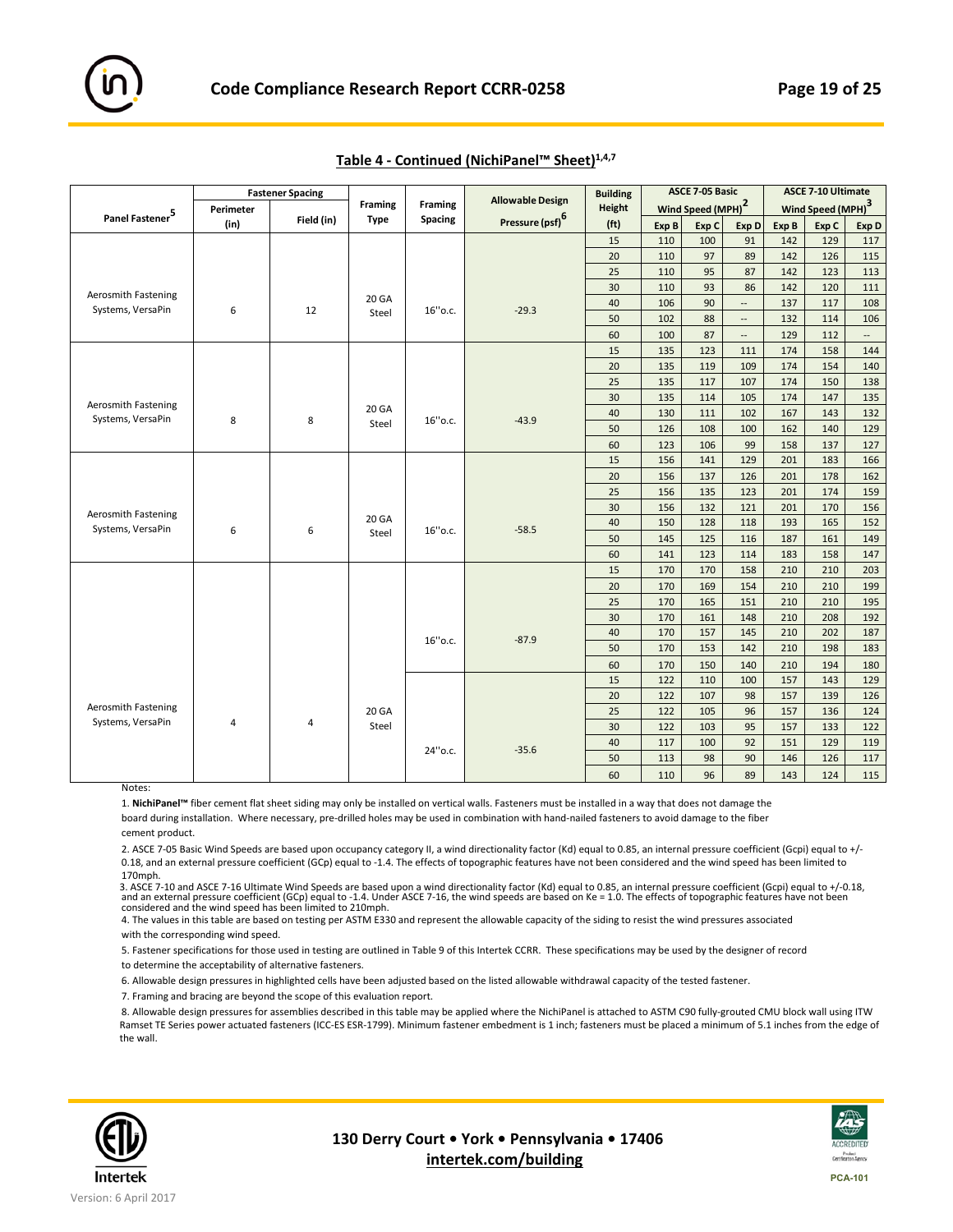

|                    |                              |            | <b>Effective Fastener Spacing</b> |            |             | Allowable                   | <b>Building</b>   |       | <b>ASCE 7-05 Basic</b>        |                          |       | <b>ASCE 7-10 Ultimate</b>     |                          |
|--------------------|------------------------------|------------|-----------------------------------|------------|-------------|-----------------------------|-------------------|-------|-------------------------------|--------------------------|-------|-------------------------------|--------------------------|
| <b>Siding Type</b> |                              | Face/Blind | Frame/Horizontal                  |            | Framing     | Design                      | Height            |       | Wind Speed (MPH) <sup>2</sup> |                          |       | Wind Speed (MPH) <sup>3</sup> |                          |
|                    | Siding Fastener <sup>5</sup> |            | (in)                              | Field (in) | <b>Type</b> | Pressure (psf) <sup>6</sup> | (f <sub>t</sub> ) | Exp B | Exp C                         | Exp D                    | Exp B | Exp C                         | Exp D                    |
|                    |                              |            |                                   |            |             |                             | 15                | 99    | 90                            | $\overline{\phantom{a}}$ | 128   | 116                           | 105                      |
|                    |                              |            |                                   |            |             |                             | 20                | 99    | 87                            | $\overline{\phantom{a}}$ | 128   | 113                           | $\overline{\phantom{a}}$ |
|                    |                              |            |                                   |            |             |                             | 25                | 99    | 85                            | $\overline{\phantom{a}}$ | 128   | 110                           | $\overline{\phantom{a}}$ |
|                    |                              |            |                                   |            |             |                             | 30                | 99    | $\overline{\phantom{a}}$      | $\overline{\phantom{a}}$ | 128   | 108                           | $\overline{\phantom{a}}$ |
|                    |                              |            | 12                                | 8.625      | 7/16"       | $-23.5$                     | 40                | 95    | $\overline{\phantom{a}}$      | $\overline{\phantom{a}}$ | 122   | $\overline{\phantom{a}}$      | $\overline{\phantom{a}}$ |
|                    |                              |            |                                   |            | OSB         |                             | 50                | 92    | $\overline{\phantom{a}}$      | --                       | 119   | $\overline{\phantom{a}}$      | $\overline{\phantom{a}}$ |
|                    |                              |            |                                   |            |             |                             | 60                | 90    | $\overline{\phantom{a}}$      | --                       | 116   | $\overline{\phantom{a}}$      | $\overline{\phantom{a}}$ |
|                    |                              |            |                                   |            |             |                             | 15                | 122   | 111                           | 101                      | 158   | 143                           | 130                      |
|                    |                              |            |                                   |            |             |                             | 20                | 122   | 108                           | 98                       | 158   | 139                           | 127                      |
|                    |                              |            |                                   |            |             |                             | 25                | 122   | 105                           | 96                       | 158   | 136                           | 125                      |
|                    |                              |            |                                   |            |             |                             | 30                | 122   | 103                           | 95                       | 158   | 133                           | 122                      |
|                    |                              | Blind      |                                   |            | <b>SPF</b>  |                             | 40                | 117   | 100                           | 92                       | 151   | 129                           | 119                      |
|                    |                              |            | 16                                | 8.625      |             | $-35.9$                     | 50                | 113   | 98                            | 91                       | 146   | 126                           | 117                      |
|                    |                              |            |                                   |            |             |                             | 60                | 111   | 96                            | 89                       | 143   | 124                           | 115                      |
|                    | 6d Double HD MAZE            |            |                                   |            |             |                             | 15                | 100   | 90                            | $\overline{\phantom{a}}$ | 129   | 117                           | 106                      |
|                    | Coil Nail                    |            |                                   |            |             |                             | 20                | 100   | 88                            | $\overline{\phantom{a}}$ | 129   | 113                           | $\overline{\phantom{a}}$ |
|                    |                              |            |                                   |            |             |                             | 25                | 100   | 86                            | $\overline{\phantom{a}}$ | 129   | 111                           | $\overline{\phantom{a}}$ |
| NichiStraight™/    |                              |            |                                   |            |             |                             | 30                | 100   | $\overline{\phantom{a}}$      | $\overline{\phantom{a}}$ | 129   | 109                           | $\overline{\phantom{a}}$ |
| NichiStaggered™    |                              |            |                                   |            |             |                             | 40                | 96    | $\overline{\phantom{a}}$      | $\overline{\phantom{a}}$ | 123   | 106                           | $\overline{\phantom{a}}$ |
|                    |                              |            | 24                                | 8.625      | SPF         | $-23.9$                     | 50                | 93    | $\overline{\phantom{a}}$      | $\overline{\phantom{a}}$ | 120   | $\overline{\phantom{a}}$      | $\overline{\phantom{a}}$ |
|                    |                              |            |                                   |            |             |                             | 60                | 90    | $\overline{\phantom{a}}$      | $\overline{\phantom{a}}$ | 117   |                               | $\overline{\phantom{a}}$ |
|                    |                              |            |                                   |            |             |                             | 15                | 170   | 155                           | 141                      | 210   | 200                           | 181                      |
|                    | MAZE 8d nail: 2-1/2          |            |                                   |            |             |                             | 20                | 170   | 150                           | 137                      | 210   | 194                           | 177                      |
|                    | in. long, 0.279 in. dia.     |            |                                   |            |             |                             | 25                | 170   | 147                           | 134                      | 210   | 189                           | 174                      |
|                    | head, 0.123 in. dia.         | Blind      | 16                                | 8.625      | SPF         | $-70$                       | 30                | 170   | 144                           | 132                      | 210   | 186                           | 171                      |
|                    | shank                        |            |                                   |            |             |                             | 40                | 164   | 140                           | 129                      | 210   | 180                           | 167                      |
|                    |                              |            |                                   |            |             |                             | 50                | 158   | 136                           | 127                      | 205   | 176                           | 163                      |
|                    |                              |            |                                   |            |             |                             | 60                | 154   | 134                           | 125                      | 199   | 173                           | 161                      |
|                    |                              |            |                                   |            |             |                             | 15                | 144   | 130                           | 118                      | 185   | 168                           | 153                      |
|                    |                              |            |                                   |            |             |                             | 20                | 144   | 127                           | 116                      | 185   | 163                           | 149                      |
|                    |                              |            |                                   |            |             |                             | 25                | 144   | 124                           | 114                      | 185   | 160                           | 147                      |
|                    | #8-18 Wafer Head             | Blind      |                                   |            |             |                             | 30                | 144   | 121                           | 112                      | 185   | 157                           | 144                      |
| NichiStraight™/    | ROCK-ON™ Screws              |            | 24                                | 8.625      | 20 GA       | $-49.6$                     | 40                | 138   | 118                           | 109                      | 178   | 152                           | 140                      |
| NichiStaggered™    |                              |            |                                   |            | Steel       |                             | 50                | 133   | 115                           | 107                      | 172   | 149                           | 138                      |
|                    |                              |            |                                   |            |             |                             | 60                | 130   | 113                           | 105                      | 168   | 146                           | 136                      |

# **Table 5 ‐ Design Loads for Negative Transverse Wind Load (NichiStraight™/NichiStaggered™ Lap Panel)1,4,7**

**Notes** 

1. **NichiStraight™/NichiStaggered™ Lap Panel** fiber cement siding may only be installed on vertical walls. Fasteners must be installed in a way that does not damage the board during installation. Where necessary, pre‐drilled holes may be used in combination with hand‐nailed fasteners to avoid damage to the fiber cement product.

2. ASCE 7-05 Basic Wind Speeds are based upon occupancy category II, a wind directionality factor (Kd) equal to 0.85, an internal pressure coefficient (Gcpi) equal to +/-0.18, and an external pressure coefficient (GCp) equal to -1.4. Under ASCE 7-16, the wind speeds are based on Ke = 1.0. The effects of topographic features have not been

considered and the wind speed has been limited to 170mph. 3. ASCE 7‐10 and ASCE 7‐16 Ultimate Wind Speeds are based upon a wind directionality factor (Kd) equal to 0.85, an internal pressure coefficient (Gcpi) equal to +/‐0.18, and an external pressure coefficient (GCp) equal to -1.4. Under ASCE 7-16, the wind speeds are based on Ke = 1.0. The effects of topographic features have not been considered and the wind speed has been limited to 210mph.

4. The values in this table are based on testing per ASTM E330 and represent the allowable capacity of the siding to resist the wind pressures associated with the corresponding wind speed.

5. Fastener specifications for those used in testing are outlined in Table 9 of this Intertek CCRR. These specifications may be used by the designer of record to determine the acceptability of alternative fasteners.

6. Allowable design pressures in highlighted cells have been adjusted based on the listed allowable withdrawal capacity of the tested fastener.

7. Framing and bracing are beyond the scope of this evaluation report.

8. Allowable design pressures for assemblies described in this table may be applied where the NichiStraight/NichiStaggered lap panels are attached to ASTM C90 fullygrouted CMU block wall using ITW Ramset TE Series power actuated fasteners (ICC‐ES ESR‐1799). Minimum fastener embedment is 1 inch; fasteners must be placed a minimum of 5.1 inches from the edge of the wall.



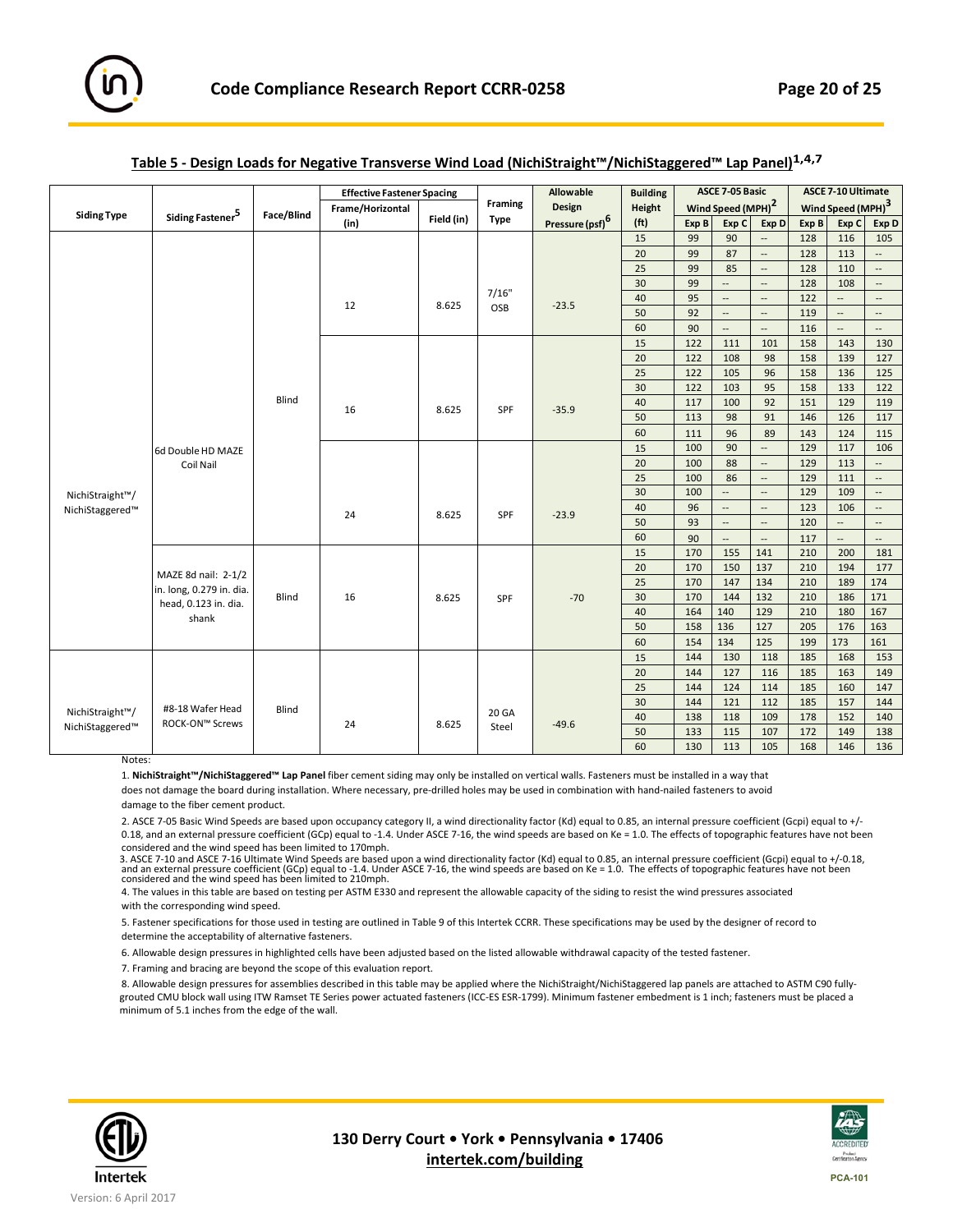

# **Table 6 ‐ Design Loads for Negative Transverse Wind Load (NichiShake™ Shingles)1,4,7**

|                   |            | <b>Fasteners per Shake</b> |           |           | <b>Allowable</b>                |                 |     | <b>ASCE 7-05 Basic</b>        |       | <b>ASCE 7-10 Ultimate</b> |     |                                                   |  |
|-------------------|------------|----------------------------|-----------|-----------|---------------------------------|-----------------|-----|-------------------------------|-------|---------------------------|-----|---------------------------------------------------|--|
| Siding            | $6 - 1/4"$ | $8-1/4"$                   |           | Sheathing | <b>Design Pressure</b>          | <b>Building</b> |     | Wind Speed (MPH) <sup>2</sup> |       |                           |     | Wind Speed (MPH) <sup>3</sup>                     |  |
| Fastener          | Width      | Width                      | 12" Width | Type      | (h <sub>sf</sub> ) <sup>6</sup> | Height (ft)     |     |                               |       |                           |     | $Exp B   Exp C   Exp D   Exp B   Exp C   Exp D  $ |  |
|                   |            |                            |           |           |                                 | 15              | 113 | 102                           | 93    | 146                       | 132 | 120                                               |  |
|                   |            |                            |           |           |                                 | 20              | 113 | 99                            | 91    | 146                       | 128 | 117                                               |  |
|                   |            |                            |           |           |                                 | 25              | 113 | 97                            | 89    | 146                       | 126 | 115                                               |  |
|                   |            |                            |           |           |                                 | 30              | 113 | 95                            | 88    | 146                       | 123 | 113                                               |  |
| 6d Double HD MAZE |            |                            |           | 7/16" OSB | $-30.6$                         | 40              | 108 | 93                            | 85    | 140                       | 119 | 110                                               |  |
| Coil Nail         |            |                            |           |           |                                 | 50              | 105 | 90                            | $- -$ | 135                       | 117 | 108                                               |  |
|                   |            |                            |           |           |                                 | 60              | 102 | 89                            |       | 132                       | 115 | 106                                               |  |

Notes:

1. **NichiShake™** fiber‐cement shingle siding may only be installed on vertical walls. Fasteners must be installed in a way that does not damage the board during installation. Where necessary, pre‐drilled holes may be used in combination with hand‐nailed fasteners to avoid damage to the fiber cement product.

2. ASCE 7-05 Basic Wind Speeds are based upon occupancy category II, a wind directionality factor (Kd) equal to 0.85, an internal pressure coefficient (GCpi) equal to +/-0.18, and an external pressure coefficient (GCp) equal to -1.4. Under ASCE 7-16, the wind speeds are based on Ke = 1.0. The effects of topographic features have not been considered and the wind speed has been limited to 170mph.

3. ASCE 7‐10 and ASCE 7‐16 Ultimate Wind Speeds are based upon a wind directionality factor (Kd) equal to 0.85, an internal pressure coefficient (GCpi) equal to +/-0.18, and an external pressure coefficient (GCp) equal to -1.4. Under ASCE 7-16, the wind speeds are based on Ke = 1.0. The effects of topographic features have not been considered and the wind speed has been limited to 210mph.

4. The values in this table are based on testing per ASTM E330 and represent the allowable capacity of the siding to resist the wind pressures associated with the corresponding wind speed.

5. Fastener specifications for those used in testing are outlined in Table 9 of this Intertek CCRR. These specifications may be used by the designer of record to determine the acceptability of alternative fasteners.

6. Allowable design pressures in highlighted cells have been adjusted based on the listed allowable withdrawal capacity of the tested fastener.

7. Framing and bracing are beyond the scope of this evaluation report.



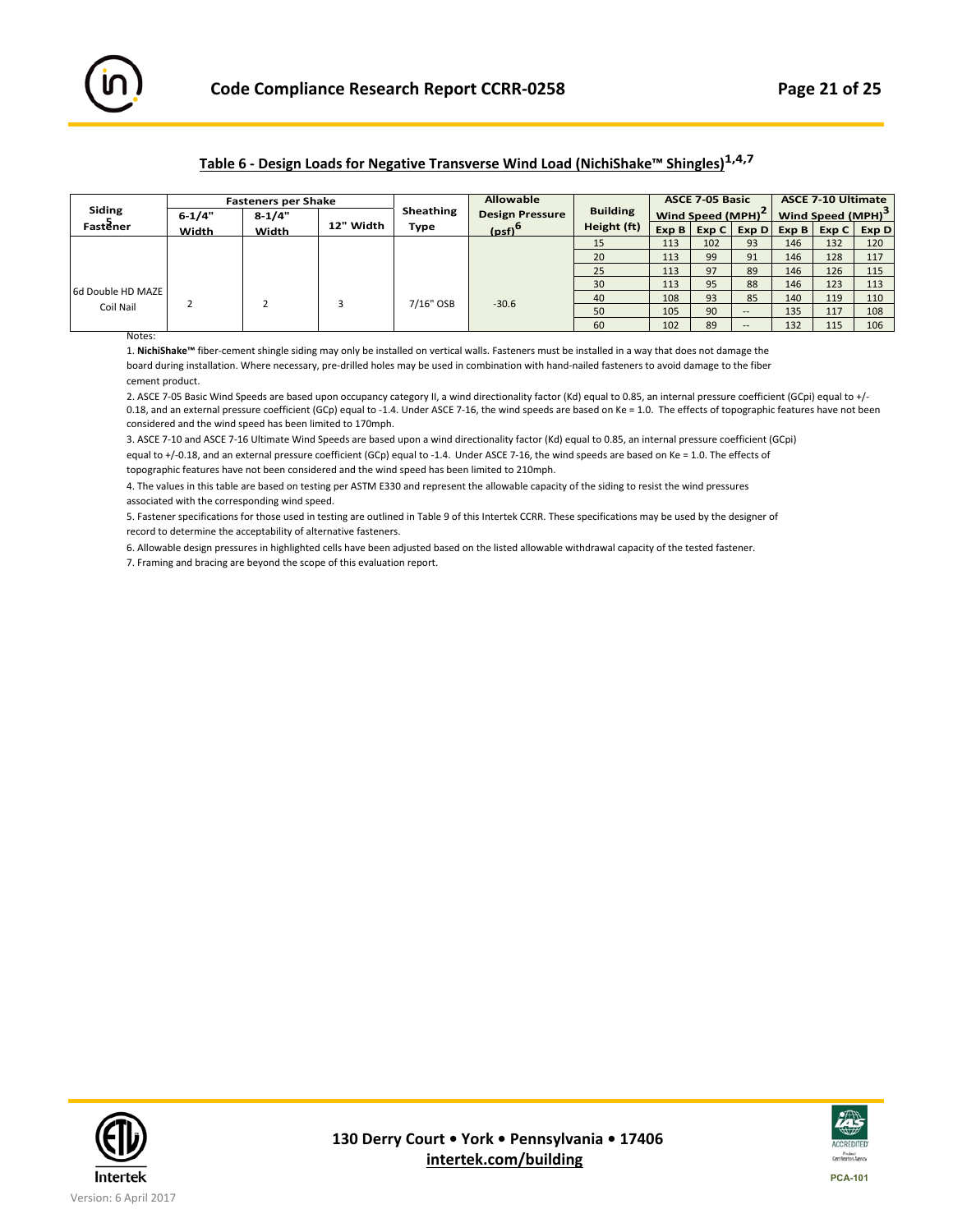

|                                             | Fastener<br>Spacing (in.) | Framing Type       | Framing<br>Spacing (in.) | Allowable<br>Design | <b>Building</b><br>Height |                          | ASCE 7-05 Basic<br>Wind Speed (MPH) <sup>2</sup> |                          |                          | ASCE 7-10 Ultimate<br>Wind Speed (MPH) <sup>3</sup> |                          |
|---------------------------------------------|---------------------------|--------------------|--------------------------|---------------------|---------------------------|--------------------------|--------------------------------------------------|--------------------------|--------------------------|-----------------------------------------------------|--------------------------|
|                                             |                           |                    |                          | Pressure (psf)      | (f <sub>t</sub> )         | Exp B                    |                                                  | Exp C Exp D              | Exp B                    | Exp C                                               | <b>Exp D</b>             |
|                                             |                           |                    |                          |                     | 15                        | 170                      | 169                                              | 154                      | 210                      | 210                                                 | 199                      |
| 1-3/4-in.-long Maze                         |                           |                    |                          |                     | 20                        | 170                      | 165                                              | 150                      | 210                      | 210                                                 | 194                      |
| double hot dipped                           |                           | Wood, 2 x 4,       | 12                       |                     | 25                        | 170                      | 161                                              | 147                      | 210                      | 208                                                 | 190                      |
| galvanized ring-<br>shank nails (0.125-     | 8                         | min. specific      | Max. 16-inch-            | $-84.4$             | 30                        | 170                      | 158                                              | 145                      | 210                      | 204                                                 | 187                      |
| in. shank dia., 0.365-                      |                           | gravity 0.42       | wide panels              |                     | 40                        | 170                      | 153                                              | 141                      | 210                      | 198                                                 | 182                      |
| in. head dia.)                              |                           |                    |                          |                     | 50                        | 170                      | 149                                              | 138                      | 210                      | 193                                                 | 179                      |
|                                             |                           |                    |                          |                     | 60                        | 169                      | 147                                              | 136                      | 210                      | 190                                                 | 176                      |
|                                             |                           |                    |                          |                     | 15                        | 170                      | 155                                              | 141                      | 210                      | 200                                                 | 181                      |
|                                             |                           |                    |                          |                     | 20                        | 170                      | 150                                              | 137                      | 210                      | 194                                                 | 177                      |
| MAZE CEM-6 nail: 2                          |                           | Wood, 2 x 4,       | 16                       |                     | 25                        | 170                      | 147                                              | 134                      | 210                      | 189                                                 | 174                      |
| in. long, 0.278 in.<br>dia. head, 0.119 in. | 6                         | min. specific      | Max. 24-inch-            | $-70$               | 30                        | 170                      | 144                                              | 132                      | 210                      | 186                                                 | 171                      |
| dia. shank                                  |                           | gravity 0.42       | wide panels              |                     | 40                        | 164                      | 140                                              | 129                      | 210                      | 180                                                 | 167                      |
|                                             |                           |                    |                          |                     | 50                        | 158                      | 136                                              | 127                      | 205                      | 176                                                 | 163                      |
|                                             |                           |                    |                          |                     | 60                        | 154                      | 134                                              | 125                      | 199                      | 173                                                 | 161                      |
| $1-1/2$ -in.-long 4d<br>hot dipped          |                           |                    |                          |                     | 15                        | 124                      | 113                                              | 103                      | 161                      | 146                                                 | 132                      |
| galvanized ring-                            |                           | Wood, $2 \times 4$ | 24                       |                     | 20                        | 124                      | 110                                              | 100                      | 161                      | 142                                                 | 129                      |
| shank nails (0.120-                         | 8                         | min. specific      |                          | $-37.6$             | 25                        | 124                      | 107                                              | 98                       | 161                      | 139                                                 | 127                      |
| in. shank dia., 0.219-                      |                           | gravity 0.42       | Max. 16-inch-            |                     | 30                        | 124                      | 105                                              | 97                       | 161                      | 136                                                 | 125                      |
| in. head dia.)                              |                           |                    | wide panels              |                     | 40                        | 119                      | 102                                              | 94                       | 154                      | 132                                                 | 122                      |
|                                             |                           |                    |                          |                     | 50                        | 116                      | 100                                              | 92                       | 149                      | 129                                                 | 119                      |
|                                             |                           |                    |                          |                     | 60                        | 113                      | 98                                               | 91                       | 146                      | 126                                                 | 117                      |
|                                             |                           |                    |                          |                     | 15                        | $\overline{a}$           | $\overline{\phantom{a}}$                         | $\overline{\phantom{a}}$ | 109                      | $\overline{a}$                                      | $\overline{a}$           |
| 6d lap siding nails                         |                           | Wood, 2x4, min.    | 24                       |                     | 20                        | $\overline{a}$           | $\overline{\phantom{a}}$                         | $\overline{\phantom{a}}$ | 109                      | $\overline{\phantom{a}}$                            | $\overline{\phantom{a}}$ |
| (0.12-in shank dia.,                        | 8                         | specific gravity   |                          | $-18.3$             | 25                        | $\overline{\phantom{a}}$ | $\overline{\phantom{a}}$                         | $\overline{\phantom{a}}$ | 109                      | $\overline{\phantom{a}}$                            | $\overline{\phantom{a}}$ |
| 2-in. long, 17/64-in.                       |                           | 0.42               | Max. 48-inch-            |                     | 30                        | $\overline{a}$           | $\overline{\phantom{a}}$                         | $\overline{\phantom{a}}$ | 109                      | --                                                  | $\overline{\phantom{a}}$ |
| head dia.)                                  |                           |                    | wide panels              |                     | 40                        | --                       | $\overline{\phantom{a}}$                         | $\overline{\phantom{a}}$ | $\overline{\phantom{a}}$ | --                                                  | $\overline{\phantom{a}}$ |
|                                             |                           |                    |                          |                     | 50                        | $\overline{\phantom{a}}$ | $\overline{\phantom{a}}$                         | $\overline{\phantom{a}}$ | $\overline{a}$           | $\overline{a}$                                      | $\overline{\phantom{a}}$ |
|                                             |                           |                    |                          |                     | 60                        | $\overline{\phantom{a}}$ | $\overline{\phantom{a}}$                         | $\overline{\phantom{a}}$ | --                       | $\cdots$                                            | $\overline{\phantom{a}}$ |
|                                             |                           |                    |                          |                     | 15                        | 96                       | 87                                               | --                       | 124                      | 113                                                 | $\overline{\phantom{a}}$ |
|                                             |                           |                    | 24                       |                     | 20                        | 96                       | $\overline{\phantom{a}}$                         | $\overline{a}$           | 124                      | 110                                                 | $\overline{\phantom{a}}$ |
| #8 x 1-1/4-in. self-                        |                           | No. 20 gage        |                          |                     | 25                        | 96                       | $\overline{\phantom{a}}$                         | $\overline{\phantom{a}}$ | 124                      | 107                                                 | $\overline{\phantom{a}}$ |
| piercing lath screws                        | 8                         | steel              | Max. 48-inch-            | $-21.6$             | 30                        | 96                       | $\overline{\phantom{a}}$                         | --                       | 124                      | $\overline{\phantom{a}}$                            | $\overline{a}$           |
|                                             |                           |                    | wide panels              |                     | 40                        | 92                       | $\overline{\phantom{a}}$                         | $\overline{\phantom{a}}$ | 119                      | $\overline{\phantom{a}}$                            | $\overline{a}$           |
|                                             |                           |                    |                          |                     | 50                        | 89                       | $\overline{\phantom{a}}$                         | --                       | 115                      | $\overline{\phantom{a}}$                            | $\overline{\phantom{a}}$ |
|                                             |                           |                    |                          |                     | 60                        | 87                       | $\overline{\phantom{a}}$                         | u,                       | 113                      | $\mathbb{L}$                                        | $\overline{\phantom{a}}$ |

| Table 7 – Design Loads for Negative Transverse Wind Load (NichiSoffit™) |
|-------------------------------------------------------------------------|
|-------------------------------------------------------------------------|



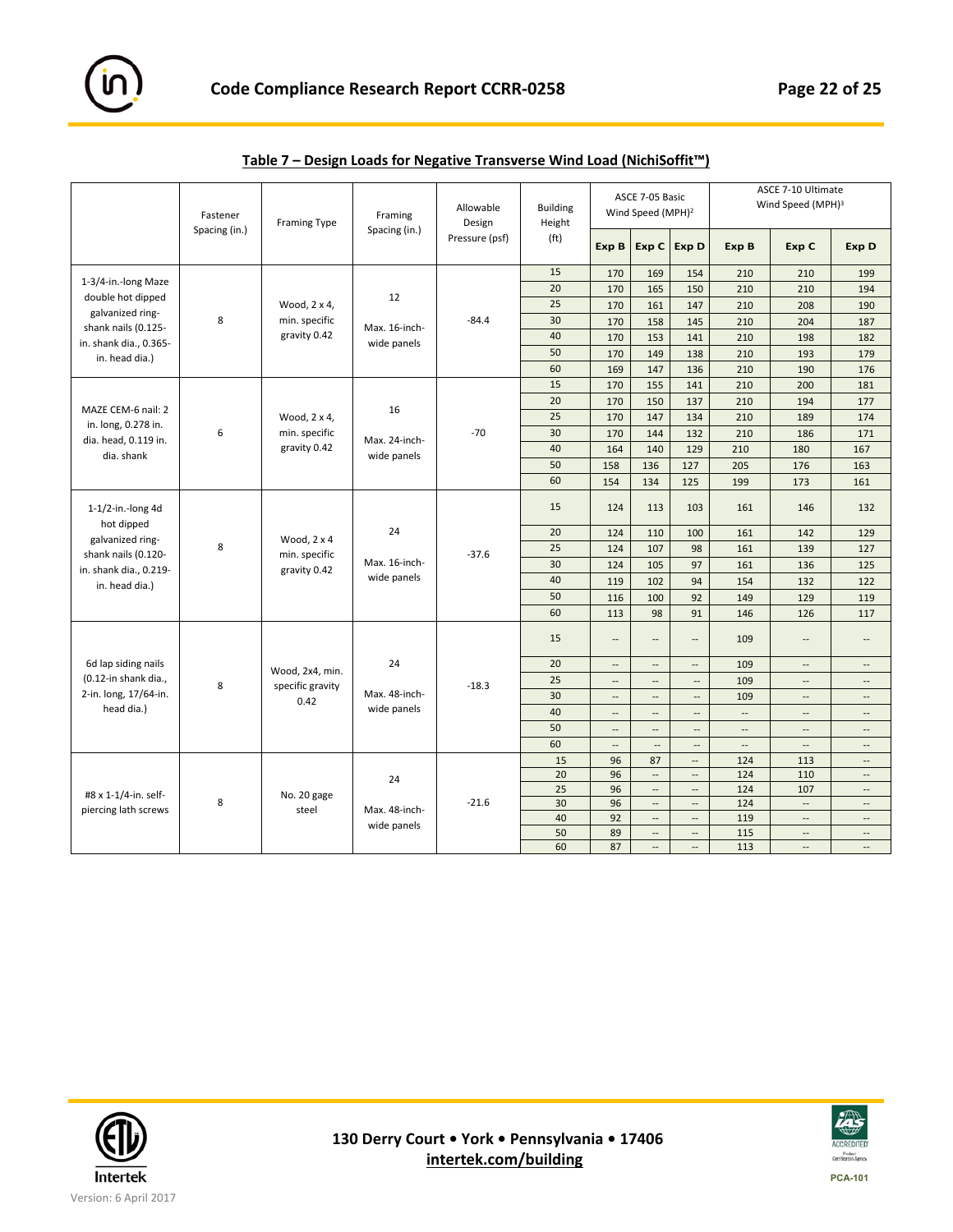#### **Table 7 ‐ Continued**

Notes:

1. **NichiSoffit™ sheets** may only be installed on soffits. Fasteners must be installed in a way that does not damage the board during installation.

Where necessary, pre‐drilled holes may be used in combination with hand‐nailed fasteners to avoid damage to the fiber cement product.

2. ASCE 7-05 Basic Wind Speeds are based upon occupancy category II, a wind directionality factor (Kd) equal to 0.85, an internal pressure coefficient (GCpi) equal to +/-0.18, and an external pressure coefficient (GCp) equal to ‐1.4. The effects of topographic features have not been considered and the wind speed has been limited to 170mph.

3. ASCE 7‐10 and ASCE 7‐16 Ultimate Wind Speeds are based upon a wind directionality factor (Kd) equal to 0.85, an internal pressure coefficient (GCpi) equal to +/-0.18, and an external pressure coefficient (GCp) equal to -1.4. Under ASCE 7-16, the wind speeds are based on Ke = 1.0. The effects of topographic features have not been considered and the wind speed has been limited to 210 mph.

4. The values in this table are based on testing per ASTM E330 and represent the allowable capacity of the siding to resist the wind pressures associated with the corresponding wind speed.

5. Fastener specifications for those used in testing are outlined in Table 9 of this Intertek CCRR. These specifications may be used by the designer of record to determine the acceptability of alternative fasteners.

6. Allowable design pressures in highlighted cells have been adjusted based on the listed allowable withdrawal capacity of the tested fastener.

7. Framing and bracing are beyond the scope of this evaluation report.



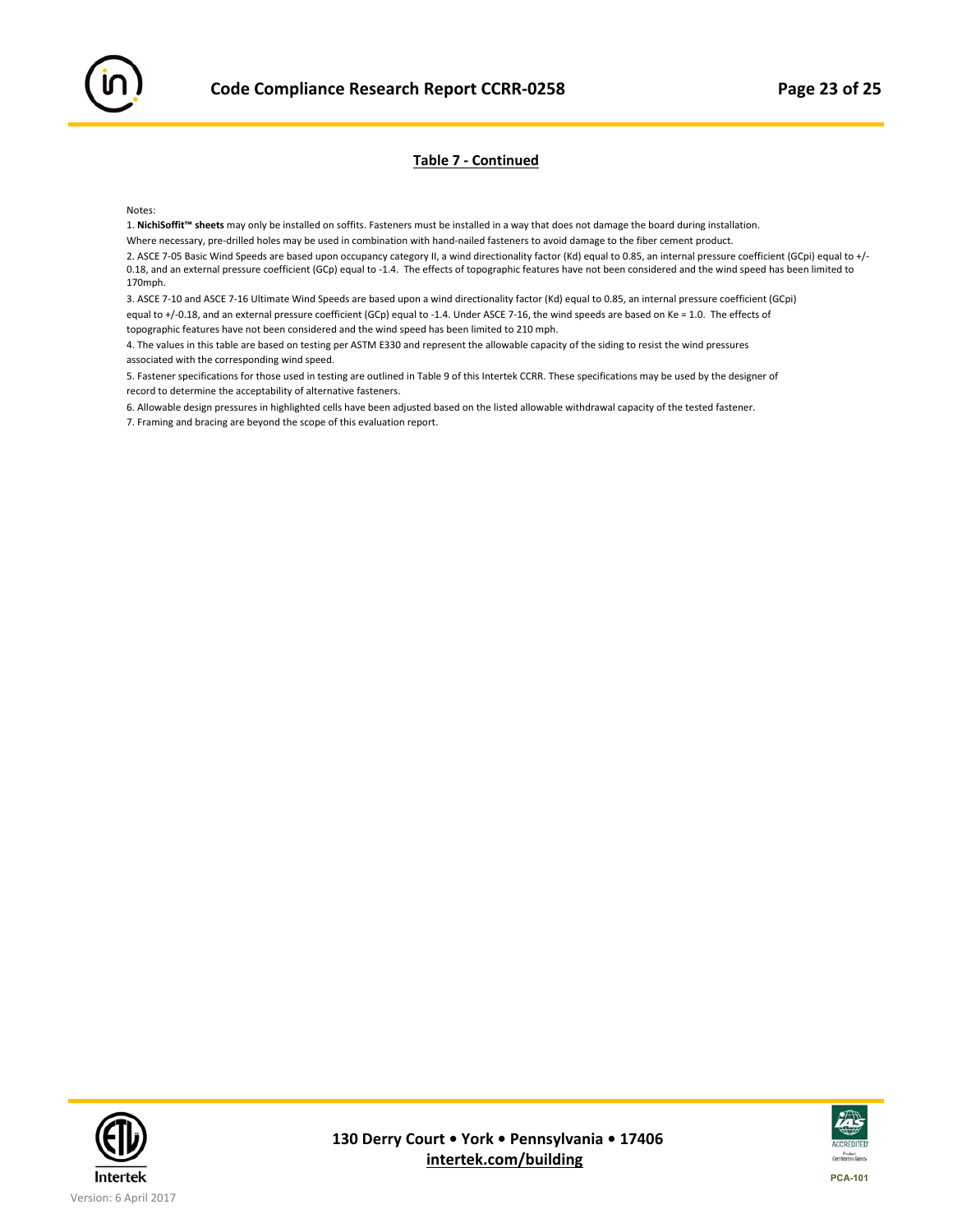

#### **Table 8 – Design Loads for Negative TAS 202 and TAS 203 Transverse Load (Florida Building Code)**

| <b>Siding Type</b><br><b>And Nominal</b><br>Thickness (in.) | <b>Framing Material</b>                             | Fastening<br>Method  | <b>Fasteners and Fastening</b>                                                                                                           | Allowable Design Pressure (psf) |
|-------------------------------------------------------------|-----------------------------------------------------|----------------------|------------------------------------------------------------------------------------------------------------------------------------------|---------------------------------|
| NichiBoard up to 9.25"<br>width (5/16" thick)               | 2x4 S.P.F. studs<br>16" o.c.<br>5/8" APA Plywood    | <b>FACE</b><br>Nail  | MAZE 8d CEM-8 nail (2-1/2 in. long, 0.279 in. dia.<br>head, 0.123 in. dia. shank) through plywood into<br>studs $16$ in, $0.c.$          | $-85$ psf                       |
| NichiPanel<br>(5/16")                                       | 2x4 S.P.F. studs<br>$16''$ o.c.<br>5/8" APA Plywood | <b>FACE</b><br>Nail  | MAZE CEM-6 nails (2 in. long, 0.278 in. di. Head,<br>0.119 in. dia. shank) through plywood into studs<br>every 6 in. perimeter and field | -75 psf                         |
| NichiStaggered/<br>NichiStraight<br>(5/16")                 | 2x4 S.P.F. studs<br>$16''$ o.c.<br>5/8" APA Plywood | <b>BLIND</b><br>Nail | MAZE 8d CEM-8 nail (2-1/2 in. long, 0.279 in. dia.<br>head, 0.123 in. dia. shank) through plywood into<br>studs $16$ in, $0.c.$          | -70 psf                         |
| NichiSoffit up to 24" width<br>$(1/4"$ thick)               | 2x4 S.P.F. studs<br>$16''$ o.c.                     | <b>FACE</b><br>Nail  | MAZE CEM-6 nails (2 in. long, 0.278 in. dia. head,<br>0.119 in. dia. shank) into studs every 6 in.<br>perimeter and field                | -70 psf                         |

Notes:

1. **NichiPanel products** may only be installed on vertical walls. NichiSoffit may only be installed on soffits. Fasteners must be installed in a way that does not damage the board during installation. Where necessary, pre‐drilled holes may be used in combination with hand‐nailed fasteners to avoid damage to the fiber cement product.

2. The values in this table are based on testing per TAS 202 and 203 and represent the allowable design pressures of the siding.

3. Framing and bracing are beyond the scope of this evaluation report.